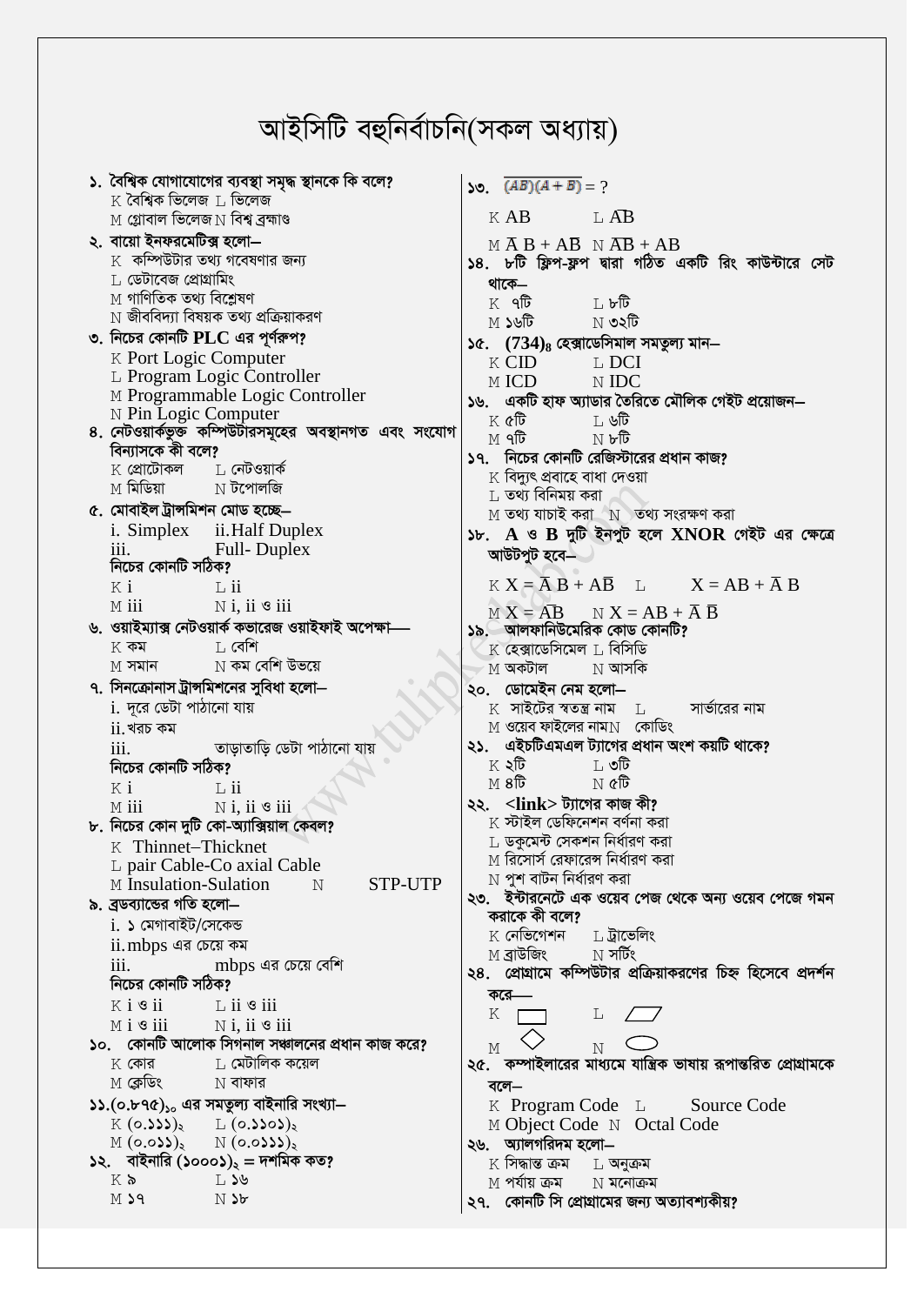$K$  Printf() ফাংশন  $L$  main() ফাংশন M getch() ফাংশন N Scanf() ফাংশন  $K$  Scanf() ২৮. 'সি' প্রোগ্রামিং ভাষার কি ওয়ার্ড হলো—  $M\$ {Scan}() *i* auto ii.double union  $\overline{111}$ . নিচের কোনটি সঠিক?  $K$  i  $\mathcal{S}$  ii  $\overline{1}$ , ii  $\overline{9}$  iii  $M i$  s iii  $N$  i. ii  $\mathcal S$  iii ২৯. দ্বিমাত্রিক অ্যারের উদাহরণ হলো— K int a  $[2][3]$  L int a  $[2]$  $K$  বিট M int a  $\overline{3}$ [3][3]N int a [3,3]  $M$  রেকর্ড ৩০. For Loop এর গুরুতুপূর্ণ অংশ $$ i. Counter initialization ii. Condition iii. Counter update নিচের কোনটি সঠিক?  $K$  i  $S$  ii  $\overline{1}$ , ii  $\overline{9}$  iii  $M i S ii$  $N$  i. ii  $\circ$  iii তুলে ধরেন-WHAN.  $iii$  $K$  i  $M$  ii  $\mathcal S$  iii  $\mathbf{iii}$ নিচের কোনটি সঠিক? K ii  $M i$  s iii পদ্ধতিতে–  $iii.$ 

- ৩১. কোন ফাংশনটি 'সি' প্রোগ্রামিং ভাষার আউটপুট দেয়ার বহুল লাইব্রেরি ফাংশন?
	- $L$  printf()
	- $\mathbb N$  print()

```
৩২. SQL এর পূর্ণ রূপ কী?
```
- K Seconsary Query Language
- L Subjective Ouery Language
- M Standard Query Language
- N Structured Query Language
- ৩৩. ডেটাবেজের ক্ষুদ্রতম একক হচ্ছে—
	- ⊺, বাইট
	- $N$  ফিল্ড
- ৩৪. Datum শব্দের অর্থ কী?  $K$  তথ্যের উপাদান $L$  তথ্যপুঞ্জ
	- $M$  তথ্য বিকৃতি  $N$  তথ্য সম্বলিত
- ৩৫. নিচের কোনটি ডেটা ব্যবস্থাপনার উপায়ের নাম?
	- $\,$ K ডেটা এনক্ৰিপ্ট $\,$   $\,$  L ডেটা শিট
	- M ডেটা শিডিউল N ডেটাবেজ মডেল
- ৩৬.বিশ্বগ্রাম বা গ্লোবাল ভিলেজ শব্দটিকে সকলের সামনে প্রথম
	- K Marshall McLuhan **Bill Gates**  $\mathsf{T}_{\perp}$ M Steve jobs N Mark Jukerbarg
- ৩৭.ভিওআইপি (VOIP) এর পূর্ণরূপ কোনটি?
	- $\kappa$  ভয়েস অন ইন্টারোপেরাবিলিটি প্রসেস
	- $\rm L$  ভয়েস অন ইন্টারনেট প্রসেস
	- $M$  ভয়েস ওভার ইন্টারোপেরাবিলিটি প্রটোকল
	- $\overline{\rm N}$  ভয়েস ওভার ইন্টারনেট প্রটোকল
- ৩৮.Robot শব্দটি মূলত এসেছে স্লাভিক শব্দ Robota হতে যার অর্থ হলো−
	- $L$  শ্ৰমিক  $\boldsymbol{\mathrm{K}}$  লৌহ মানব
	- $M$  স্বয়ংক্রিয় যন্ত্র  $N$  যন্ত্রচালিত মানুষ
- ৩৯.ভার্চুয়াল রিয়েলিটি মূলত–
	- $i$ . কম্পিউটার প্রযুক্তি ও সিমুলেশন তত্ত্বের উপর প্রতিষ্ঠিত
	- ii. একটি হাই কোয়ালিটির ভিডিও গেমস
	- একটি থিডি ভিডিও
	- নিচের কোনটি সঠিক?
	- $\overline{1}$ , iii
	- $N$  i, ii  $\circ$  iii
- 80.গ্লোবাল আউটসোর্সিং মার্কেটপ্লেস–
	- $i.$  ফ্রিল্যান্সার ডট কম  $ii.$  ইল্যান্স ংগ্রু
	- - $L$  i, ii  $\circ$  iii
		- $\overline{N}$  iii
- ৪১.চাকরিজীবীদের কাছে ইন্টারনেট ব্যবস্থা জনপ্রিয়, কারণ এ
	- i. যাতায়াত বাবদ খরচ কম হয়
	- $ii$ , উপাৰ্জন করা যায়
	- সময়ের সাশ্রয় হয়
	- নিচের কোনটি সঠিক?
	- $K$  ii  $\mathcal S$  iii
	- $L$  i  $\circ$  iii
- $M i$  s ii  $N$  i, ii  $\circ$  iii ৪২.রোবট ব্যবহৃত হয় যেসব কাজে–
	- <u>i.</u> কলকারখানার জিনিসপত্র পরিবহনে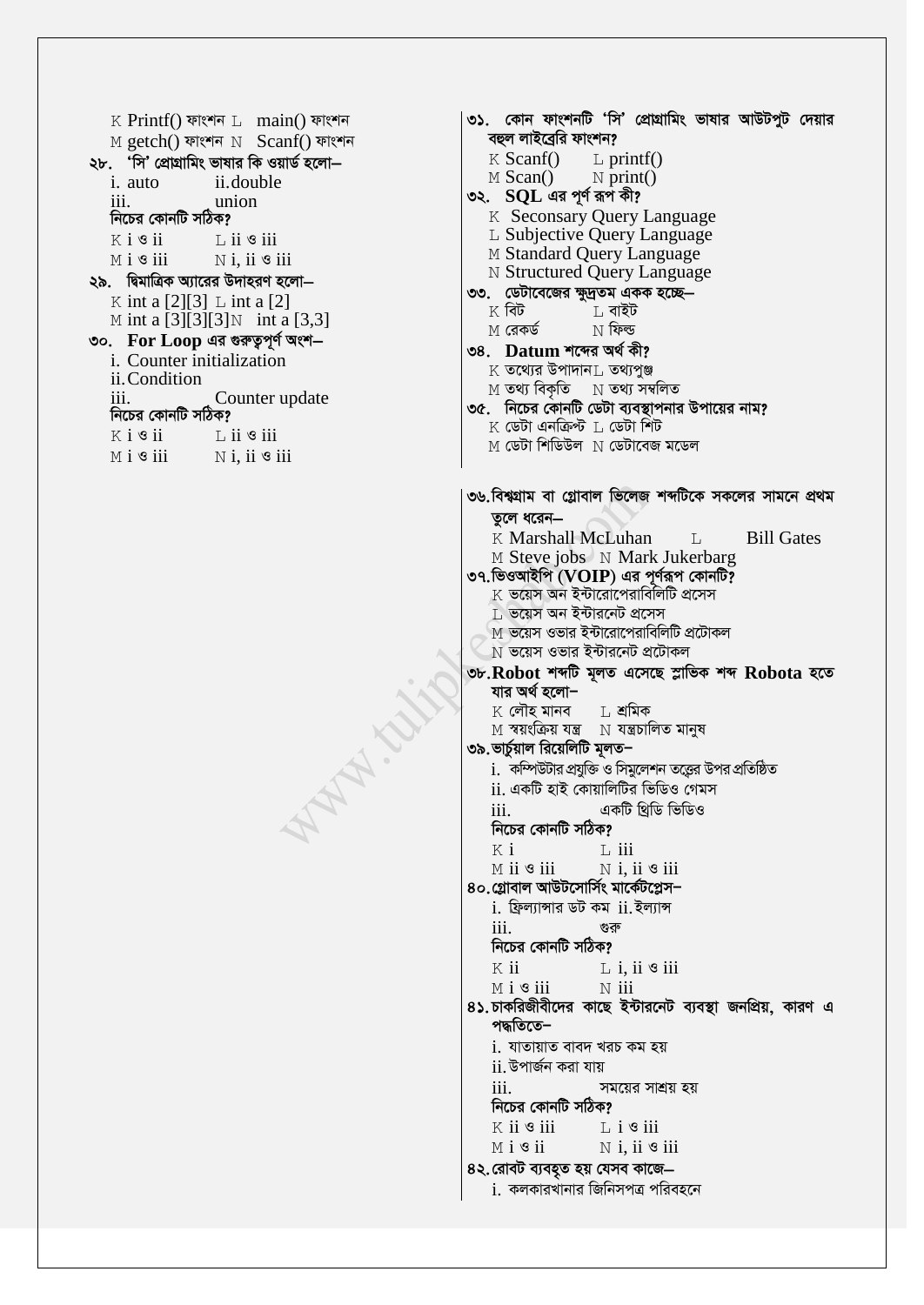$L$  ৩৬ $s$ ৬ ii. যন্ত্ৰাংশ সংযোজনে  $K$   $30<sub>30</sub>$  $M$  ৩৬ $_{50}$  $N880$ যুদ্ধযানে ড্রাইভারের বিকল্প হিসেবে iii.  $\alpha$ ২. নিচের কোনটি n বিটের সংখ্যা প্রতিটি বিটের মান 1 হলে নিচের কোনটি সঠিক? তাকে কী দ্বারা নির্দেশিত হবে?  $K$  ii  $L$  i. ii  $\circ$  iii  $\kappa$   $2^n$  $T_1$  2n – 1 Misii  $N$  iii  $M 2^n - 1$  $N$  2<sup>n</sup> + 1 ৪৩.কোনটি ইন্টারনেট সংযোগকারী সামগ্রী নয়?  $\infty$  নিচের কোনটি  $A$  অক্ষরটির কোডওয়ার্ড? ⊺, টেলিফোন লাইন  $K$  মডেম Κ '0λορορολ' Τ, '0λολολο' M সফটওয়্যার  $N$  প্লটার  $M$  '00 $\sim$ 000000'  $N$  '0 $\sim$ 000000'  $M$ ৪৪.কম্পিউটার নেটওয়ার্কে– i. কো-এক্সিয়াল ক্যাবল ব্যবহৃত হয় ৫৪. NAND গেট এ Output 1 হয় যখন− i. একটি ইনপুট শূন্য হয় ii. টুইস্টেড পেয়ার ক্যাবল ব্যবহৃত হয় ফাইবার অপটিক ক্যাবল ব্যবহৃত হয়  $\,$ ii. সবগুলো ইনপুট  $0$  হয় iii. নিচের কোনটি সঠিক? সবগুলো ইনপুট 1 হয়  $\mathbf{iii}$ নিচের কোনটি সঠিক?  $K$  i  $\mathcal{S}$  ii  $L$  i, ii  $\circ$  iii  $M$  ii  $\mathcal S$  iii  $K$  iii  $N$  i  $\mathcal S$  iii  $\overline{1}$ ,  $i \otimes ii$  $N$  i, ii  $\circ$  iii ৪৫.মডেমের কাজ হলো– M ii 9 iii i. ডিজিটাল সংকেতকে এনালগ সংকেতে পরিবর্তন করা নিচের তথ্যের ভিত্তিতে ২০ - ২১ নং প্রশ্নের উত্তর দাও: ii. কোনো লিস্ট থেকে কোনো কিছু খোঁজ করা R Ada Gra Na Se DOB  $ol$  dem ph অ্যানালগ সংকেতকে ডিজিটাল সংকেতে  $\mathbf{m}\mathbf{e} \mid \mathbf{x}$  $\overline{111}$ . ic 1 পরিবর্তন করা Yea নিচের কোনটি সঠিক? r  $K$  i  $L$  i  $\circ$  iii Scien Ma M  $\overline{0}$ 201  $05 -$ M iii  $\overline{N}$  ii  $mu$  ale  $12$ - $\mathbf{1}$  $2-13$  ce ৪৬.ডেটা ট্ৰান্সমিশন মেথড হলো— 1998 i. অ্যাসিনক্রোনাস ট্রান্সমিশন  $\overline{0}$ 201  $Com$  Ala $M$  $12$ ii. সিনক্রোনাস ট্রান্সমিশন  $\overline{2}$ 2-13 merc  $\vert$ mi  $\vert$ ale  $\vert$ 03iii. আইসোক্ৰোনাস ট্ৰান্সমিশন 1999 e n নিচের কোনটি সঠিক? 201  $23-$ Joti Fe  $\Omega$ Arts  $K$  i  $\mathcal S$  ii  $L$  i. ii  $\circ$  iii 3  $2 - 13$  $ma$  0.5- $N$  i  $\mathcal S$  iii  $M$  ii  $\mathcal S$  iii 2000  $le$ ৪৭.EDGE কোন প্রজন্মের অন্তর্গত প্রযুক্তি? ৫৫.মোট কতটি attribute রয়েছে টেবিলটিতে?  $K \overline{3}G$  $L2G$  $K$  6 টি  $T, 5$ t  $M<sub>1</sub>G$  $\overline{M}$  4G  $M_4$  हि 8৮.ক্লাউড কম্পিউটিং বলতে বোঝায়– ৫৬.যে বিষয়টি টেবিলটির ক্ষেত্রে প্রযোজ্য হতে পারে− i. ইন্টারনেট নির্ভর কম্পিউটিং i. MS Access সফটওয়্যার ii. ইন্টারনেট বিহীন কম্পিউটিং ii. RDBMS সফটওয়্যার  $iii$ কম্পিউটিং এ দুইটি অবস্থা  $\dddot{\mathbf{i}}$ Oracle Corporation নিৰ্মিত বিশেষায়িত নিচের কোনটি সঠিক? সফটওয়াার  $K$  i  $\overline{1}$ ,  $\overline{1}$   $\overline{3}$   $\overline{1}$ নিচের কোনটি সঠিক?  $M$  ii  $N$  iii  $K$  i  $\overline{1}$ , ii  $N$  i, ii  $\circ$  iii  $M$  iii ৫৭. কোনটি Relationship এর Symbol? K  $\mathsf{T}$  $8<sub>o</sub>$ উপরিউক্ত বর্তনীর আউটপুট হবে−  $\mathbf{M}$ M ৫৮.সি ভাষায়  $pow((6/2+1),(11\%3))$ -3\*5 এক্সপ্রেশনটির  $ii. \overline{AB} + \overline{AB}$ i.  $A + B$ মান কত?  $A \oplus B$ iii. নিচের কোনটি সঠিক?  $K - 2$  $T<sub>1</sub>$  2  $K$  i  $\mathbf{L}$  ii  $M<sub>1</sub>$  $\ge 10$  $N$  i. ii  $\mathcal S$  iii ৫৯.সি প্রোগ্রামিং ভাষায় কয়টি গাণিতিক অপারেটর রয়েছে?  $M$  ii  $\mathcal S$  iii ৫০.কোনটি সার্বজনীন গেইট?  $K8\overline{b}$ া, ৬টি  $K$  NOT **T. NOR**  $M$  ৫টি  $\mathbb N$  ৮টি  $M X-OR$ N X-NOR ৬০. $SELECT$  এর পরে  $SQL$   $Query$  তে কী লিখতে হয়? ৫১.নিচের কোনটি ১০<sub>২</sub> + ১০<sub>৮</sub> + ১০<sub>১০</sub> + ১০<sub>১৬</sub> এর ডেসিমেল L Table name  $K$  Entity মান নিৰ্দেশক? M Condition N Field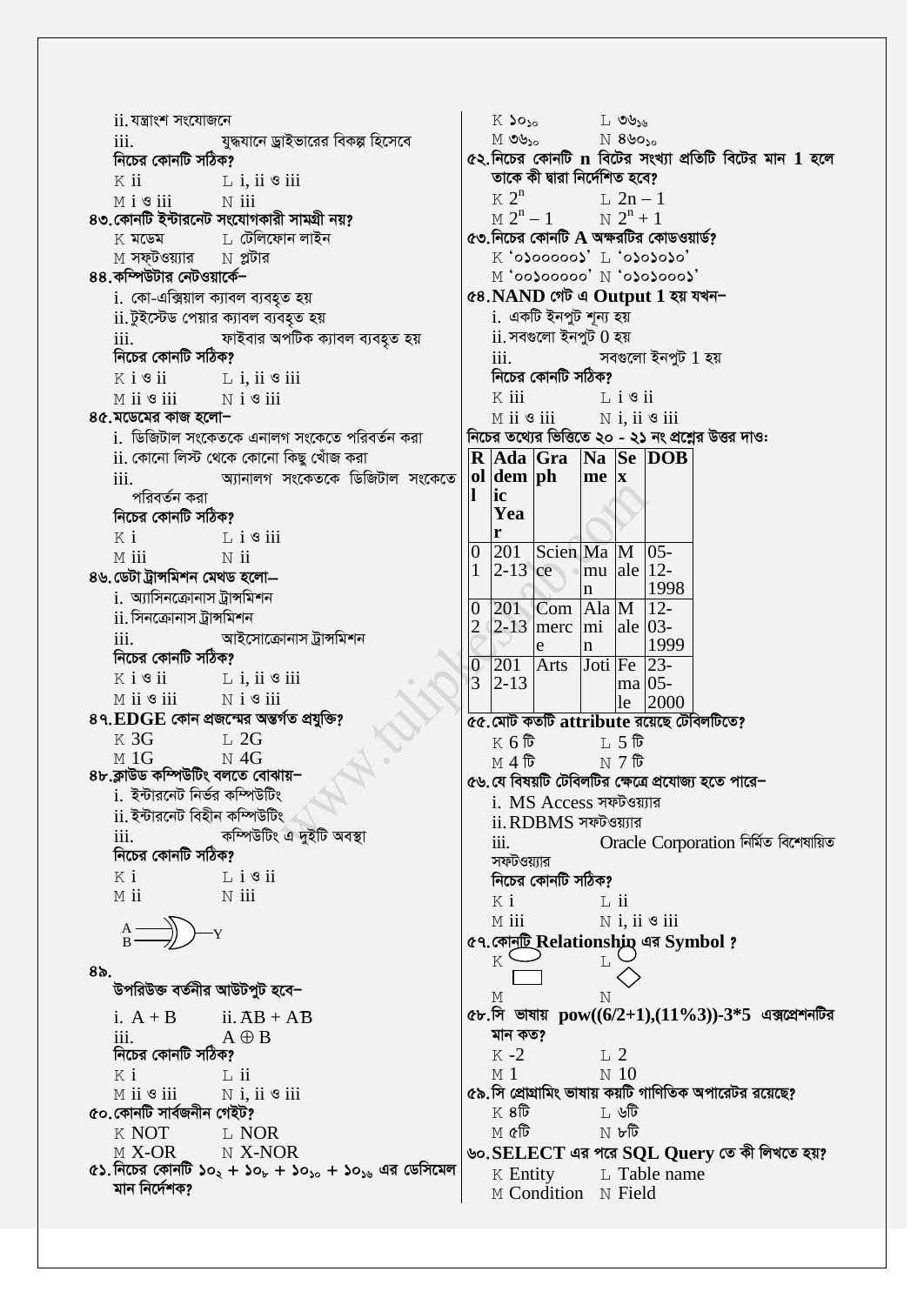৬১. সি প্রোগ্রামিং ভাষায়  $\mathbf{a}^2$  কে কী হিসেবে লিখতে হয়? নিচের অনুচ্ছেদটি পডে ৬৬ ও ৬৭ নং প্রশ্নের উত্তর দাও: ফারহানা অনেক সময় নিয়ে ওয়েবসাইট তৈরি করলেন। ওয়েব  $K \sqrt{a}$ সাইটে তার ব্যক্তিগত সকল তথ্য বিন্যস্ত করলেন। ছবি ও কার্টন তৈরির জন্য নতন পেজ বানালেন।  $M$  a  $\times$  a  $N a > a$ ৬৬. ফারহানার কাজকে বলা যায়– ৬২. নিচের যুক্তি বর্তনীটির আউটপুট কোন লজিক নির্দেশ করে?  $\boldsymbol{\mathrm{K}}$  ওয়েব হোস্টিং  $\boldsymbol{\mathrm{L}}$  ওয়েব লিঙ্ক  $A \rightarrow \infty$ M ওয়েব ইনফো N ওয়েব ডিজাইন  $\overline{O}$  $B =$  $\sim$ ৬৭.ফারহানা ওয়েবে করতে পারে– i. টেক্সট ii ভিডিও  $K$  OR L AND চিত্ৰ  $\ddot{i}$ N NAND M XNOR নিচের কোনটি সঠিক? ৬৩. For লুপ এর গুরুতুপূর্ণ অংশ–  $K$  i  $S$  ii  $\overline{1}$ . i  $\overline{9}$  iii i. Counter Initialization  $M$  ii  $\mathcal S$  iii  $N$  i. ii  $\circ$  iii ii. Condition ৬৮.প্রক্রিয়াকরণের চিহ্ন হিসেবে প্রদর্শন করে? iii. **Counter Update** নিচের কোনটি সঠিক? K I  $L \angle$  $K_i$  $\overline{1}$ ,  $\overline{1}$   $\overline{3}$  iii  $\overline{N}$ M  $M$  i  $\mathcal S$  iii  $N$  i. ii  $\mathcal S$  iii ৬৯. কোনটি সাদা রং নির্দেশকারী? ৬৪.নিচের কোনটি CSS এর পূর্ণরূপ? K "#BBBBBBB" L "#EEEEEE" **K** Computer Sheets Style M "#AAAAAA" N "#FFFFFF" L Cascading Style Sheets ৭০.নিচের কোনটি  $JPEC$  এর পূর্ণরূপ? M Cascading Sheets Style K Joint photographic Emaging Group N Calculating Style Sheets L Joint photoship Expert Group ৬৫.URL দ্বারা কোনটি প্রকাশ করা হয়? M Joint photo Graphic ExpertsGroup  $K$  ইন্টারনেট ∐ ডোমেইন নাম N Joint photo Exchange Group  $M$  ইয়াহু  $\rm N$  ফেইসবুক ৭১. ক্রায়ো সার্জারিতে তাপমাত্রা বাড়ানোর জন্য ব্যবহৃত হয়- $K$  তরল অক্সিজেন  $L$  তরল নাইট্রোজেন  $M$  হিলিয়াম গ্যাস  $N$  নিয়ন গ্যাস ৭২. বুলিয়ান বীজগণিতে একটি চলকের সম্ভাব্য মান কয়টি? WHAN.  $K$  $T_{1}$  $M$  $N8$ ৭৩.আচরণগত বেশিষ্ট্যের বায়োম্যাট্রিক্স পদ্ধতি হলো- $L$  Face recognition K DNA Iris Scan M Voice recognition  $\mathbb N$ ৭৪.অক্টাল সংখ্যা  $777$  এর পরবর্তী সংখ্যা কোনটি  $K$  770 **T.776**  $M7100$  $\overline{N}$  1000  $90.4 - D$  $-x$  লজিক সার্কিটটি কোন Tτ গেইট নির্দেশ করে?  $K$  OR L AND **M NAND** N NOR ৭৬.জীব সংক্রান্ত তথ্য ব্যবস্থাপনার কাজে ব্যবহৃত কম্পিউটার প্ৰযুক্তি হলো- $K$  জেনেটিক ইঞ্জিনিয়ারিং  $L$ বায়োইনফরমেটিক্স  $M$  বায়ো ম্যাট্রিক্স  $M$  ন্যানো ট্যাকনোলজি  $99. LAN$  এ যে সকল সুবিধা পাওয়া যায় তা হলোi. তথ্য আদান প্ৰদান করা ii. সফটওয়্যার শেয়ার করা  $\overline{\textrm{iii}}$ প্রিন্টার শেয়ার করা নিচের কোনটি সঠিক?  $K$  i  $\mathcal{S}$  ii  $Li$   $\sigma$  iii  $M$  ii  $\mathcal S$  iii  $N$ i. ii  $\mathcal S$  iii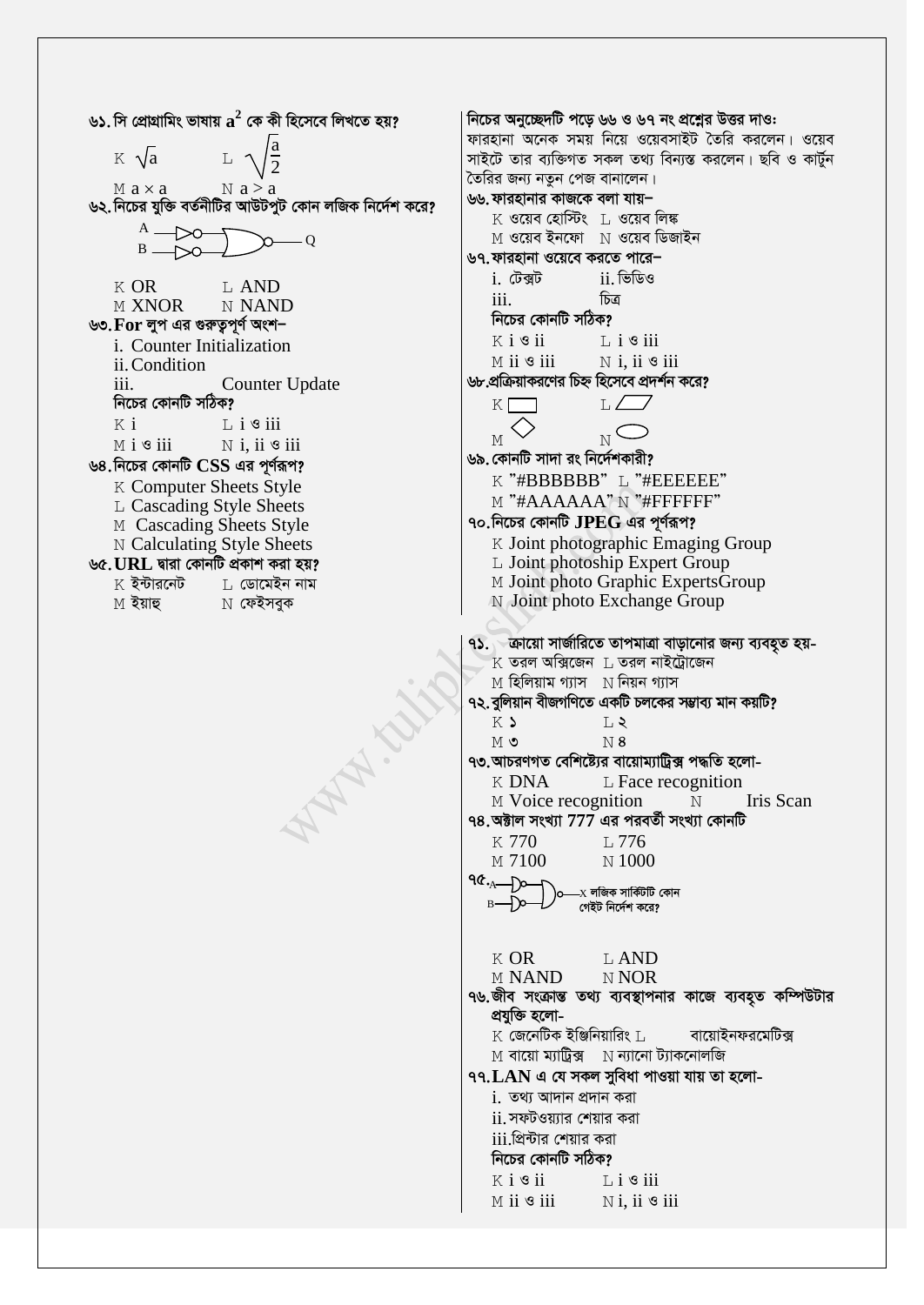৭৮.কোনটি ডি মরগ্যানের উপপাদ্য?  $K$  i  $\mathcal S$  ii  $K\overline{A+B} = \overline{A} \cdot \overline{B} \cdot \overline{A} \cdot \overline{B} = \overline{A} \cdot \overline{B}$  $M$  ii  $\mathcal S$  iii  $M \overline{A+B} = A+B$  $N \overline{A \oplus B} = AB + \overline{A} \cdot \overline{B}$  $K = 1$ ৭৯. $\mathbf{X} = \mathbf{a}^2 + \mathbf{b}^2$  সমীকরণটি  $\mathbf{HTML}$ - এ লেখার জন্য কোন  $M < 1$  $Taq$  প্রয়োজন। হলো- $K <$ SUP>  $L <$ SUB $>$  $M < i >$  $N < h2$ নিচের উদ্দীপকটি পডো এবং ৮০ ও ৮১ নং প্রশ্লের উত্তর দাও: # include  $\langle$  Stdio.h  $\rangle$ # include < Conio.  $h >$  $K(E8)_{16}$ M  $(F4)_{16}$  $\{$  int a : scanf ("% d", & a);  $\delta$ . if  $(a\% 2 = 0)$ Print f ("The number is ---- number."); Print f ("The number is ---- number.");  $\text{gtech}(\ )$ ; ৮০.প্ৰোগ্ৰামটিৰ সঠিক output পেতে হলে কোন Key-word টি প্ৰয়োজন K else if L else  $K$  স্টার M while  $N$  if  $M$   $\mathbf{\widehat{G}}$  $b$ ১.প্রোগ্রামটি ১ম  $x$  -  $x$  চিহ্নিত অংশের শব্দটি হলো- $K$  Odd L Even M Postitve N Negative  $b$ ২. $\bf ASCII}$  কোড কত বিটের কোড?  $\frac{1}{1}$  8  $ii$   $9$  $\overline{111}$ .  $\mathbf{h}$ নিচের কোনটি সঠিক?  $\boldsymbol{\mathrm{K}}$  কমপাইলার  $K$  i  $S$  ii  $Li$   $\circ$  iii M **অ্যাসেম্বলার**  $M$  ii  $\mathcal S$  iii  $N$ i. ii  $\mathcal S$  iii  $\mathbf{b}$ ৩.(১.৭৫) $_{\text{so}}$  এর বাইনারি মান কত? করে?  $K(\circ . \circ \circ)$  $L(3.505)$  $M(5.55)$  $N(\text{so.})_8$ ৮৪.কোনট Image Tag?  $L <$ big >  $K < h >$  $M < img >$  $N < o l >$ ৮৫.ডেটাবেজের কোন রিলেশনে জাংশন টেবিল ব্যবহার করা হয়?  $K$  One to one L One to many  $K$  OR গেইট M Many to one N Many to many নিচের উদ্দীপকটি পড়ো এবং ৮৬ ও ৮৭ নং প্রশ্নের উত্তর দাও: নদী ICT প্রাকটিক্যাল ক্লাসে  $SOL$  সম্পর্কে ধারণা অর্জন করে i. vahoo.com এবং Employee নামে একটি টেবিল তৈরি করে। পরে আবার ii. gmail. com টেবিলটি ডিলিট করে ফেলে। ৮৬.নদী টেবিলটি ডিলিট করার জন্য যে কমাণ্ড ব্যবহার করেছে তা হলো- $K$  i  $S$  ii K DELETE TABLE Employee  $M$  ii  $S$  iii L ALTER TABLE Employee M DROP TABLE Employee **N REVOKEL TABLE Employee** প্রয়োজন? ৮৭.উদ্দীপকের ল্যাংগুয়েজটি হলো- $K$ i. একটি শক্তিশালী ডেটা মেনিপুলেশন ল্যাংগুয়েজ  $M8$ ii. ডেটা ডেফিনেশন ল্যাংগুয়েজ থাকাকে বলা হয় $iii$ .ডেটা কুয়েরী ল্যাংগুয়েজ  $K$  পলিমরফিজম  $L$  এনক্যাপসুলেশন

নিচের কোনটি সঠিক?  $Li$   $\ddot{\circ}$  iii  $N$ i. ii  $\mathcal S$  iii ৮৮.কোনটি লজিক্যাল অপারেটর? l I  $\mathbb{N}$  % ৮৯.ডেটাকে সামারি আকারে উপস্থাপনের জন্য ব্যবহৃত কুয়েরি  $K$  সিলেক্ট কয়েরি  $L$  ক্রসট্যাব কয়েরি  $M$  প্যারামিটার কুয়েরি $N$  আপডেট কুয়েরি ৯০. $3D_{16}$  ও  $AB_{16}$  এর যোগফল কত?  $L(D8)_{16}$  $N(148)_{16}$ উদ্দীপকের 4 নং কম্পিউটারের সাথে নতুন একটি কম্পিউটার সংযোগ দিলে নেটওয়ার্কটি কোন টপোলজি হবে?  $\top$ , মেশ  $N$  হাইবিড ৯২. এক ন্যানোমিটার হচ্ছে- $\,$  এক মিটারের এক কোটি ভাগের এক ভাগ ।, এক মিটারের এক শত কোটি ভাগের এক ভাগ  $\overline{\rm M}$  এক মিটারের এক হাজার কোটি ভাগের এক ভাগ  $\overline{\rm N}$  এক মিটারের এক লক্ষ কোটি ভাগের এক ভাগ ৯৩.  $C$  ভাষায় কোন ধরনের অনুবাদক প্রোগ্রাম ব্যবহার করা হয়? ∐ ইন্টারপ্রেটার  $\,\mathrm{N}$  ডিবাগার ৯৪.নিচের বর্তনীটি কোন লজিক গেইট এর কার্যনীতি নির্দেশ  $<sub>I</sub>$  AND গেইট</sub>  $M$  NOR গেইট  $N$  NAND গেইট ৯৫.ফ্রি-ইমেইল অ্যাড্রেস তৈরির জন্য ব্যবহৃত হয়iii. bkash.com নিচের কোনটি সঠিক?  $Li$   $S$  iii  $N$  i. ii  $\mathcal S$  iii ৯৬. C ভাষায় ক্যারেক্টার টাইপ চলকের জন্য কত বাইট মেমোরি  $T.S$ 

 $N$ *b* 

৯৭.কোন চলকের ডেটা এবং ইন্ট্রাকশন একীভূত অবস্থায়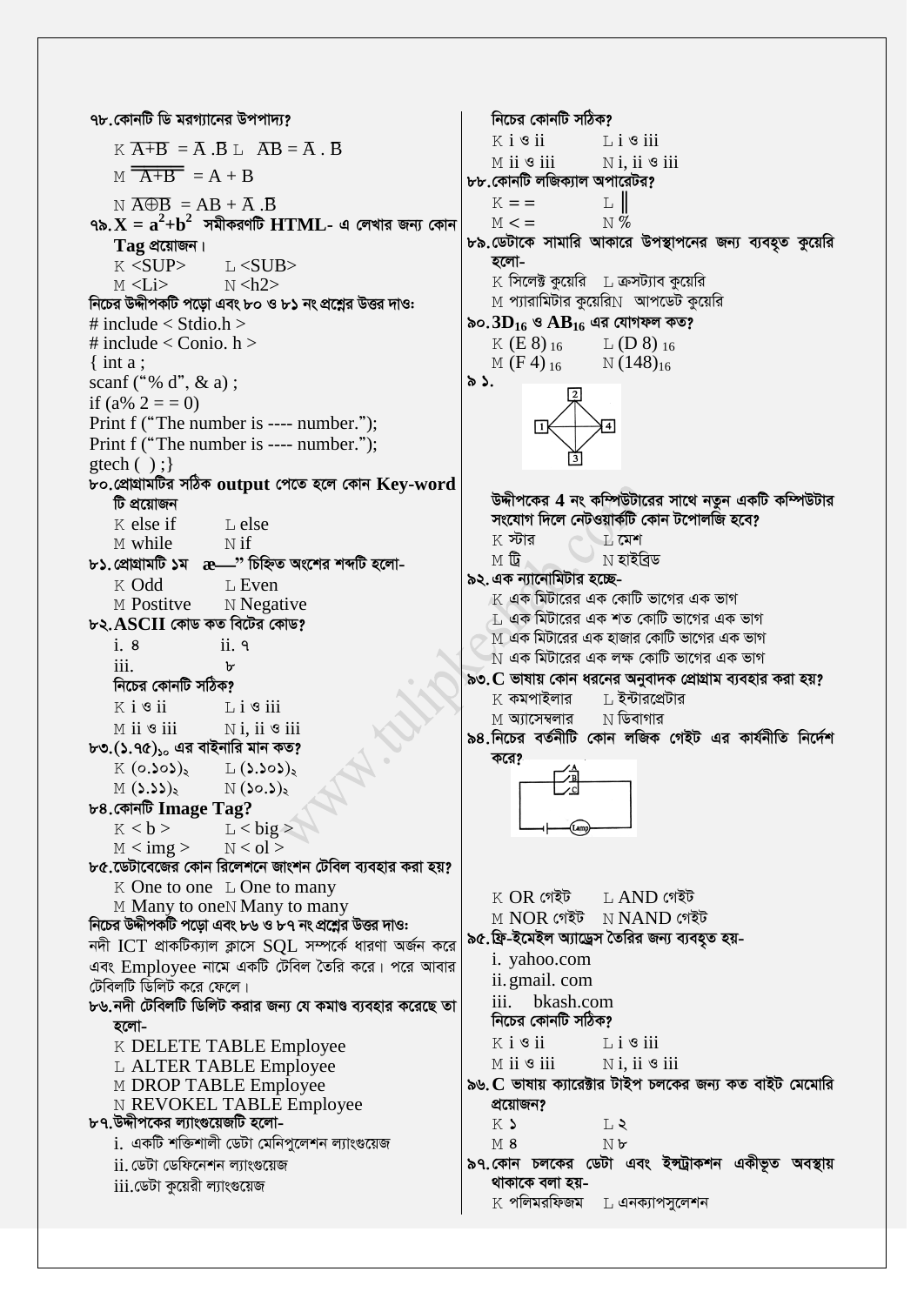M ইনহেরিট্যান্স N ইন্ডেন্ট ড্রইন্ডেন  $M$  ii  $\mathcal S$  iii  $N$  i. ii  $\mathcal S$  iii নিচের উদ্দীপকটি পডো এবং ৯৮ ও ৯৯ নং প্রশ্রের উত্তর দাও: ১০১. বুলিয়ান এক্সপ্রেশন  $\mathbf{F} = (\mathbf{X} + \mathbf{y}) (\mathbf{x} + \mathbf{y})$  এর নীরব তার বায়োডাটা প্রদর্শনের জন্য একটি ওয়েবপেজ তৈরি সরলীকৃত মান কোনটি? করে। উক্ত বায়ো-ডাটায় PEC থেকে SSC পর্যন্ত পরীক্ষার  $K \times$  $L x + v$ ফলাফল টেবিল আকারে আছে। কিন্তু টেবিলে কোন বর্ডার নেই।  $N x (x + \overline{y})$  $M x + x \nabla$ ৯৮.উদ্দীপকে উল্লেখিত টেবিল মোট কতটি সারি আছে? ১০২. পরস্পর সম্পর্কযুক্ত কতগুলো রেকর্ড নিয়ে তৈরি হয়- $T_{1}$   $\circ$  $K$   $\geq$  $K$  ফিল্ড  $\mathbb L$  ফাইল  $M8$ N¢  $M$  ডেটাবেজ  $\,\mathrm{N}$  রিপোর্ট ৯৯.উক্ত টেবিলে বর্ডার না থাকার কারণ হলো-১০৩. সানস্ক্রিনে ব্যবহৃত টিটানিয়াম ডাইঅক্সাইড তৈরির কাজে i. < table border = "NULL" > ছিল ব্যবহৃত প্ৰযুক্তি হলো $ii <$  table border " $0$ " > ছিল  $K$  বায়োম্যাটিক্স iii.< table border = "1" > ছিল  $\;$ া বায়োইনফরমেট্রিক্স নিচের কোনটি সঠিক? M ন্যানো টেকনোলজি  $K$  i  $\mathcal S$  ii  $L$  i  $\circ$  iii  $\,\mathrm{N}\,$  জেনেটিক ইঞ্জিনিয়ারিং  $M$  ii  $\mathcal S$  iii  $N$  i. ii  $\mathcal S$  iii ১০৪. কোনট Keyword? ১০০. কাউন্টার তৈরিতে ব্যবহৃত হয়-K Stdio L. Conio i. D flip-flop M double  $N$  fact ii. T flip-flop ১০৫. main () ফাংশনে কয়টি অংশ থাকে? iii. Jk Flip-flop K) LR নিচের কোনটি সঠিক?  $M$   $\circ$  $N8$  $K$  i  $S$  ii  $\overline{1}$ ,  $\overline{1}$   $\overline{3}$  iii  $M$  মার্ক জুকার বার্গ $N$  ই.এফ. কড ১০৭. কোনটি ভাৰ্চ্যয়াল ৱিয়েলিটিতে ব্যবহত হয়?  $\rm K$  ত্রিমাত্রিক সিমুলেশন  $\rm ~L$ হ্যান্ড জিওমেট্ৰি  $M$  বায়োলজিক্যাল ডেটা  $N$ দ্বিমাত্ৰিক সিম্বলেশন ১০৮. বিশ্বগ্রামের সুবিধা হলো $i$ . জীবনযাত্রার সার্বিক ব্যয়ঞ্জাস পায় ii. নতুন নতুন কৰ্মসংস্থান বৃদ্ধি পায় WHAT ! <u>iii.সামাজিক যোগাযোগ বন্ধি পায়</u> নিচের কোনটি সঠিক?  $K$  i  $\mathcal{S}$  ii  $L$  i  $\mathcal S$  iii  $M$  ii  $\mathcal S$  iii  $N$  i, ii  $\circ$  iii ১০৯. দূরবর্তী স্থানে অবস্থান করা একাধিক ব্যক্তির মধ্যে সভা পরিচালনার আধুনিকতম পদ্ধতি কোনটি? ⊺, টেলি-কনফারেন্স  $K$  ই-মেইল  $\overline{M}$  বলেটিন বোর্ড  $\overline{N}$  ভিডিও কনফারেন্স নিচের উদ্দীপকটি পড় এবং ১১০ ও ১১১ নং প্রশ্নের উত্তর দাও। কামাল সাহেবের প্রতিষ্ঠান দেশের বিভিন্ন স্থানে শাখা অফিস আছে। তিনি তার প্রতিষ্ঠানে কর্মকর্তা/কর্মচারীদের সাথে তথ্য প্রযুক্তি ব্যবহার করে সার্বক্ষণিক যোগাযোগ রক্ষা করেন এবং প্রয়োজনীয় ডকুমেন্ট সংরক্ষণ ও আদান প্রদান করেন। ১১০. তার যোগাযোগের ব্যবহুত মাধ্যম- $K$  ই-কমাৰ্স  $L$  টেলিফোন M **টেলিগ্ৰাফ**  $\,\mathrm{N}\,$  ই-মেইল ১১১. কামাল সাহেবের ব্যবহৃত প্রযুক্তি হলো-<u>i. পার্সোনাল ডেটা সার্ভিস</u> ii. সামাজিক যোগাযোগ সার্ভিস iii.অন-লাইন ব্যাক আপ সাৰ্ভিস নিচের কোনটি সঠিক?  $K$  is  $i$  $\overline{1}$  i  $\overline{3}$  iii  $M$  ii  $\mathcal{I}$  iii  $\mathbb N$  i, ii  $\mathscr G$  iii ১১২. বৃহৎ এলাকা জুড়ে কোন নেটওয়ার্ক তৈরি হয়? K PAN L LAN ১০৬. বিশ্বগ্রাম ধারণার প্রবক্তা কে? M MAN  $K$  মার্শাল ম্যাকলহান । টিম বার্নারসলি N WAN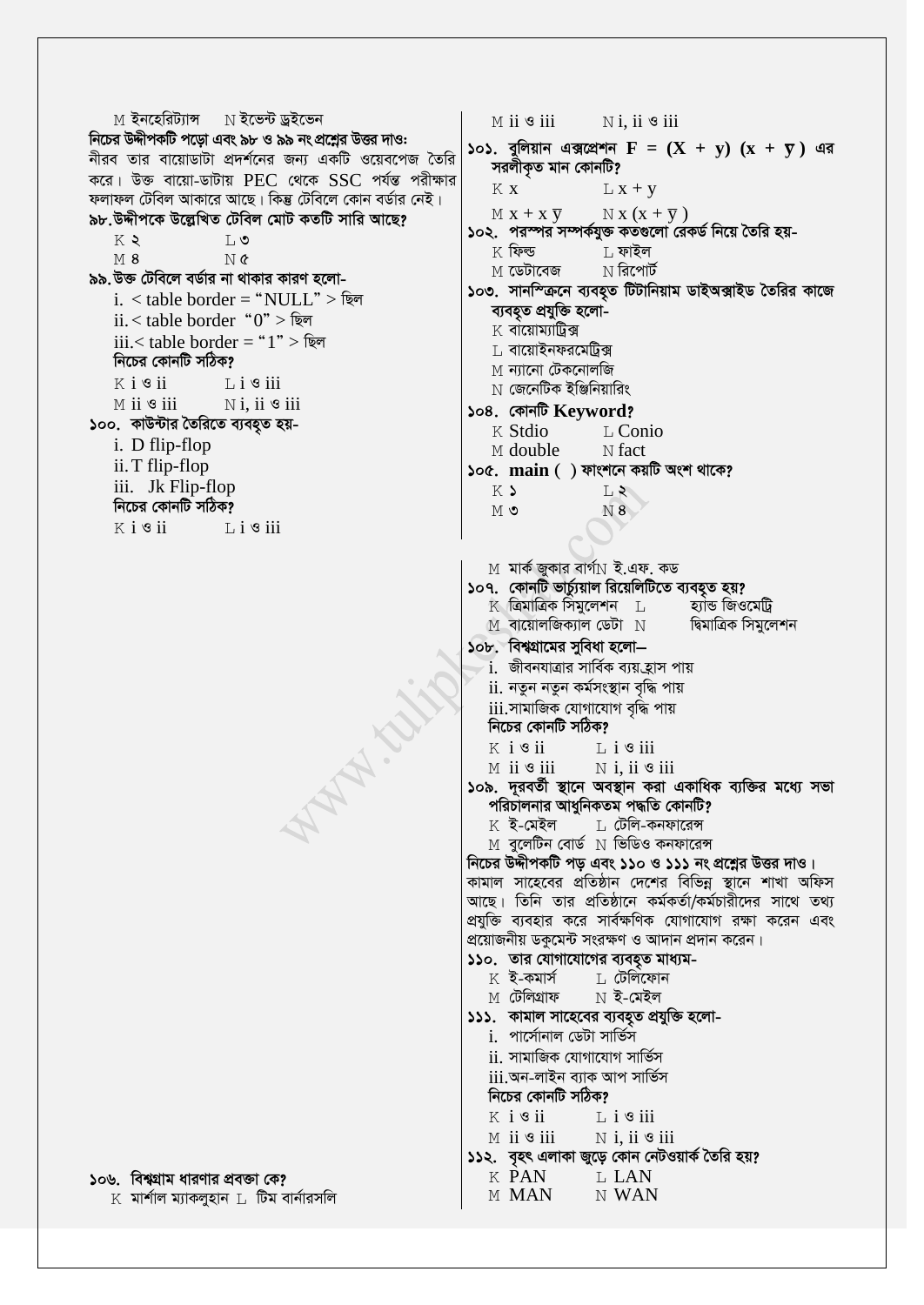১১৩. সিনক্রোনাস ডেটা ট্রান্সমিশনের অসুবিধা হলো-K  $A+B+C$  L  $A'+B+C$ <u>i. প্রাইমারি স্টোরেজ ডিভাইসের প্রয়োজন হয়</u> M  $(A+B)$   $\overline{C}$  N  $AB+c$ ii. ডেটা ট্রান্সমিশনের গতি মন্থর  $522.$   $C=0$  হলে  $P$  এর মান কত? iii.তুলনামূলকভাবে ব্যয় বহুল  $K$  AB  $L$  AB+C নিচের কোনটি সঠিক?  $M<sub>1</sub>$  $\overline{M}$  0  $K$  is  $i$  $L$  i  $\circ$  iii ১২৩. Full Adder বাস্তবায়ন গেইট হলো—  $M$  ii  $\circ$  iii  $N$  i, ii  $\circ$  iii i. মৌলিক গেইট ii. যৌগিক গেইট ১১৪. ওয়াই-ম্যাক্স কোন ধরনের নেটওয়ার্কে ব্যবহৃত হয়? iii বিশেষ গেইট **K PAN** L LAN নিচের কোনটি সঠিক? N WAN M MAN K i sii  $L$  i  $\mathcal S$  iii  $356.$  $\overline{B}$  $M$  ii  $\mathcal S$  iii  $N$  i, ii  $\circ$  iii i. টেক্সটের ধরন ঠিক করা ii. টেক্সটের আকার ঠিক করা <u>iii টেক্সটের রং ঠিক করা</u> নিচের কোনটি সঠিক?  $K$  i  $S$  ii  $\overline{1}$ ,  $\overline{1}$   $\overline{9}$  iii উপরের চিত্রের ডেটা ট্রান্সমিশন মোড কোনটি নির্দেশ করে?  $N$  i. ii  $\mathcal S$  iii  $M$  ii  $\mathcal S$  iii ⊺, ইউনিকাস্ট K **হাফডপ্লেক্স**  $N$  মাল্টিকাস্ট  $M$  ব্ৰডকাস্ট বলা হয়? ১১৬. ডেটা ট্রান্সমিশনের ক্ষেত্রে ডেটা প্রবাহের দিককে কী বলে?  $K$  প্ৰথম পেজ  $\top$ , মেইল পেজ  $K$  ডেটা ট্ৰান্সমিশন মেথড  $M$  হোম পেজ  $N$  সাবপেজ  $\;$ ্ৰভেটা ট্ৰান্সমিশন মোড  $M$  ডেটা ট্ৰান্সমিশন স্পীড  $N$  ডেটা কমিউনিকেশন **K8**  $T_{\perp}$  b নিচের উদ্দীপকটি লক্ষ কর এবং ১১৭ ও ১১৮ নং প্রশ্নের উত্তর  $N$  02  $M$   $S$ দাও।  $C_1$  $C_7$  $\rm K$  চতুর্থ প্রজন্মের ভাষায়  $\rm ~L$  $C_2$ Hub  $C_3$  $C<sub>4</sub>$  $C_6$ ১১৭. উদ্দীপকটি কোন ধরনের নেটওয়ার্ক টপোলজি প্রকাশ করে?  $K$  বাস টপোলজি । রিং টপোলজি নিচের কোনটি সঠিক?  $M$  মেশ টপোলজি  $N$  হাইব্রিড টপোলজি  $K$  is  $i$  $L$  i  $\mathcal{S}$  iii ১১৮. উদ্দীপকের হাব ( $HUB$ ) অচল হলে নিচের কোন দুটি M ii siii  $N$  i, ii  $\circ$  iii কম্পিউটার নেটওয়ার্ক সচল থাকবে? ১২৯. Printf() কোন ধরনের ফাংশন? K  $C_2 \circ C_3$  L  $C_3 \circ C_6$  $M$   $C_1$   $\circ$   $C_7$  $N C_5$   $C_7$ ১১৯. ইউনিকাস্ট ট্রান্সমিশন মোড হলো— ১৩০. main() ফাংশনের অংশসমূহ $i.$  সিমপ্লেক্স ii. হাফ-ডুপ্লেক্স i. ঘোষণা অংশ ii. নিৰ্বাহ অংশ  $iii$ .ফুল-ডুপ্লেক্স  $iii.$ লিংক অংশ নিচের কোনটি সঠিক? নিচের কোনটি সঠিক?  $K$  i  $\mathfrak{g}$  ii  $L$  ii  $\circ$  iii  $K$  i  $S$  ii  $\overline{1}$ , ii  $\overline{9}$  iii  $N$  i. ii  $\mathcal S$  iii  $M$  i  $S$  iii  $M$  i  $S$  iii  $N$  i, ii  $\circ$  iii Seo.  $\overline{AB} \ \overline{C} + \overline{AB} \ \overline{C} + \overline{ABC} = ?$ K  $A(B+C)$  L  $B(A+C)$  $M (A+B)$   $N A+B$ নিচের উদ্দীপকের আলোকে ১২১ ও ১২২ নং প্রশ্নের উত্তর দাও।  $\mathcal{C}$  $\infty$ ). চিত্রে  $X = ?$  $\mathbf{R}$  $K$   $\overline{AB+BC}$  $L$   $A+AC$  $\mathcal{C}$ M AB+AC  $N$  A+B+C  $525.$   $P$  এর মান কত?

১২৪. <Font> ট্যাগ এর কাজ হলো একটি ওয়েবসাইটের-১২৫. ব্যবহারকারী ব্রাউজ করে প্রথমে যে পেজটি পায় তাকে কি ১২৬. যদি  $X, Y, Z$  এবং S চারটি বুলিয়ান চলক হয় তবে এদের দ্বারা সর্বোচ্চ কয়টি কম্বিনেশন তৈরি করা সম্ভব? ১২৭. প্রসেসিং ক্ষমতা বেশি দরকার কোন ভাষায় মেশিন ভাষায়  $M$  অ্যাসেম্বলি ভাষায় $N$  উচ্চস্তরের ভাষায় ১২৮. একটি আদর্শ প্রোগ্রামের বৈশিষ্ট্য হচ্ছে  $i$ . তথ্য আদান প্ৰদানের ব্যবস্থা থাকতে হবে  $ii.$  তথ্য প্রক্রিয়াকরণের ব্যবস্থা থাকতে হবে <u>iii. ফলাফল প্রাপ্তির সুবিধা থাকতে হবে</u> K main ফাংশন L header ফাংশন M Library ফাংশন N Footer ফাংশন নিচের উদ্দীপকের আলোকে ১৩১ ও ১৩২ নং প্রশ্নের উত্তর দাও।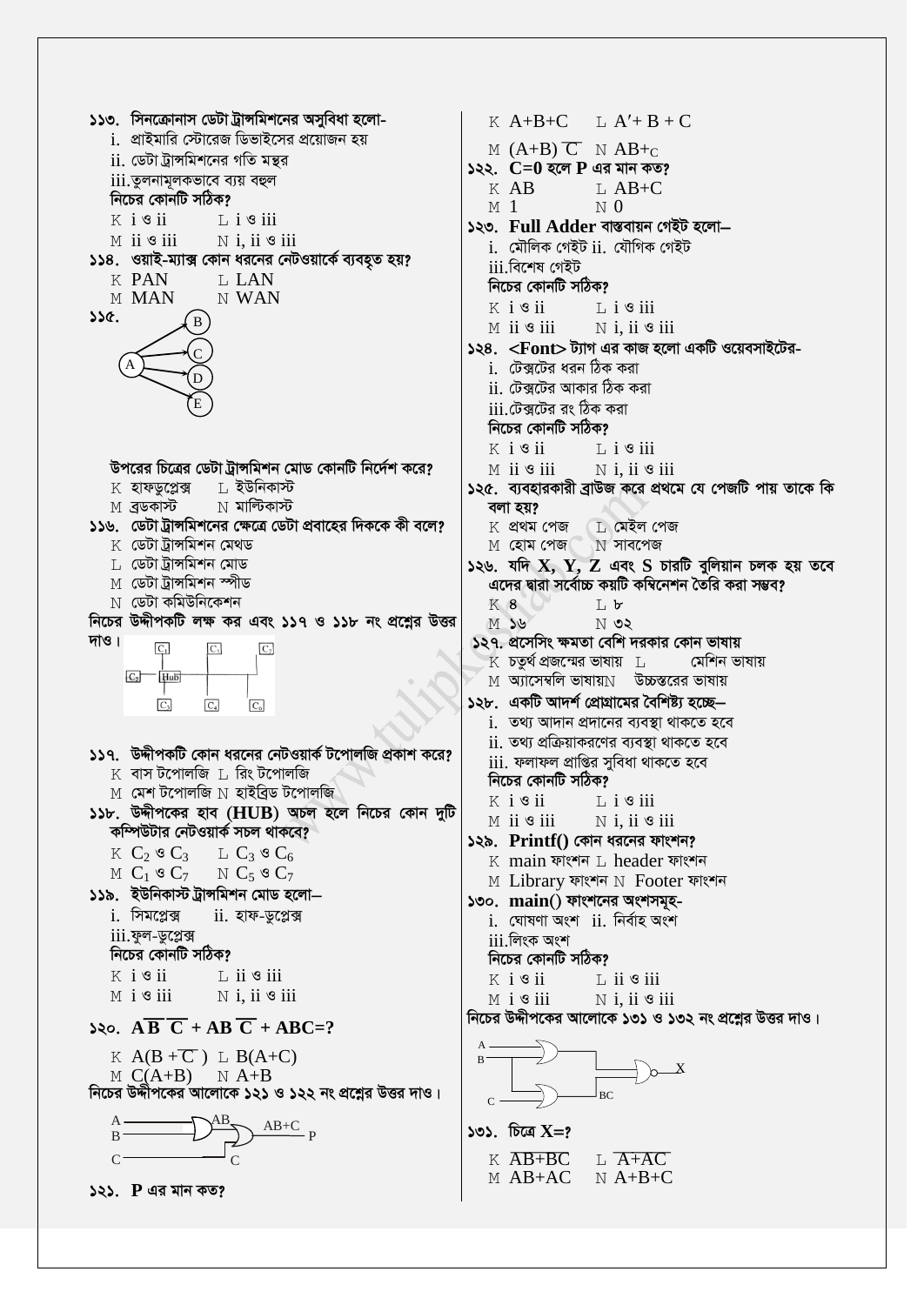| করে ওয়েব পেজ তৈরি করে। সম্প্রতি সে ওয়েব পেজে<br>gate এর পরিবর্তে কোন gate ব্যবহার করতে হবে?<br>হাইপারলিংক ব্যবহার করার পদ্ধতিটি শিখেছে।<br>K NAND<br>L X-OR<br>১৩৭. সোহেল কোন ট্যাগ ব্যবহার করে হাইপারলিংক করেছে?<br>M X-NOR N OR<br>K <caption> L <a><br/>১৩৩. প্রাথমিক ডেটা টাইপ কত ধরনের?<br/>M <head> N <html><br/>K &gt;<br/><math>L</math> ৩<br/>১৩৮. সোহেল সম্প্রতি যে পদ্ধতিটি শিখেছে তার মাধ্যমে সে<br/>M8<br/>N¢<br/>ওয়েব পেজ-<br/>১৩৪. Integer ডেটা টাইপের মেমোরি স্পেস কত?<br/><math>i</math>. সমৃদ্ধ করতে পারবে<br/><math>K</math> &gt; byte <math>L</math> &gt; byte<br/>ii. তথ্য বহুল করে তুলতে পারবে<br/>M o byte N 8 byte<br/><math>iii.</math>দৃষ্টিনন্দন করতে পারবে<br/>১৩৫. ক্যারেক্টার ডেটা টাইপকে কী দ্বারা প্রকাশ করা হয়?<br/>নিচের কোনটি সঠিক?<br/><math>K</math> int<br/><math>L</math> float<br/><math>K</math> i <math>\mathcal{S}</math> ii <math>\Box</math> i <math>\mathcal{S}</math> iii<br/>M char M double<br/><math>M</math> ii <math>\bullet</math> iii <math>N</math> i, ii <math>\bullet</math> iii<br/>১৩৬. double ডেটা টাইপের ক্ষেত্রে দশমিকের পর কতটি<br/>দ্বারা প্রোগ্রাম কী বোঝায়?<br/>১৩৯.<br/>সংখ্যা ধারণ করতে পারে?<br/><math>\boldsymbol{\mathrm{K}}</math> প্রক্রিয়াকরণ <math>\hskip10pt\,\mathrm{L}</math> সিদ্ধান্ত<br/><math>K</math> 8টি<br/>া ∟ ৬টি<br/><math>\text{M}</math> ইনপুট/আউটপুট<math>\text{N}</math> শুরু/শেষ<br/><math>M</math> <math>\delta</math> <math>\theta</math> <math>N</math> <math>\delta</math> <math>\theta</math><br/>১৪০. কোন অনুবাদক প্ৰোগ্ৰাম দিয়ে সম্পূৰ্ণ প্ৰোগ্ৰামটি একসাথে<br/>নিচের উদ্দীপকটি পড় এবং ১৩৭ ও ১৩৮ নং প্রশ্নের উত্তর দাও।<br/>অনুবাদ করা সম্ভব?<br/><math>K</math> কম্পাইলার <math>L</math> অ্যাসেম্বলার<br/><math>M</math> ইন্টারপ্রেটার <math>N</math> অনুবাদক<br/><b>NATIONAL CARD</b></html></head></a></caption> | ১৩২. উদ্দীপকের X এর মান $A+B+C$ পেতে হলে $NOR$ | সোহেল ওয়েবপেজ ডিজাইনার। সে HTML প্রোগ্রাম ব্যবহার |  |  |
|---------------------------------------------------------------------------------------------------------------------------------------------------------------------------------------------------------------------------------------------------------------------------------------------------------------------------------------------------------------------------------------------------------------------------------------------------------------------------------------------------------------------------------------------------------------------------------------------------------------------------------------------------------------------------------------------------------------------------------------------------------------------------------------------------------------------------------------------------------------------------------------------------------------------------------------------------------------------------------------------------------------------------------------------------------------------------------------------------------------------------------------------------------------------------------------------------------------------------------------------------------------------------------------------------------------------------------------------------------------------------------------------------------------------------------------------------------------------------------------------------------------------------------------------------------------------------------------------------------------------------------------------------------------------------------------------------------------------------------------------------------------------------------------------------------------------------------|------------------------------------------------|----------------------------------------------------|--|--|
|                                                                                                                                                                                                                                                                                                                                                                                                                                                                                                                                                                                                                                                                                                                                                                                                                                                                                                                                                                                                                                                                                                                                                                                                                                                                                                                                                                                                                                                                                                                                                                                                                                                                                                                                                                                                                                 |                                                |                                                    |  |  |
|                                                                                                                                                                                                                                                                                                                                                                                                                                                                                                                                                                                                                                                                                                                                                                                                                                                                                                                                                                                                                                                                                                                                                                                                                                                                                                                                                                                                                                                                                                                                                                                                                                                                                                                                                                                                                                 |                                                |                                                    |  |  |
|                                                                                                                                                                                                                                                                                                                                                                                                                                                                                                                                                                                                                                                                                                                                                                                                                                                                                                                                                                                                                                                                                                                                                                                                                                                                                                                                                                                                                                                                                                                                                                                                                                                                                                                                                                                                                                 |                                                |                                                    |  |  |
|                                                                                                                                                                                                                                                                                                                                                                                                                                                                                                                                                                                                                                                                                                                                                                                                                                                                                                                                                                                                                                                                                                                                                                                                                                                                                                                                                                                                                                                                                                                                                                                                                                                                                                                                                                                                                                 |                                                |                                                    |  |  |
|                                                                                                                                                                                                                                                                                                                                                                                                                                                                                                                                                                                                                                                                                                                                                                                                                                                                                                                                                                                                                                                                                                                                                                                                                                                                                                                                                                                                                                                                                                                                                                                                                                                                                                                                                                                                                                 |                                                |                                                    |  |  |
|                                                                                                                                                                                                                                                                                                                                                                                                                                                                                                                                                                                                                                                                                                                                                                                                                                                                                                                                                                                                                                                                                                                                                                                                                                                                                                                                                                                                                                                                                                                                                                                                                                                                                                                                                                                                                                 |                                                |                                                    |  |  |
|                                                                                                                                                                                                                                                                                                                                                                                                                                                                                                                                                                                                                                                                                                                                                                                                                                                                                                                                                                                                                                                                                                                                                                                                                                                                                                                                                                                                                                                                                                                                                                                                                                                                                                                                                                                                                                 |                                                |                                                    |  |  |
|                                                                                                                                                                                                                                                                                                                                                                                                                                                                                                                                                                                                                                                                                                                                                                                                                                                                                                                                                                                                                                                                                                                                                                                                                                                                                                                                                                                                                                                                                                                                                                                                                                                                                                                                                                                                                                 |                                                |                                                    |  |  |
|                                                                                                                                                                                                                                                                                                                                                                                                                                                                                                                                                                                                                                                                                                                                                                                                                                                                                                                                                                                                                                                                                                                                                                                                                                                                                                                                                                                                                                                                                                                                                                                                                                                                                                                                                                                                                                 |                                                |                                                    |  |  |
|                                                                                                                                                                                                                                                                                                                                                                                                                                                                                                                                                                                                                                                                                                                                                                                                                                                                                                                                                                                                                                                                                                                                                                                                                                                                                                                                                                                                                                                                                                                                                                                                                                                                                                                                                                                                                                 |                                                |                                                    |  |  |
|                                                                                                                                                                                                                                                                                                                                                                                                                                                                                                                                                                                                                                                                                                                                                                                                                                                                                                                                                                                                                                                                                                                                                                                                                                                                                                                                                                                                                                                                                                                                                                                                                                                                                                                                                                                                                                 |                                                |                                                    |  |  |
|                                                                                                                                                                                                                                                                                                                                                                                                                                                                                                                                                                                                                                                                                                                                                                                                                                                                                                                                                                                                                                                                                                                                                                                                                                                                                                                                                                                                                                                                                                                                                                                                                                                                                                                                                                                                                                 |                                                |                                                    |  |  |
|                                                                                                                                                                                                                                                                                                                                                                                                                                                                                                                                                                                                                                                                                                                                                                                                                                                                                                                                                                                                                                                                                                                                                                                                                                                                                                                                                                                                                                                                                                                                                                                                                                                                                                                                                                                                                                 |                                                |                                                    |  |  |
|                                                                                                                                                                                                                                                                                                                                                                                                                                                                                                                                                                                                                                                                                                                                                                                                                                                                                                                                                                                                                                                                                                                                                                                                                                                                                                                                                                                                                                                                                                                                                                                                                                                                                                                                                                                                                                 |                                                |                                                    |  |  |
|                                                                                                                                                                                                                                                                                                                                                                                                                                                                                                                                                                                                                                                                                                                                                                                                                                                                                                                                                                                                                                                                                                                                                                                                                                                                                                                                                                                                                                                                                                                                                                                                                                                                                                                                                                                                                                 |                                                |                                                    |  |  |
|                                                                                                                                                                                                                                                                                                                                                                                                                                                                                                                                                                                                                                                                                                                                                                                                                                                                                                                                                                                                                                                                                                                                                                                                                                                                                                                                                                                                                                                                                                                                                                                                                                                                                                                                                                                                                                 |                                                |                                                    |  |  |
|                                                                                                                                                                                                                                                                                                                                                                                                                                                                                                                                                                                                                                                                                                                                                                                                                                                                                                                                                                                                                                                                                                                                                                                                                                                                                                                                                                                                                                                                                                                                                                                                                                                                                                                                                                                                                                 |                                                |                                                    |  |  |
|                                                                                                                                                                                                                                                                                                                                                                                                                                                                                                                                                                                                                                                                                                                                                                                                                                                                                                                                                                                                                                                                                                                                                                                                                                                                                                                                                                                                                                                                                                                                                                                                                                                                                                                                                                                                                                 |                                                |                                                    |  |  |
|                                                                                                                                                                                                                                                                                                                                                                                                                                                                                                                                                                                                                                                                                                                                                                                                                                                                                                                                                                                                                                                                                                                                                                                                                                                                                                                                                                                                                                                                                                                                                                                                                                                                                                                                                                                                                                 |                                                |                                                    |  |  |
|                                                                                                                                                                                                                                                                                                                                                                                                                                                                                                                                                                                                                                                                                                                                                                                                                                                                                                                                                                                                                                                                                                                                                                                                                                                                                                                                                                                                                                                                                                                                                                                                                                                                                                                                                                                                                                 |                                                |                                                    |  |  |
|                                                                                                                                                                                                                                                                                                                                                                                                                                                                                                                                                                                                                                                                                                                                                                                                                                                                                                                                                                                                                                                                                                                                                                                                                                                                                                                                                                                                                                                                                                                                                                                                                                                                                                                                                                                                                                 |                                                |                                                    |  |  |
|                                                                                                                                                                                                                                                                                                                                                                                                                                                                                                                                                                                                                                                                                                                                                                                                                                                                                                                                                                                                                                                                                                                                                                                                                                                                                                                                                                                                                                                                                                                                                                                                                                                                                                                                                                                                                                 |                                                |                                                    |  |  |
|                                                                                                                                                                                                                                                                                                                                                                                                                                                                                                                                                                                                                                                                                                                                                                                                                                                                                                                                                                                                                                                                                                                                                                                                                                                                                                                                                                                                                                                                                                                                                                                                                                                                                                                                                                                                                                 |                                                |                                                    |  |  |
|                                                                                                                                                                                                                                                                                                                                                                                                                                                                                                                                                                                                                                                                                                                                                                                                                                                                                                                                                                                                                                                                                                                                                                                                                                                                                                                                                                                                                                                                                                                                                                                                                                                                                                                                                                                                                                 |                                                |                                                    |  |  |
|                                                                                                                                                                                                                                                                                                                                                                                                                                                                                                                                                                                                                                                                                                                                                                                                                                                                                                                                                                                                                                                                                                                                                                                                                                                                                                                                                                                                                                                                                                                                                                                                                                                                                                                                                                                                                                 |                                                |                                                    |  |  |
|                                                                                                                                                                                                                                                                                                                                                                                                                                                                                                                                                                                                                                                                                                                                                                                                                                                                                                                                                                                                                                                                                                                                                                                                                                                                                                                                                                                                                                                                                                                                                                                                                                                                                                                                                                                                                                 |                                                |                                                    |  |  |
|                                                                                                                                                                                                                                                                                                                                                                                                                                                                                                                                                                                                                                                                                                                                                                                                                                                                                                                                                                                                                                                                                                                                                                                                                                                                                                                                                                                                                                                                                                                                                                                                                                                                                                                                                                                                                                 |                                                |                                                    |  |  |
|                                                                                                                                                                                                                                                                                                                                                                                                                                                                                                                                                                                                                                                                                                                                                                                                                                                                                                                                                                                                                                                                                                                                                                                                                                                                                                                                                                                                                                                                                                                                                                                                                                                                                                                                                                                                                                 |                                                |                                                    |  |  |
|                                                                                                                                                                                                                                                                                                                                                                                                                                                                                                                                                                                                                                                                                                                                                                                                                                                                                                                                                                                                                                                                                                                                                                                                                                                                                                                                                                                                                                                                                                                                                                                                                                                                                                                                                                                                                                 |                                                |                                                    |  |  |
|                                                                                                                                                                                                                                                                                                                                                                                                                                                                                                                                                                                                                                                                                                                                                                                                                                                                                                                                                                                                                                                                                                                                                                                                                                                                                                                                                                                                                                                                                                                                                                                                                                                                                                                                                                                                                                 |                                                |                                                    |  |  |
|                                                                                                                                                                                                                                                                                                                                                                                                                                                                                                                                                                                                                                                                                                                                                                                                                                                                                                                                                                                                                                                                                                                                                                                                                                                                                                                                                                                                                                                                                                                                                                                                                                                                                                                                                                                                                                 |                                                |                                                    |  |  |
|                                                                                                                                                                                                                                                                                                                                                                                                                                                                                                                                                                                                                                                                                                                                                                                                                                                                                                                                                                                                                                                                                                                                                                                                                                                                                                                                                                                                                                                                                                                                                                                                                                                                                                                                                                                                                                 |                                                |                                                    |  |  |
|                                                                                                                                                                                                                                                                                                                                                                                                                                                                                                                                                                                                                                                                                                                                                                                                                                                                                                                                                                                                                                                                                                                                                                                                                                                                                                                                                                                                                                                                                                                                                                                                                                                                                                                                                                                                                                 |                                                |                                                    |  |  |
|                                                                                                                                                                                                                                                                                                                                                                                                                                                                                                                                                                                                                                                                                                                                                                                                                                                                                                                                                                                                                                                                                                                                                                                                                                                                                                                                                                                                                                                                                                                                                                                                                                                                                                                                                                                                                                 |                                                |                                                    |  |  |
|                                                                                                                                                                                                                                                                                                                                                                                                                                                                                                                                                                                                                                                                                                                                                                                                                                                                                                                                                                                                                                                                                                                                                                                                                                                                                                                                                                                                                                                                                                                                                                                                                                                                                                                                                                                                                                 |                                                |                                                    |  |  |
|                                                                                                                                                                                                                                                                                                                                                                                                                                                                                                                                                                                                                                                                                                                                                                                                                                                                                                                                                                                                                                                                                                                                                                                                                                                                                                                                                                                                                                                                                                                                                                                                                                                                                                                                                                                                                                 |                                                |                                                    |  |  |
|                                                                                                                                                                                                                                                                                                                                                                                                                                                                                                                                                                                                                                                                                                                                                                                                                                                                                                                                                                                                                                                                                                                                                                                                                                                                                                                                                                                                                                                                                                                                                                                                                                                                                                                                                                                                                                 |                                                |                                                    |  |  |

১৪১. ইন্টারনেট ব্যবহার করে কর্মসংস্থানের সুযোগকে কী বলা L আউটসোর্সিং K **ই-কমাৰ্স**  $\le$  ই-বিজনেস  $\rm N$  ই-গভৰ্ন্যাঙ্গ হয়?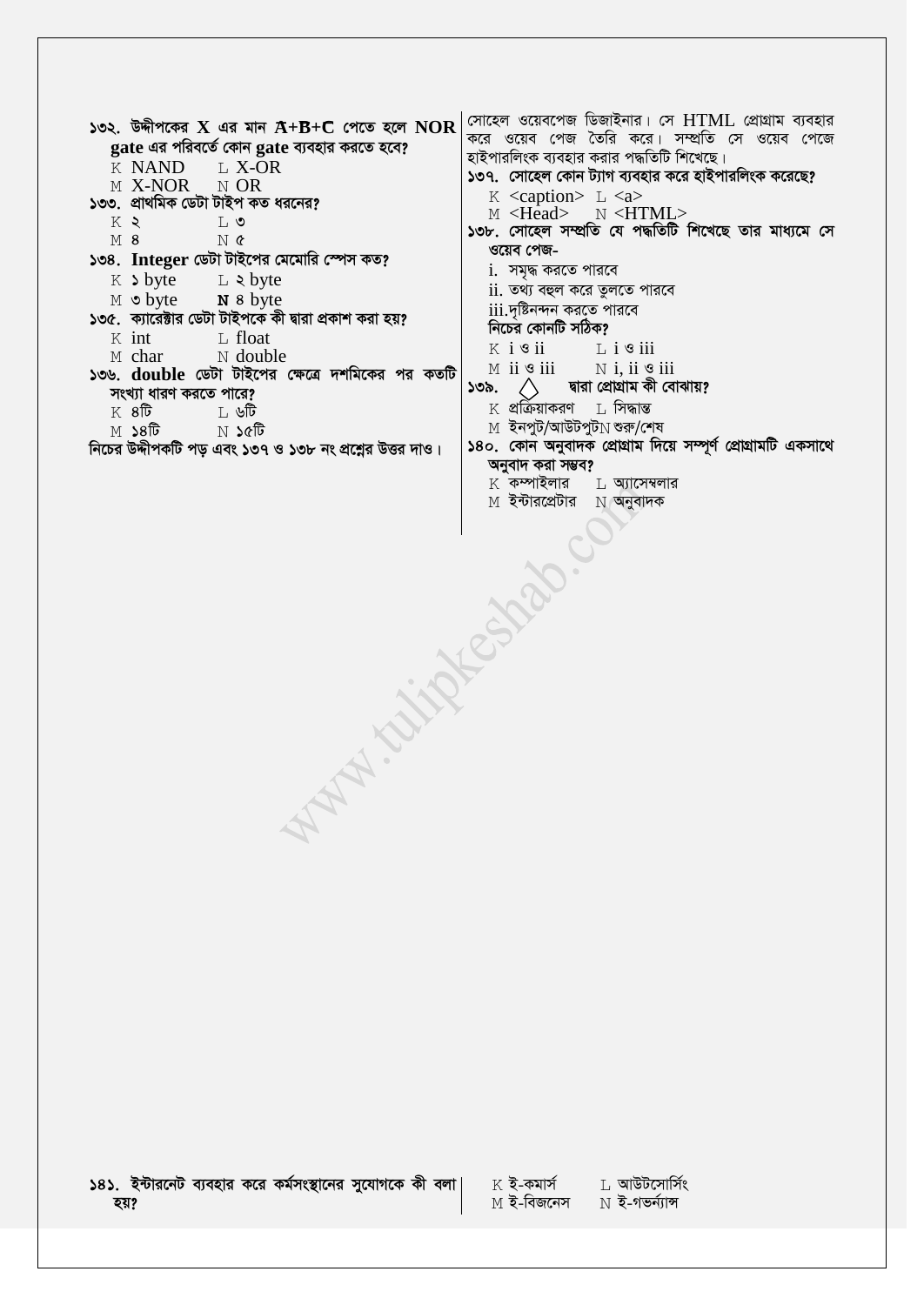১৪২. কোন পদ্ধতিতে Actuator ব্যবহৃত হয়?  $\rm K$  জেনেটিক ইঞ্জিনিয়ারিং  $\rm L$ ন্যানো টেকনোলজি M রোবটিক্স  $\,\mathrm{N}\,$  বায়োইনফরমেট্রিক্স ১৪৩. কম্পিউটার সিমুলেশন প্রয়োগের ক্ষেত্র কোনটি?  $K$  ক্রায়োসার্জারি  $L$  ভার্চয়াল রিয়েলিটি  $\,\mathrm{N}\,$  ভিডিও কনফারেঙ্গিং M ইন্টারনেট ১৪৪. উচ্চ ফলনশীল শস্য উৎপাদনে কোন প্রযুক্তি ব্যবহৃত হয়?  $K$  বায়োমেট্রিক্স  $L$  ভার্চুয়াল রিয়েলিটি  $M$  ন্যানো টেকনোলজি  $N$  জেনেটিক ইঞ্জিনিয়ারিং নিচের উদ্দীপকটি পড়ে ১৪৫ ও ১৪৬ নং প্রশ্নের উত্তর দাও: আহমেদ স্যার শিক্ষার্থীদের নিয়ে আইসিটি ল্যাবের সামনে দাড়ানোর সাথে সাথে দরজা খুলে গেল। ভিতরে প্রবেশ করতে তিনি সকল ছাত্রদের বিশেষ ধরনের হেলমেট পড়িয়ে দিল। ফলে সকল শিক্ষার্থীরা সাফারি পার্কে ঘুরে বেড়ানোর অনুভূতি পেল। ১৪৫. আহমেদ স্যার কোন পদ্ধতিতে ল্যাবে প্রবেশ করলেন?  $\boldsymbol{\mathrm{K}}$  বায়োমেট্রিক্স ⊥ বায়োইনফরমেট্রিক্স  $M$  ন্যানো টেকনোলজি  $N$  রোবটিক্স ১৪৬. উদ্দীপকে উল্লিখিত শিক্ষাৰ্থীরা দেখতে পেলেন– i. দ্বি-মাত্ৰিক দৃশ্য  $ii$ . ত্রি-মাত্রিক দৃশ্য iii. কৃত্ৰিমভাবে জীবন্ত দৃশ্য নিচের কোনটি সঠিক?  $K$  i  $\mathcal{S}$  ii  $\overline{1}$ ,  $\overline{1}$   $\overline{9}$  iii M ii *s* iii  $N$  i, ii  $\circ$  iii ১৪৭. ফটোডিটেক্টরের কাজ কী?  $\boldsymbol{\mathrm{K}}$  অ্যানালগ সিগন্যালকে ডিজিটাল সিগন্যালে রূপান্তরিত করা  $\;$  ডিজিটাল সিগন্যালকে অ্যানালগ সিগন্যালে রূপান্তরিত করা  $\,\mathbb{M}\,$  বিদ্যুৎ শক্তিকে আলোক শক্তিতে রূপান্তরিত করা  $\,\mathrm{N}\,$  আলোক শক্তিকে বিদ্যুৎ শক্তিতে রূপান্তরিত করা ১৪৮. কোন মাধ্যমের দ্বারা পূর্ণ অভ্যন্তরীণ প্রতিফলনের মাধ্যমে উপাত্ত স্থানান্তরিত হয়?  $K$  টুইস্টেড পেয়ার ক্যাবল  $\;$  $\;$  ফাইবার অপটিক ক্যাবল M UTP N STP ১৪৯. ফুল-ডুপ্লেক্স মোডে চলে−  $i$ . মোবাইল ফোন  $ii$ . ল্যান্ড ফোন iii. রেডিও ব্রড কাস্ট নিচের কোনটি সঠিক?  $K$  i  $\mathcal S$  ii  $L$  i  $\mathcal{S}$  iii M ii <sup>s</sup> iii  $N$  i, ii  $\circ$  iii নিচের উদ্দীপকটি পড়ে ১৫০ ও ১৫১ নং প্রশ্নের উত্তর দাও: ঢাকায় বসে একটি ব্যাংকের ব্যবস্থাপনা পরিচালক দেশের বিভিন্ন স্থানের শাখা ব্যবস্থাপকদের সাথে মতবিনিময় করলেন এবং মত বিনিময়কালে অংশগ্রহণকারী সবাই প্রত্যেককে মনিটরে দেখতে পেলেন। ১৫০. উদ্দীপকে পরিচালক যে ব্যবস্থায় মতবিনিময় করেছেন–  $i.$  ক্ষাইপ  $ii.$  ভাইবার ইউটিউব iii. নিচের কোনটি সঠিক?  $K$  i  $\mathcal S$  ii  $L$  i  $\circ$  iii  $M$  ii  $\mathcal S$  iii  $N$  i, ii  $\circ$  iii ১৫১. উদ্দীপকে বর্ণিত ব্যবস্থাটি গ্রহণ করার ফলে–  $i$ . সময় কম লাগে ii. ব্যয় বৃদ্ধি পায় iii. গতি বৃদ্ধি পায় নিচের কোনটি সঠিক?  $K$  i  $\mathcal{B}$  ii  $\perp$  i  $\circ$  iii

 $M$  ii  $\mathcal S$  iii  $N$  i, ii  $\circ$  iii উদ্দীপকটি পড়ে ১৫২ ও ১৫৩ নং প্রশ্নের উত্তর দাও: কুশিয়ারা কলেজে বিভিন্ন বিভাগের কম্পিউটারগুলো এমনভাবে যুক্ত রয়েছে যেন প্রথম হতে শেষ পর্যন্ত কম্পিউটারগুলো পরস্পর চক্রাকারেযুক্ত। কিন্তু সময় বাচানোর জন্য আইসিটি শিক্ষক নেটওয়ার্ক টপোলজির পরিবর্তন করলেন। ১৫২. কলেজটিতে কোন ধরনরে টপোলজি ব্যবহৃত হয়েছে?  $\boldsymbol{\mathrm{K}}$  স্টার ⊺, রিং  $M$  বাস  $N$  মেশ ১৫৩. আইসিটি বিভাগের শিক্ষক দ্রুত ডেটা আদান-প্রদানের জন্য কোন ধরনের টপোলজি ব্যবহার করেছেন?  $\boldsymbol{\mathrm{K}}$  স্টার া, রিং  $M$  বাস  $N$  মেশ ১৫৪.  $1, 8, F$  ধারাটির পরবর্তী মান কত? KA  $T \cdot B$  $M<sub>16</sub>$  $N<sub>22</sub>$ ১৫৫. (১০০), এবং  $(AA)_{xy}$  এর যোগফল কত?  $K$  SAA  $L$   $\Delta$ **B**  $MAF$ N AE ১৫৬. বাংলা ভাষাকে কম্পিউটারে অন্তর্ভুক্ত করার জন্য বর্তমানে কোন ধরনের কোড ব্যবহৃত হয়? H SUPERCOLO N IT ১৫৭. ১৬ ইনপুট বিশিষ্ট এনকোডারের আউটপুট সংখ্যা কতটি হবে?  $K$  2  $T_{1}$   $\circ$ **M8** N¢ ১৫৮. সংখ্যা পদ্ধতির বিচারে ১০ হলো– <u>i, বাইনারি</u> ii. অক্টাল হেক্টাডেসিমেল iii. নিচের কোনটি সঠিক?  $K$  i  $\mathcal{S}$  ii  $L$  i  $\mathcal{S}$  iii  $M$  ii  $\mathcal S$  iii  $N$  i, ii  $\circ$  iii ১৫৯. সকল মাইক্রোকম্পিউটারে ইংরেজি বর্ণকে অন্তর্ভুক্ত করা যায– i. ASCII बाबा ii. EBCDIC बाबा  $\overline{111}$ . Unicode দ্বারা নিচের কোনটি সঠিক?  $K$  i  $\mathcal{S}$  ii  $L$  i  $\mathcal{S}$  iii M ii 9 iii  $N$  i, ii  $\mathcal S$  iii ১৬০. এনকোডারের ইনপুট হচ্ছে– i. অক্টাল সংখ্যা ii. দশমিক সংখ্যা হেক্সাডেসিমেল সংখ্যা iii. নিচের কোনটি সঠিক?  $K$  i  $S$  ii  $L$  i  $\circ$  iii  $N$  i, ii  $\circ$  iii  $M$  ii  $\mathcal S$  iii ১৬১.  $color = " \#FFFFF"$  দ্বারা কোন রং প্রদর্শিত হবে?  $K$  কালো  $L$  লাল  $M$  সাদা  $\rm N$  নীল ১৬২. নিচের কোন হেডিং ট্যাগের সাইজ সবচেয়ে ছোট?  $K$  h<sub>1</sub>  $\bar{L}$  h<sub>3</sub>  $N$  h6  $M<sub>h5</sub>$ ১৬৩. সি প্রোগ্রামের ভাষায় int টাইপ চলকের ব্যাপ্তি কত?  $K$  -৩২৭৬৭ থেকে ৩২৭৬৭ L -**৩২৭৬৮ থেকে ৩২৭৬৭** M -৩২৭৬৭ থেকে ৩২৭৬৮  $N$  -৩২৭৬৮ থেকে ৩২৭৬৮ ১৬৪. সি ভাষায় অপারেটর কয় ধরনের?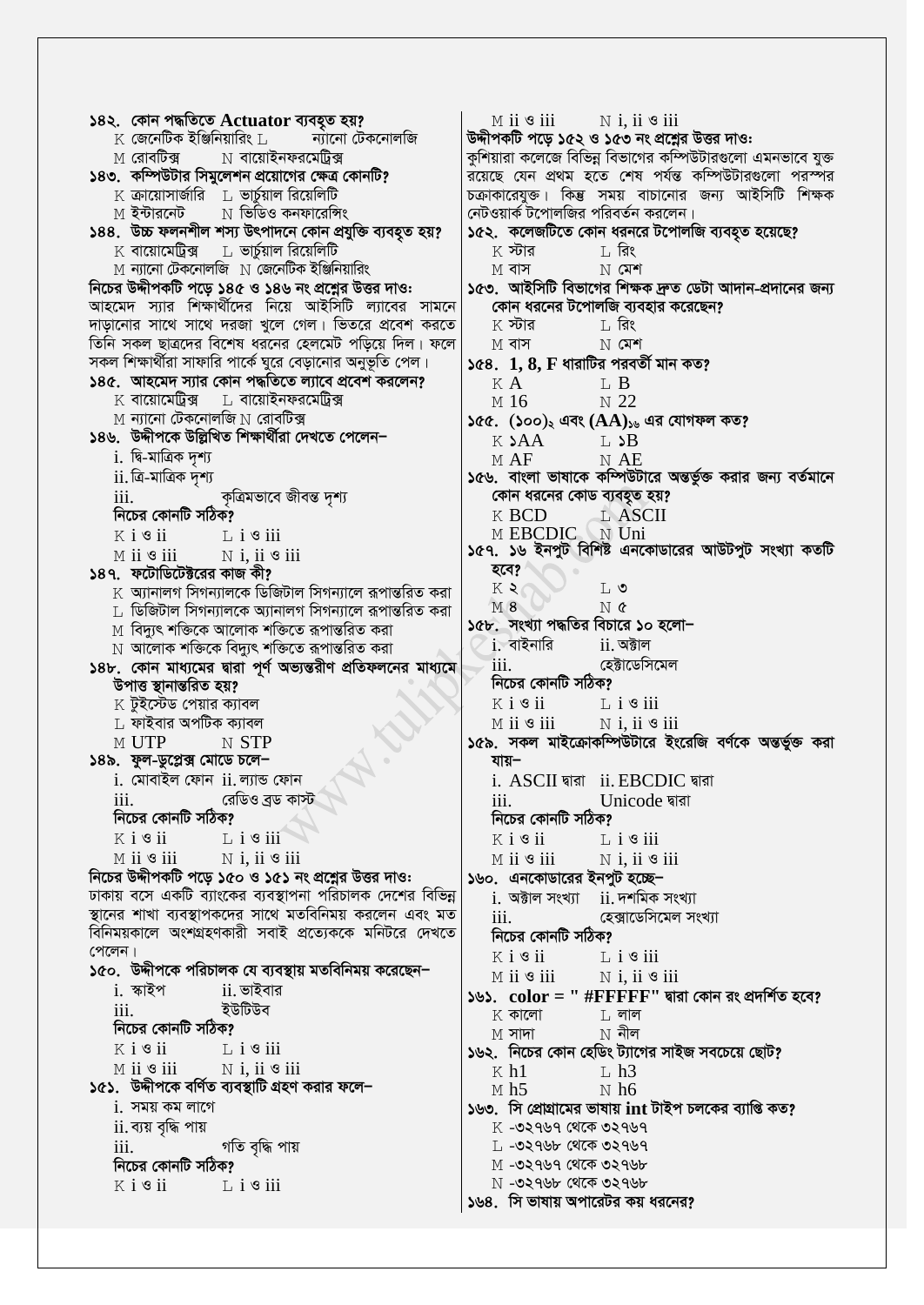$K$   $\geq$  $L$  ৩ M¢  $N$   $\mathcal{Y}$ ১৬৫. নিচের কোনটি সংরক্ষিত শব্দ নয়?  $K$  break  $T$ , if M else N function ১৬৬. প্রোগ্রাম রচনার জন্য প্রয়োজন–  $i$  সমস্যা সনাক্তকরণ  $ii$  প্রোগ্রাম বাগ করা প্রোগ্রাম ডিবাগিং করা  $\overline{111}$ . নিচের কোনটি সঠিক?  $K$  i  $\mathcal{S}$  ii  $\overline{1}$ , i  $\overline{3}$  iii  $M$  ii  $\circ$  iii  $N$  i, ii  $\circ$  iii নিচের উদ্দীপকটি পড় এবং ১৬৭ ও ১৬৮ নং প্রশ্নের উত্তর দাও: int a = 2500, b = 25000; long int c;  $c = a + b$ ; printf  $("%d", c);$ ১৬৭. প্রোগ্রামটিতে কোন ধরনের ভুল হয়েছে? ∐ সিনট্যাক্স ভুল  $\boldsymbol{\mathrm{K}}$  ডেটা ভুল M লজিক্যাল ভুল N তুলনামূলক ভুল ১৬৮. প্রোগ্রামটিতে c চলকের ডেটা টাইপ long int ব্যবহার করার কারণ কী?  $K$  ডেটার ভুল রোধ করার জন্য ⊺, সিনট্যাক্স ভুল রোধ করা জন্য  $M$  ডেটা টাইপের ব্যাপ্তির জন্য  $\overline{\rm N}$  লজিক্যাল ভুল রোধ করা জন্য নিচের উদ্দীপকটি পড় এবং ১৬৯ ও ১৭০ নং প্রশ্নের উত্তর দাও:  $for(c = 1; c \leq 10; c = c + 2)$  $\mathbf{I}$ printf("ICT")  $if(c==5)$ break;} ১৬৯.  $\cdot$  $\rm ICT$ " লেখাটি কতবার প্রদর্শিত হবে?  $L$   $\lambda$ K)

 $M$  ৩ N¢ ১৭০. if শর্তটি বাদ দিলে "ICT" লেখাটি কতবার প্রদর্শিত হবে? K) L 2  $M$  ৩ N¢ ১৭১. টেক্সট ডেটা টাইপে বর্ণের সংখ্যা সর্বোচ্চ কত হতে পারে?  $K$   $S$ s $h$  $I, 200$  $M$  200  $N$   $633$ ১৭২. ফরমেটেড রিপোর্ট ফাইলে কয়টি অংশ থাকে?  $K8$  $T_{1}$   $\alpha$ M in  $N<sub>q</sub>$ ১৭৩. কুয়েরি ভাষার উদাহরণ হচ্ছে– i. QBE ii. SQL QUEL; iii. নিচের কোনটি সঠিক?  $K$  i  $\mathcal{S}$  ii  $L$  i  $\circ$  iii  $N$  i. ii  $\circ$  iii  $M$  ii  $\mathcal S$  iii নিচের উদ্দীপকটি পড়ে ১৭৪ ও ১৭৫ নং প্রশ্নের উত্তর দাও: কোনো একটি কলেজের তিন হাজার ছাত্রের জন্য তৈরিকৃত ডেটাবেজে পরীক্ষা সম্পর্কিত তথ্যের জন্য exam এবং ব্যক্তিগত তথ্যের জন্য Personel নামক ডেটা ফাইল তৈরি করা হয়েছে। ১৭৪. উভয় ফাইলের মধ্যে তথ্য একত্রিত করার জন্য কোন ফিল্ডটি অত্যাবশ্যক? K Name  $T_{\perp}$  Roll M Salary  $N$  Age ১৭৫. Roll ফিল্ডের ডেটা টাইপ কী হতে পারে? *i*. byte ii. text integer; iii. নিচের কোনটি সঠিক?  $K$  i  $\mathcal{S}$  ii  $\overline{1}$ , i  $\overline{9}$  iii  $M$  ii  $\mathcal S$  iii  $N$  i, ii  $\circ$  iii ১৭৬. টেবিলের ডেটার জন্য কোনটি ট্যাগটি?  $K < TR$  $L <$ TD>  $M < TH$  $N <$ BR $>$ ১৭৭. সি ভাষায় সঠিক চলক কোনটি? K my@roll  $L$  my-roll M 1-my-rool N Case ১৭৮. ইন্টারপ্রেটারের কাজ হলো− i. প্ৰোগ্ৰাম অনুবাদ করা  $ii$  প্রোগ্রাম রূপান্তর করা iii.প্ৰোগ্ৰাম নিৰ্বাহ করা নিচের কোনটি সঠিক?  $K$  i  $\mathcal{S}$  ii  $L$  i  $\circ$  iii  $M$  ii  $\mathcal S$  iii  $N$  i, ii  $\circ$  iii ১৭৯. প্রোগ্রামের ভুল সংশোধনের প্রক্রিয়াকে বলা হয়−  $K$  Encoding  $L$  Debugging M Decoding N Correcting ১৮০. অ্যাসেম্বলি ভাষায় ADD দ্বারা কি বুঝায়? **K SUM T. ISP MMAX**  $N$  TLD ১৮১. ORACLE কি?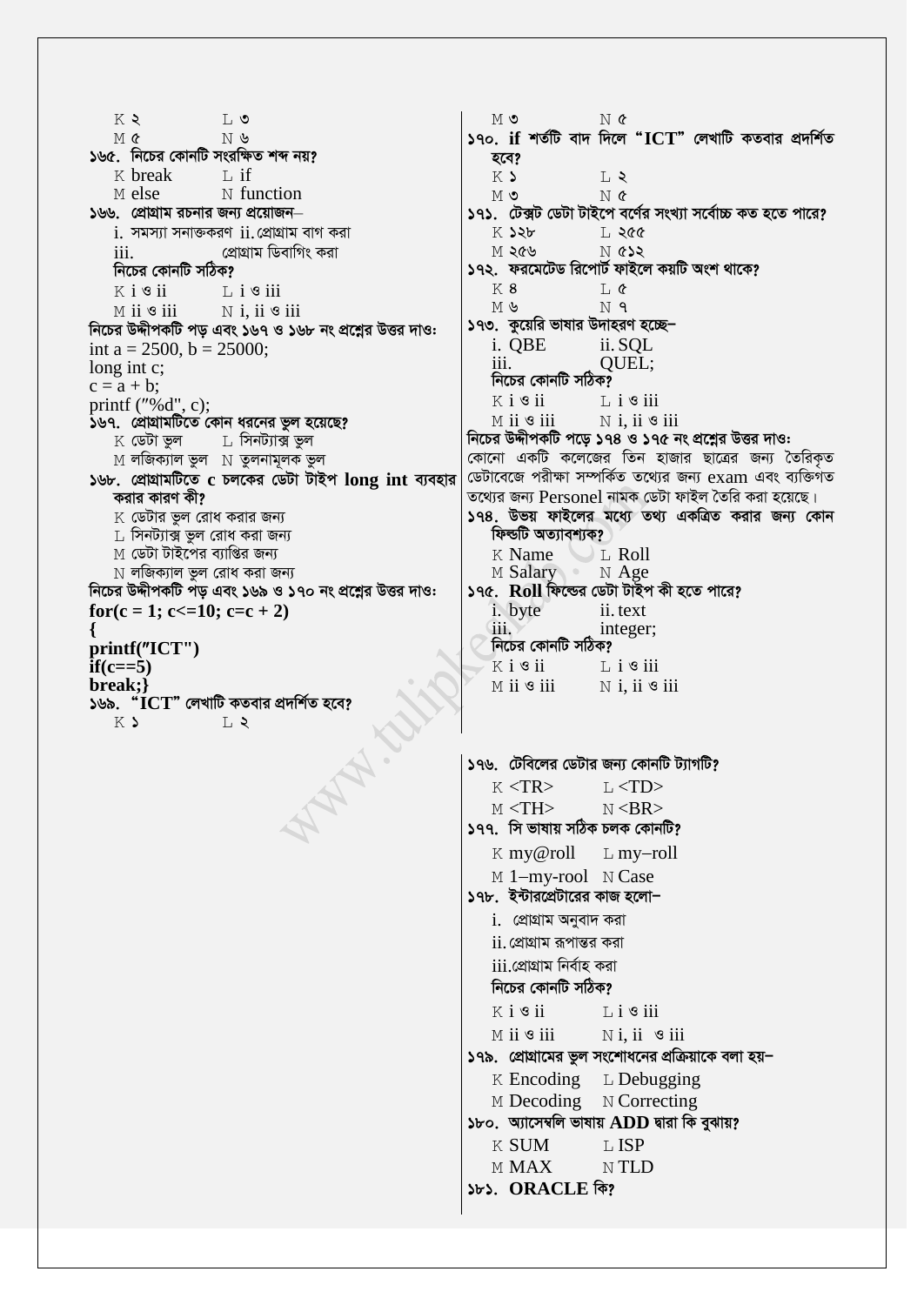$\,$  ডেটাবেজ ম্যানেজমন্টে সফটওয়্যার  $K$  i  $\mathcal{S}$  ii  $\overline{1}$  i  $\overline{3}$  iii  $\;$  সিস্টেম সফটওয়্যার  $M$  ii  $\mathcal S$  iii  $N$  i. ii  $\circ$  iii <u> M ওয়েব বাউজার সফটওয়াার</u> ১৯১ ডেটা ট্ৰান্সমিশন পদ্ধতি কোনটি? N **ওয়েব ডিজাইন সফটওয়াার** K Half duplex L Synehronous ১৮২. (২৭৯)১০ এর BCD মান কত? M Multicast N Broad Band  $K$  (00)00))0)0)0) $BCD$ ১৯২. ইউনিকোড (Unicode) কত বিটের?  $L$  (0)000)))  $BCD$  $K$  ৪ বিটের া, ৮ বিটের  $M$  (00)00)))  $BCD$  $\hbox{N}$  ৩২ বিটের M **১৬ বিটের**  $N$  (0)000))0)0)0) $BCD$ ১৯৩. সি ভাষায় ক্যাবেক্টার ডাটা টাইপে সর্বোচ্চ কতটি বিট ১৮৩. 'ইন্টারনেট' শব্দটি প্রথম ব্যবহার শুরু হয়েছিল কত সালে? ব্যবহার করা যায়?  $K$   $S$  $b$ bo  $I.$  $S$ b $C$  $K$  b  $T, 36$  $M$   $\delta b$  $N$  ১৯৯৪  $M$  ৩২ N ৬8 ১৮৪. কোন গেইটটি সার্বজনীন গেইট? ১৯৪. (১১০১১.০১), এর ডেসিমাল মান কত?  $K$  AND **LNAND**  $K(32.30)$  $L$  (২৭.২৫) $_{50}$  $M$  OR  $N X - OR$  $M(28.00)_{50}$   $N(29.00)_{50}$ ১৮৫. যদি তুমি PRINT এর জায়গায় PRIMT টাইপ কর, নিচের অনচ্ছেদটি পডো এবং ১৯৫ ও ১৯৬ নং প্রশ্নগুলোর উত্তর তাহলে কোন ধরনের ভুল সংঘটিত হয়?  $M_8$  $K$  লজিক্যাল ভল  $\top$ , সিনট্যাক্স ভল বর্তমান আইসিটির যুগে তথ্য স্থানান্তর বা শেয়ার একটি গুরুতুপূর্ণ  $M$  এক্সিকিউশন ভুল $N$  রানটাইম ভুল বিষয়। এ বিষয়টির সাথে যুক্ত হয়েছে নিয়ম ও নিরাপত্তা বিষয়টি। ১৮৬. সি ভাষায় লিখিত প্ৰোগ্ৰামকে কি বলা হয়? ফলে নিরবচ্ছিন্নভাবে এ কাজটি করতে তথ্য যোগাযোগ ব্যবস্থায় κ সোর্স কোড । অবজেক্ট কোড কম্পিউটারের ভূমিকা অপরিসীম।  $M$  ইউনি কোড  $N$  আসকি কোড ১৯৫. তথ্য যোগাযোগ ব্যবস্থায় ব্যবহৃত হয়-১৮৭. বায়োমেট্টিক্স পদ্ধতি ব্যবহৃত হয়– ইন্টারনেট ii. ই-মেইল পাসপোর্টে in.  $\mathbf{i}$ . iii ইলেকটনিক কমাৰ্স ii জাতীয় পরিচয় পত্রে নিচের কোনটি সঠিক? iii. নিরাপত্তা ব্যবস্থায় নিচের কোনটি সঠিক?  $K$  i  $\mathcal{S}$  ii  $L$  i  $\mathcal S$  iii  $K$  i  $\mathcal S$  ii  $Li$   $\sigma$  iii  $M$  ii  $\mathcal S$  iii  $N$  i. ii  $\mathcal S$  iii  $M$  ii  $\mathcal S$  iii  $N$  i, ii  $\circ$  iii ১৯৬. কোন যোগাযোগ ব্যবস্থা বেশি ভালো সভা ও কনফারেন্স ১৮৮. মোবাইল Communication এর কোন প্রজন্মে এর জন্য Analog Radio signal ব্যবহৃত হয়?  $K$  ই-মেইল ⊺, দ্বিতীয়  $K$  প্ৰথম  $\,$  মোবাইল কমিনেকেশন  $N$  চতুৰ্থ  $M$  তৃতীয় M ভিডিও কনফারেন্সি নিচের অনুচ্ছেদটি পড়ো এবং ১৮৯ ও ১৯০ নং প্রশ্নগুলোর উত্তর  $\overline{N}$  টেলি কনফারেন্সি  $M_8$ । ১৯৭. নির্দিষ্ট কোনো ডেটাকে খুঁজতে কোনটি ব্যবহৃত হয়?  $K$  সার্চিং ⊺, সটিং  $\le$  কয়েরী  $\hbox{N}$  ইন্ডেক্সিং ১৯৮. একটি রেকর্ডে কতগুলো ফিল্ড থাকে? K)  $L$  $\delta$ ৮৯.  $Q$  এর লজিক সমীকরণ কোনটি?  $\,$ N $\,$  একের অধিক MO. ১৯৯. কোনটি ডেটাবেস প্রোগ্রামের উদাহরণ?  $K$   $AB + CD$   $L$   $AB + CD$  $\mathbf{i}$ . My SQL  $M$   $\overline{AB}$   $\overline{CD}$   $N$   $\overline{AB}$   $\overline{CD}$ ii. Ms Access ১৯০. চিত্ৰে  $\mathbf{Q} = \mathbf{D}$  হবে যখন– Ms Excel  $iii$ i.  $A = 1$ ,  $B = 1$ ,  $C = 0$ ,  $D = 0$ নিচের কোনটি সঠিক? ii.  $A = 1$ ,  $B = 1$ ,  $C = 0$ ,  $D = 1$  $Li$   $\ddot{\circ}$  iii  $K$  i  $\mathcal S$  ii iii. $A = 1$ ,  $B = 1$ ,  $C = 1$ ,  $D = 0$  $N$ **i**, ii  $\circ$  iii  $M$  ii  $\mathcal S$  iii নিচের কোনটি সঠিক? ২০০. HTTP হলো-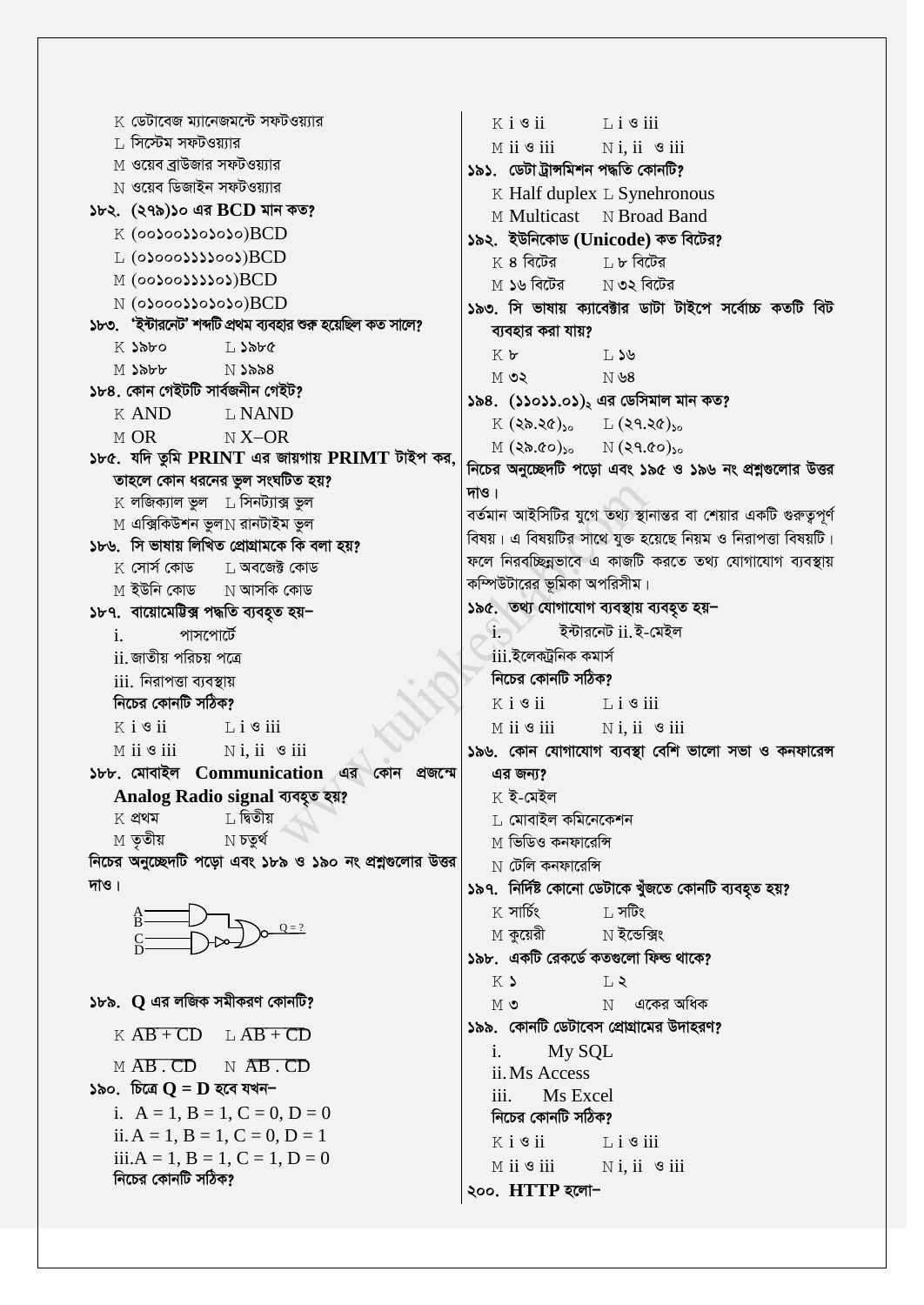| K Hyper Text Transformation Protocol                                                       | ২০৬.  জ্রায়োসার্জারীতে কোনটি ব্যবহৃত হয়?                                                                                                                                                                                                                                                                                                                                                                                                                                                                                                                                                                                                                                                                                                                                                                              |  |  |
|--------------------------------------------------------------------------------------------|-------------------------------------------------------------------------------------------------------------------------------------------------------------------------------------------------------------------------------------------------------------------------------------------------------------------------------------------------------------------------------------------------------------------------------------------------------------------------------------------------------------------------------------------------------------------------------------------------------------------------------------------------------------------------------------------------------------------------------------------------------------------------------------------------------------------------|--|--|
| L Hyper Text Transit protection                                                            | K Liquid Nion L Liquid Oxygen                                                                                                                                                                                                                                                                                                                                                                                                                                                                                                                                                                                                                                                                                                                                                                                           |  |  |
| M Hyper Text Transfer protocol                                                             | M Liquid Nitrogen N Liquid Ammonia                                                                                                                                                                                                                                                                                                                                                                                                                                                                                                                                                                                                                                                                                                                                                                                      |  |  |
| N Hi-Text Transfer protocol                                                                | ২০৭. NOT Gate এ কতগুলো ইনপুট থাকে?                                                                                                                                                                                                                                                                                                                                                                                                                                                                                                                                                                                                                                                                                                                                                                                      |  |  |
| ২০১. $\,$ E-mail ঠিকানায় $\,\omega$ চিহ্নের পরের অংশটি হল $-$                             | K)<br>$L$ $\lambda$                                                                                                                                                                                                                                                                                                                                                                                                                                                                                                                                                                                                                                                                                                                                                                                                     |  |  |
| K User Name L Domain Name                                                                  | N8<br>M O                                                                                                                                                                                                                                                                                                                                                                                                                                                                                                                                                                                                                                                                                                                                                                                                               |  |  |
| M Host Name N Protocol                                                                     | নিচের অনুচ্ছেদটি পড়ো এবং ২০৮ ও ২০৯ নং প্রশ্নগুলোর উত্তর                                                                                                                                                                                                                                                                                                                                                                                                                                                                                                                                                                                                                                                                                                                                                                |  |  |
| ২০২. $\bf{D}$ এর আসকি কোড ৬৮ হলে $\bf{g}$ এর আসকি কোড কত?                                  | দাও।                                                                                                                                                                                                                                                                                                                                                                                                                                                                                                                                                                                                                                                                                                                                                                                                                    |  |  |
| $L$ $>08$<br>$K$ Soc                                                                       |                                                                                                                                                                                                                                                                                                                                                                                                                                                                                                                                                                                                                                                                                                                                                                                                                         |  |  |
| $N$ sos<br>$M$ ১০৩                                                                         | (B]                                                                                                                                                                                                                                                                                                                                                                                                                                                                                                                                                                                                                                                                                                                                                                                                                     |  |  |
| ২০৩. ডেটাবেজ কথার অর্থ হলো−                                                                | চিত্ৰ-২                                                                                                                                                                                                                                                                                                                                                                                                                                                                                                                                                                                                                                                                                                                                                                                                                 |  |  |
| $K$ তথ্য ভান্ডার $L$ তথ্য ইনপুট                                                            |                                                                                                                                                                                                                                                                                                                                                                                                                                                                                                                                                                                                                                                                                                                                                                                                                         |  |  |
| $M$ তথ্য আউটপুট $N$ তথ্য প্ৰদৰ্শন                                                          |                                                                                                                                                                                                                                                                                                                                                                                                                                                                                                                                                                                                                                                                                                                                                                                                                         |  |  |
| $\cos$ . DBMS এর কাজ হলো-                                                                  | ২০৮. চিত্র-১ ও চিত্র-২ সংযুক্ত করলে কোন ধরনের নেটওয়ার্ক                                                                                                                                                                                                                                                                                                                                                                                                                                                                                                                                                                                                                                                                                                                                                                |  |  |
| i. নতুন রেকর্ড সংযোজন করা                                                                  | পাওয়া যাবে?                                                                                                                                                                                                                                                                                                                                                                                                                                                                                                                                                                                                                                                                                                                                                                                                            |  |  |
| $ii$ . ডেটা কুয়েরি করা                                                                    | $K$ স্টার<br>া মেশ                                                                                                                                                                                                                                                                                                                                                                                                                                                                                                                                                                                                                                                                                                                                                                                                      |  |  |
| <u>iii.অপ্রয়োজনীয় রেকর্ড মুছে ফেলা</u>                                                   | МÜ<br>$N$ হাইব্ৰিড                                                                                                                                                                                                                                                                                                                                                                                                                                                                                                                                                                                                                                                                                                                                                                                                      |  |  |
| নিচের কোনটি সঠিক?                                                                          | ২০৯. সংযুক্ত নেটওয়ার্ক $A6$ হতে $B3$ এর উদ্দেশ্যে প্রেরিত তথ্য                                                                                                                                                                                                                                                                                                                                                                                                                                                                                                                                                                                                                                                                                                                                                         |  |  |
| $K i$ s ii<br>$\overline{1}$ , $\overline{1}$ $\overline{9}$ $\overline{1}$ $\overline{1}$ | কয়টি কম্পিউটার পরীক্ষা করবে?                                                                                                                                                                                                                                                                                                                                                                                                                                                                                                                                                                                                                                                                                                                                                                                           |  |  |
| $N$ i, ii $\circ$ iii<br>$M$ ii $\circ$ iii                                                | K 9 L & M &N 8                                                                                                                                                                                                                                                                                                                                                                                                                                                                                                                                                                                                                                                                                                                                                                                                          |  |  |
| ২০৫. কোন টপোলজিতে সেন্ট্রাল কম্পিউটার নেই?                                                 | ২১০.  কৃত্রিম বুদ্ধিমত্তায় প্রধানত ব্যবহৃত হয় কোনটি?                                                                                                                                                                                                                                                                                                                                                                                                                                                                                                                                                                                                                                                                                                                                                                  |  |  |
| $\boldsymbol{\mathrm{K}}$ স্টার টপোলজি $\boldsymbol{\mathrm{L}}$ বাস টপোলজি                | K PROLOG L PYTHON                                                                                                                                                                                                                                                                                                                                                                                                                                                                                                                                                                                                                                                                                                                                                                                                       |  |  |
| $M$ ট্রি টপোলজি $N$ Mesh টপোলজি                                                            | M HTML<br>N COBOL                                                                                                                                                                                                                                                                                                                                                                                                                                                                                                                                                                                                                                                                                                                                                                                                       |  |  |
|                                                                                            | K Mashall Mclohan<br>Tim<br>$\mathsf{T}_{\perp}$<br><b>Berners</b>                                                                                                                                                                                                                                                                                                                                                                                                                                                                                                                                                                                                                                                                                                                                                      |  |  |
|                                                                                            | M Mr. Edgar code N Bill Gates<br>২১২.  আঙ্গুলের ছাপ কোন পদ্ধতিতে ব্যবহৃত হয়?<br>K Genetic Enginneering<br>L Bioinformatics<br>M Biometrics<br>N Nanotechnology<br>২১৩.  বিশ্বগ্রাম ধারণার সাথে কোনটি সম্পর্কিত?<br>$\rm K$ অন-লাইন শপিং $\rm L$ গ্রামের বিস্তৃতি<br>$\le$ মানুষের বিভাজন $\le$ দূরত্বের বিস্তৃতি<br>২১৪. e-commerce এর অন্তর্ভুক্ত-<br>i. মোবাইল ব্যাংকিং<br>$ii$ . অনলাইন শপিং<br>iii.লাইনে দাড়িয়ে ট্রেনের টিকিট ক্রয়<br>নিচের কোনটি সঠিক?<br>$K$ i $\mathcal S$ ii<br>$\mathbb{L}$ i $\mathcal{S}$ iii<br>$M$ ii $\mathcal S$ iii<br>$N$ i, ii $\mathcal S$ iii<br>২১৫.   Nano-technology ব্যবহুত হয়-<br>$K$ Solar cell $L$ DNA mapping<br>M Key stroke verification<br>N Face recognition<br>২১৬.   Bioinformatics অভৰ্ভুক্ত-<br>i. Biology<br>ii. Statistics<br>Computer<br>$\overline{111}$ . |  |  |
| ২১১. 'বিশ্বগ্রাম' ধারণাটি কে প্রথম প্রদান করেন?                                            | নিচের কোনটি সঠিক?<br>$K i$ s ii $L i$ s iii<br>$M$ ii $\mathcal S$ iii<br>$N$ i, ii $\circ$ iii                                                                                                                                                                                                                                                                                                                                                                                                                                                                                                                                                                                                                                                                                                                         |  |  |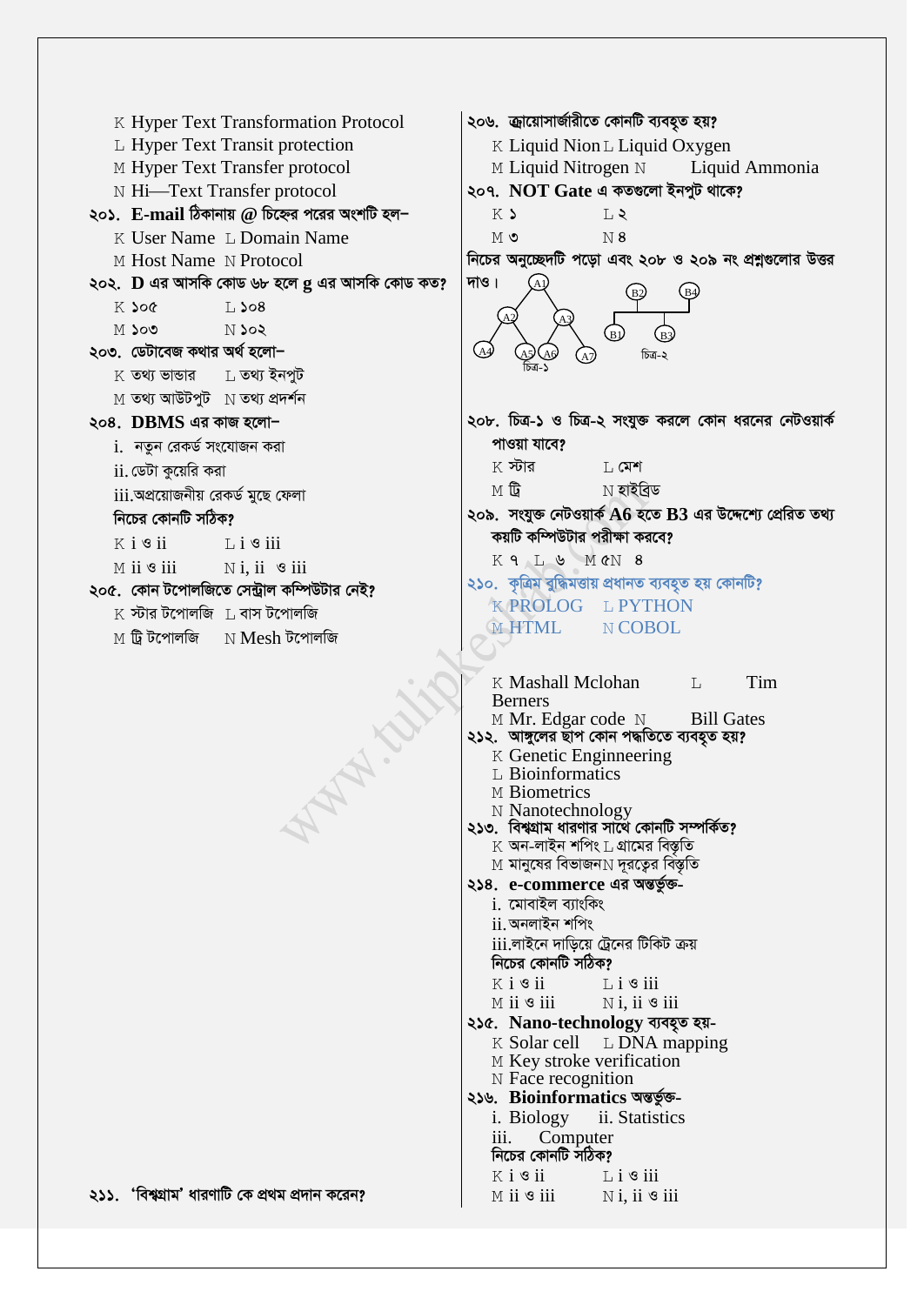নিচের উদ্দীপকটি পড়ো এবং ২১৭ ও ২১৮ নং প্রশ্লের উত্তর দাও: M XOR **NNAND** মি. সাদের গার্মেন্টস কারখানা রয়েছে। কর্মীদের উপস্থিতি নিশ্চিত ২২৮.  $310.78$  এর সংখ্যা পদ্ধতি কোনটি? করার জন্য সম্প্রতি তিনি একটি ব্যবস্থা গ্রহণ করেন। তারপর i ডেসিম্যাল  $ii.$  অক্ট্যাল কাজের সহায়তার জন্য একটি মেশিন স্থাপন করেছেন। iii. হেক্সাডেসিম্যাল ২১৭. মি. সাদেক যে নতুন ব্যবস্থাটি চালু করেছে তা হলো-নিচের কোনটি সঠিক?  $K$  Bio informatics  $L$ Bio matrices  $Li$   $\sigma$  iii  $K$  i  $S$  ii M Robotics  $N$ i, ii  $\mathcal S$  iii  $M$  ii  $\mathcal S$  iii N Genetic Engineering নিচের উদ্দীপকটি পড়ো এবং ২২৯ ও ২৩০ নং প্রশ্নের উত্তর দাও: ২১৮. উদ্দীপকের মেশিনটিi. ঝুঁকিপূর্ণ কাজ করে  $ii$  কর্মীদেরকে চিহ্নিত করে iii.খব ভারী বম্ভ বহন করে নিচের কোনটি সঠিক?  $K$  i  $\mathcal S$  ii  $L$  i  $\circ$  iii  $M$  ii  $\mathcal S$  iii  $N$  i. ii  $\circ$  iii ২১৯. Hotspot কী? ২২৯. উদ্দীপকের  $X = ?$  $K$  নিৰ্দিষ্ট তপ্ত স্থান  $K \overline{AB + BC}$   $\overline{AB + BC}$ ∐ তারযুক্ত ইন্টারনেট ব্যবস্থা M তারবিহীন ইন্টারনেট ব্যবস্<del>ঠা</del>  $M \overline{AB + BC}$   $N \overline{AB + BC}$  $N$  ওর্য়াল্ড ওয়াইড নেটওয়ার্ক ২৩০. উদ্দীপকের  $NOR$  গেইট এর পরিবর্তে  $NAND$  গেইট ২২০. মোবাইল ফোনে ডাটা কমিউনিকেশনের কোন পদ্ধতিটি ব্যবহার করলে, Out put হবে-ব্যবহৃত হয়?  $K$  সিমপ্লেক্স ⊺। হাফ-সিমপ্লেক্স  $AB, BC$  ii. 1  $\mathbf{i}$ M ফুল-ডুপেস  $\hbox{N}$  মাল্টিকাস্ট  $\overline{111}$  $\Omega$ ২১১.  $\overline{\rm NIC}$  এর পূর্ণরূপ কোনটি? নিচের কোনটি সঠিক? K Network Internet card  $K$  i  $S$  ii  $\overline{1}$ ,  $\overline{1}$   $\overline{9}$  iii L Network Identified card M ii 9 iii  $N$  i. ii  $\circ$  iii M Network Interface card ২৩১.  $\rm\,H_{2}O$  এর ট্যাগ বর্ণনা কোনটি? N Network Information card  $K < H$  sub 2  $\lt$ /sub  $\Omega$  $\lt$ sub  $\overline{2}$  $\top$ . ২২২. Wifi এবং Wimax এর মধ্যে পার্থক্য হলো- $\langle$ sub o $\rangle$ i. নেটওয়ার্কের ব্যাপ্তিতে  $M < H$  sub 2> </0 sub> ii, ডাটা ট্রান্সমিশনে  $N < H$  Sub $> <2$ /sub 0 $>$ iii ডাটা টান্সমিশন মাধ্যমে ২৩২. tag এর ব্যবহার নিচের কোনটি সঠিক? i. text কে italic করতে  $K$  i  $\mathcal S$  ii  $Li$   $\circ$  iii ii.text কে bold করতে  $M$  ii  $\mathcal S$  iii  $N$  i, ii  $\circ$  iii iii.HTML document বৰ্ণনায় ২২৩. নিচের কোনটি নেটওয়ার্ক টোপোলজি? নিচের কোনটি সঠিক? **KLAN** L BUS  $K$  i  $\mathcal S$  ii  $\mathbb{L}$  i  $\mathcal{S}$  iii **MMAN** N WAN  $M$  ii  $\mathcal S$  ii  $N$ i. ii  $\mathcal S$  iii নিচের উদ্দীপকটি পড়ো এবং ২২৪ ও ২২৫ নং প্রশ্নের উত্তর দাও: নিচের উদ্দীপকটি পড়ো এবং ২৩৩ ও ২৩৪ নং প্রশ্লের উত্তর দাও: মি. রাসেলের বিভিন্ন ব্রাঞ্চের মধ্যে ডাটা ট্রান্সমিশনের জন্য  $\lt$ table width = "75%" border = "1" > কম্পিউটারসমূহকে যুক্ত করলেন। ব্রাঞ্চ অফিসগুলো একটি শহরের  $<$ tr $>$ বিভিন্ন স্থানে অবস্থান করে। এখন সে সিদ্ধান্ত নিলো যে, ডাটা ট্রান্সমিশনের মাধ্যমে পরিবর্তন করে ডাটা ট্রান্সমিশন স্পিড  $<$ td $>$   $<$ /td $>$ বাড়াবেন।  $<$ td $>$   $<$ /td $>$ ২২৪. উদ্দীপকের নেটওয়ার্ক কোনটি?  $\langle tr \rangle$ **K PAN LLAN**  $<$ tr $>$ N WAN **MMAN**  $<$ td> $<$ /td> ২২৫. রাসেলের সিদ্ধান্তের প্রভাব কী?  $<$ td $>$   $<$ /td $>$  $\,$  ইস্টাবলিশমেন্ট কস্ট কমবে  $\langle$ /tr $\rangle$  $\;$ ্ৰ ব্যাড উইথ বৃদ্ধি পাবে  $\langle$  table $\rangle$  $\,\mathbb{M}$  শক্তির ব্যবহার বৃদ্ধি পাবে **২৩৩.**  $td> 7 $q$  of  $5<sup>5</sup>$  of  $5<sup>6</sup>$$  $\,\mathrm{N}\,$  প্ৰতিস্থাপন সহজ হবে  $\,$  টেবিলের সেলকে $\,$ ্রটেবিলের সারিকে ২২৬. বড় অক্ট্যাল অংক কোনটি?  $M$  টেবিলের হেডারকে $N$  টেবিলের ক্যাপশনকে  $K<sub>1</sub>$  $L7$ ২৩৪. উদ্দীপকের টেবিলে মোট সেলের সংখ্যা কত?  $N<sub>9</sub>$  $M8$  $K<sub>2</sub>$  $L<sub>4</sub>$ ২২৭. কোনটি সার্বজনিন গেইট?  $M<sub>6</sub>$  $N<sub>8</sub>$  $K$  OR L AND ২৩৫. 500.25 হলো-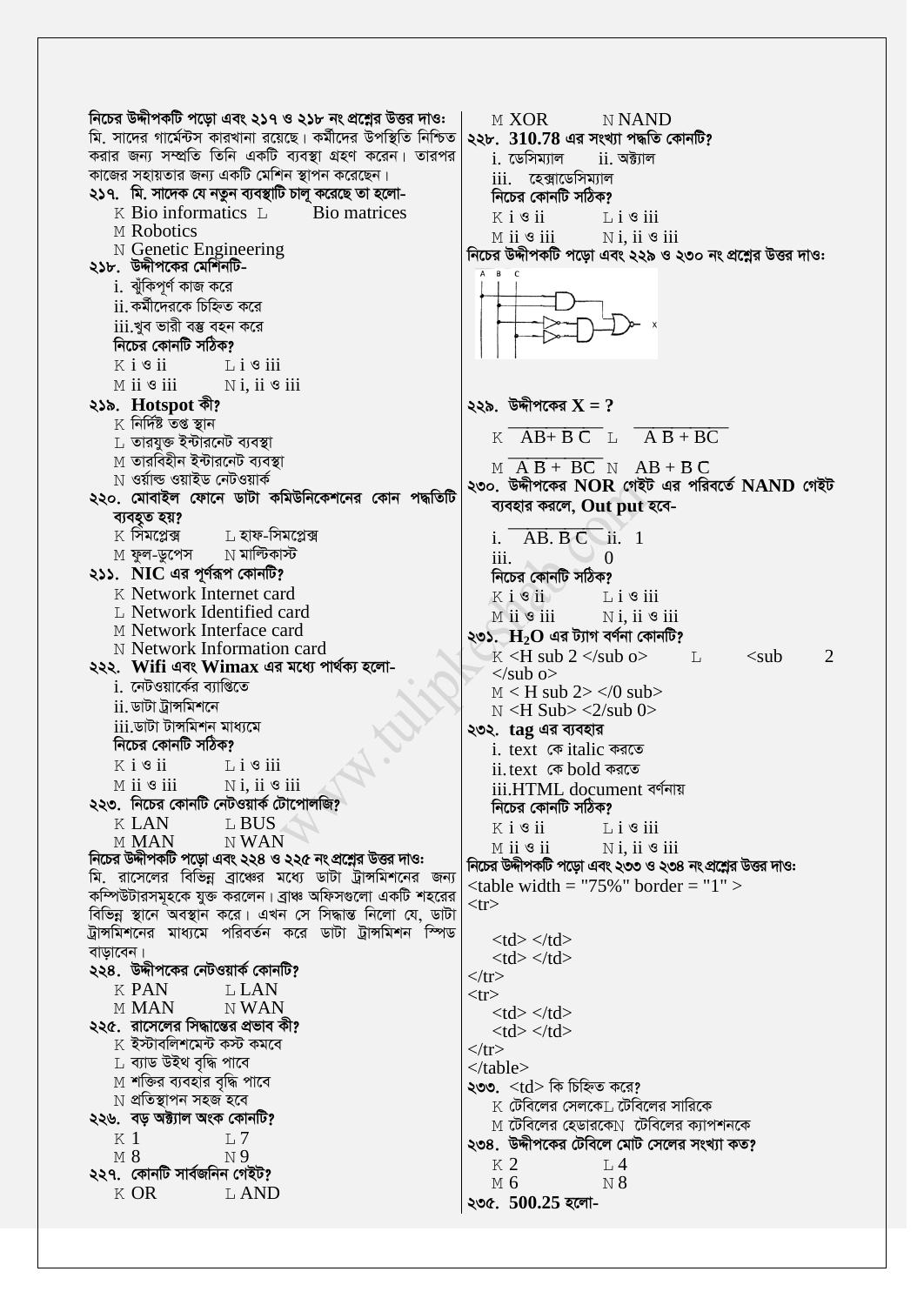$K$  ক্যারেক্টর ধ্রুবক $L$  স্ট্রিং ধ্রুবক ২৩৬.  $\bf COBOL$  এর পূর্ণরূপ কী? K Common Business oriented language L Common Basic oriented language M Codes of Basic and original language N Codes of Business oriented language ২৩৭. ফ্লোচার্ট কত ধরনের?  $K<sub>2</sub>$  $L3$  $M<sub>4</sub>$  $N$   $\alpha$ ২৩৮. প্রক্রিয়াকরণের চিহ্ন কোনটি?  $K \mathcal{L}$  $L$   $\sqrt{ }$  $_{\rm N}$  O  $\langle \rangle$ M নিচের উদ্দীপকটি পড়ো এবং ২৩৯ ও ২৪০ নং প্রশ্নের উত্তর দাও: # include  $\le$ stdio.h  $>$ # include  $\langle$ conio.h $>$  $main()$  $\{$ int  $a, b$ ; float c; printf ("Enter two number"); scanf ("%d",  $\&$  a,  $\&$  b);  $c = S (a+b)/2$ ; Printf ("Average = % f", c);  $getch()$ ; ২৩৯. উদ্দীপকে  $\mathbf C$  প্রোগ্রামে input ফাংশন কোনটি?  $K$  main  $L$  printf ()  $M$  scanf()  $N$  getch  $()$ **WAN.C.** 

২৪০. উদ্দীপকের  $C$  প্রোগ্রামের ডাটা সাইজ কোনটি হবে?  $K$  16 bit T. 32 hit  $M$  64 bit N 128 bit ২৪১. ডাটাবেজের অর্থ কী?  $K$  তথোর সমাবেশ ।. সম্পর্কিত ও উপাত্তের সমাবেশ M প্রোগ্রামের সমাবেশ  $\overline{\rm N}$  সফটওয়্যারের সমাবেশ ২৪২. নিচের কোনটি ডাটাবেজ প্রোগ্রাম? K MS-Excel L MS-Access M MS-word N Power point ২৪৩. ABCD ডকুমেন্টের এনক্রিন্স্টেড ডাটা হলোi RCD ii 4321  $iii.$ 1247 নিচের কোনটি সঠিক?  $K$  i  $\mathcal S$  ii  $L$  i  $\mathcal S$  iii  $M$  ii  $\mathcal S$  iii  $N$ *i*. ii  $\mathcal S$  iii ২৪৪. সর্টিং এর দক্ষতা নির্ভর করেi. রেকর্ড কী ফিল্ডের বর্ণক্রমের উপর ii কোন ফিল্ডের উপর <u>iii.নির্দিষ্ট বর্ণক্রম অথবা সংখ্যা ক্রমের উপর</u> নিচের কোনটি সঠিক?  $K$  i  $\mathcal S$  ii  $\perp$  L i  $\circ$  iii  $M$  ii  $\mathcal{S}$  iii  $N$ i. ii  $\mathcal S$  iii ২৪৫. SQL ব্যবহৃত হয় $i$ . ডাটার যোগ করণে $ii$ . ডাটা কুয়েরিতে iii.ডাটা ডিলিট করতে নিচের কোনটি সঠিক?  $K$  i  $S$  ii  $\overline{1}$ ,  $\overline{1}$   $\overline{9}$  iii  $M$  ii  $\mathcal S$  iii  $N$ *i*. ii  $\mathcal S$  iii

২৪৬. ইন্টারনেটের মাধ্যমে ঘরে বসে কর্মসংস্থানের সুযোগকে কী বলা হয়?

 $K$  ই-কমার্স ⊺ ই-মাৰ্কেটিং M **ই-বিজনেস**  $\rm N$  আউটর্সোসিং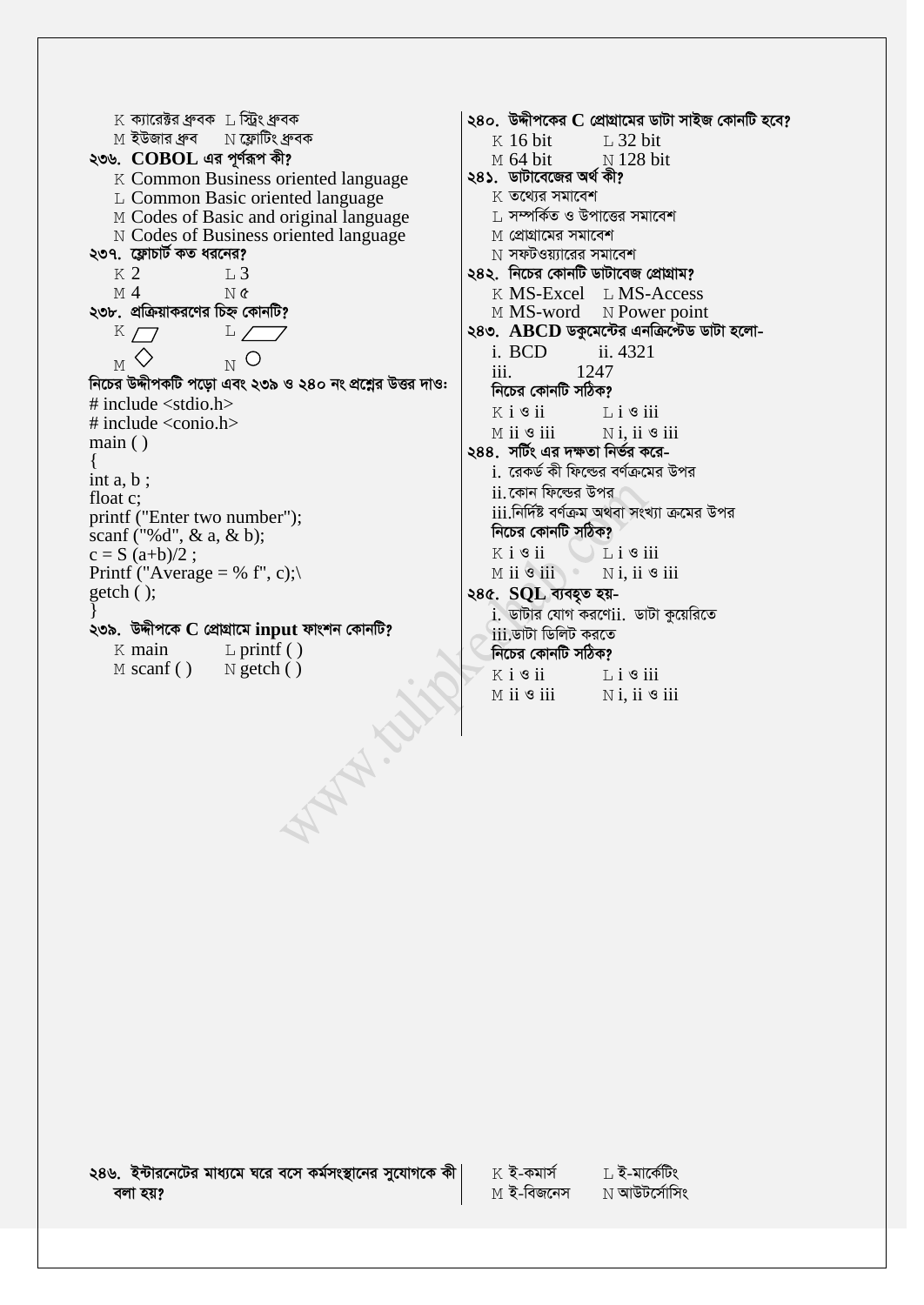২৪৭. হারর্বাট ম্যাকলুহান কোন দেশের অধিবাসী? M মিডিয়া N নেটওয়ার্ক  $K$  জার্মানি ২৫৯. ক্লাউড কম্পিউটিং বলতে বোঝায়?  $L$  ফ্রান্স M **আমেরিকা**  $N$  কানাডা i. ইন্টারনেট নির্ভর কম্পিউটিং ২৪৮, কম্পিউটার চালিত রোবটের সাহায্যে বড বড কারখানায় ii ইন্টারনেট বিহীন কম্পিউটিং করা হয়iii.কম্পিউটিং এর দুইটি অবস্থা  $i$ . পরিশ্রমসাধ্য কাজ $ii$ . সহজ কাজ নিচের কোনটি সঠিক?  $iii.$  বিপজ্জনক কাজ  $K$  i  $Li$   $S$   $ii$ নিচের কোনটি সঠিক? M ii 9 iii  $N$  i, ii  $\circ$  iii  $K$  i  $S$  ii  $L$  i. ii  $\circ$  iii ২৬০. বেজ এর উপর ভিত্তি করে সংখ্যা পদ্ধতি সাধারণত কত  $M$  ii  $\mathcal S$  iii  $N$  i  $\mathcal S$  iii প্রকার? ২৪৯. কত তাপমাত্রায় ক্রয়োসার্জারি সেলগুলোকে ধ্বংস করার  $K$  চার ⊺। ছয় কাজ করে?  $M$  আট  $N$  দশ  $K - 41$ °C  $T - 91$ °C ২৬১. পজিশনাল সংখ্যা পদ্ধতিতে সংখ্যার নাম বের করার জন্য  $M - 0^{\circ}C$  $N - 58^{\circ}C$ দরকার— নিচের উদ্দীপকটি পড এবং ২৫০ ও ২৫১ নং প্রশ্নের উত্তর দাও: i. সংখ্যা পদ্ধতির মান কৃষিবিভাগ এ বছর বন্যাপ্রবণ এলাকায় বিশেষ ধরনের ধান বীজ ii. সংখ্যা পদ্ধতির ভিত্তি সরবরাহ করেছে, যা থেকে উৎপাদিত ধানগুলো বেশ লম্বা হবার কারণে বন্যায় তলিয়ে গেল না। শস্যের উৎপাদনও হলো ভালে। <u>iii.সংখ্যা পদ্ধতিতে ব্যবহৃত অঙ্কগুলোর মান</u> ২৫০. উদ্দীপকে ধানবীজ উৎপাদনে কোনপ্রযুক্তি ব্যবহার করা নিচের কোনটি সঠিক? হয়েছে?  $K$  i  $S$  ii  $Li$   $\ddot{\circ}$  iii  $K$  বায়োইনফরমেটিক্সা, বায়টেকনোলজি  $M i$  s iii  $\overline{N}$  i. ii  $\overline{S}$  iii  $\,$  শ জেনেটিক ইঞ্জিনিয়ারিং  $\rm N$ বায়োমেটিক্স ২৬২. ৭৬২ সংখ্যা হচ্ছে-২৫১. উদ্দীপকের ধানবীজের জিনে- $K$  অকটাল ⊺, দশমিক  $i$ . লম্বা বৈশিষ্ট্যের ধানগাছের  $DNA$  সংযুক্ত করা হয়েছে  $M$  হেক্সাডেসিমেল  $N$  সবগুলো  $ii$ . উচ্চ ফলনশীলতার বৈশিষ্ট্যযুক্ত  $DNA$  সংযুক্ত করা হয়েছে নিচের কোনটি সঠিক? <u>iii.ডুবে না যাবার বৈশিষ্ট্য সংযুক্ত করা হয়েছে</u>  $K$  i  $\mathcal S$  ii  $L$  ii  $\circ$  iii নিচের কোনটি সঠিক? Misii  $N$ i. ii  $\mathcal S$  iii  $K$  i  $\mathcal S$  iii  $Li$  s ii ২৬৩.  $M$  i. ii  $\circ$  iii  $N$  ii  $\circ$  iii ২৫২. এক ন্যানোমিটার সমান কত মিটার?  $\,$  K  $\,$   $10^{-6}$  মি.  $1.10^{-9}$  মি.  $\rm M~10^{-8}$  মি.  $\rm\,M\,10^{\text{-2}}$  মি উপরের যুক্তি বর্তনীটি কোন গেট নির্দেশ করে? ২৫৩. ব্যান্ডউইথ কী? K AND Gate L OR Gate  $\,$  ডেটাপ্রবাহের হার $\,$  ডেটাপ্রবাহের মাধ্যম M Not Gate N NOR Gate  $M$  ডেটাপ্রবাহের দিক $N$  ডেটাপ্রবাহের পদ্ধতি নিচের সারণিটি দেখ এবং ২৬৪ ও ২৬৫ প্রশ্নের উত্তর দাও। ২৫৪. সর্বোচ্চ গতিতে ডেটা ট্রান্সফার করে কোনটি? B X A  $\overline{\mathbf{x}}$ **K UTP** L STP  $\theta$  $\Omega$  $\Omega$  $\mathbf{1}$  $\rm{M}$  কো-এক্সিয়াল কেবল  $\,\mathrm{N}\,$  ফাইবার অপটিক ক্যাবল  $\mathbf{1}$  $\mathbf{1}$  $\overline{0}$  $\overline{0}$ ২৫৫. পৃথিবী থেকে কত উচ্চাতায় স্যাটেলাইট স্থাপন করা হয়?  $\mathbf{1}$  $\overline{0}$  $\mathbf{1}$  $\overline{0}$ K 12000km L 36000km  $\mathbf{1}$  $\mathbf{1}$  $\mathbf{1}$  $\theta$ M 24000km N 12000km ২৬৪. সত্যক সারণিটি কোন গেইট নির্দেশ করে? ২৫৬. নিচের কোন প্রতিষ্ঠান ব্লটুথ এর উদ্ভাবক? **K OR T. NOR** ा, নোকিয়া  $K$  স্যামসাং **N NAND MAND**  $N$  সনি  $\mathbb M$  এরিকসন ২৬৫. সত্যক সরাণির সমীকরণ কোনটি? ২৫৭. কয়েকটি ভিন্ন প্রটোকলে নেটওয়ার্ক যুক্ত করার ডিভাইস  $K \frac{A+B}{B}$  $L \frac{A+B}{A}$ কোনটি?  $MAB$  $NA+B$ K Swithc L Gateway ২৬৬. URL এর তৃতীয় অংশের নাম কী? M HUB N LAN card  $K$  প্ৰটোকল  $L$  পাথ ২৫৮. নেটওয়ার্কযুক্ত কম্পিউটারসমূহের অবস্থানগত এবং সংযোগ M প্যারামিটার  $N$  হোস্ট নেম বিন্যাসের নাম কী?  $K$  ডিভাইস ∐ টপোলজি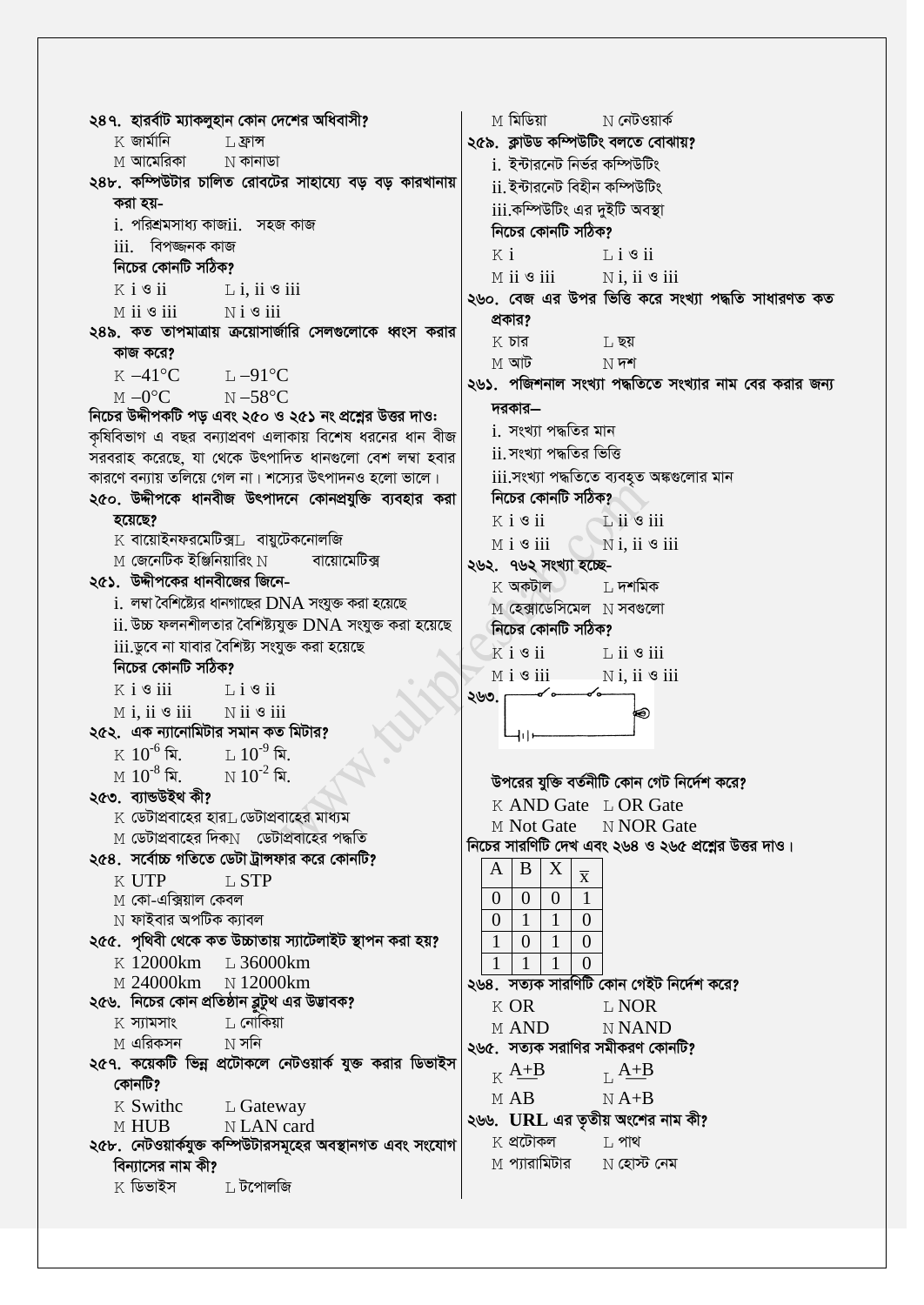২৬৭. ইন্টারনেটে এক ওয়েব পেজ থেকে অন্য ওয়েবপেজে গমন<sup>।</sup>  $\rm K$  ইন্টারপ্রিটার ⊺, কম্পাইলার M **অ্যাসেম্বলার**  $N$  লিংকার করাকে বলা হয়—  $K$  বাউজিং  $T.$ সাচিং ২৭৫. উদ্দীপকে উল্লিখিত অনুবাদক প্ৰোগ্ৰামটির বৈশিষ্ট্য হলো— M নেভিগেশন া **আপ**লোডিং i. উৎস প্রোগ্রামটিকে বম্ভ প্রোগ্রামে অনুবাদ করে ২৬৮. টেবিল রো এর জন্য কোন ট্যাগটি ব্যবহার করা হয়? ii. সম্পৰ্ক প্ৰোগ্ৰামটিকে বম্ভ প্ৰোগ্ৰামে অনুবাদ করে  $K < TR$  $L<$ TD> iii.প্ৰোগ্ৰামে কোন ভুল থাকলে তা জানিয়ে দেয়  $M < TH$  $N <$ BR $>$ নিচের কোনটি সঠিক? ২৬৯. HTML এ ওয়েব পেজ তৈরির জন্য ফাইলের এক্সটেশন  $K$  i  $S$  ii  $\overline{1}$ , ii  $\overline{9}$  iii হচ্ছে–  $M$  i  $\mathcal S$  iii  $N$ *i*. ii  $\mathcal S$  iii i. htm ২৭৬. ডেটাবেজের হেডিং বা শিরোনামকে বলা হয় ii.doc ⊺, সারি  $K$  কলাম  $iii.$ html  $M$  ফিল্ড  $N$  রেকর্ড নিচের কোনটি সঠিক? ২৭৭. ডেটাবেজে ডেটা এন্ট্রি করার ইন্টারফেজকে বলা হয়?  $K$  i  $\mathcal{S}$  ii  $L$  i, ii  $\circ$  iii ⊺ রিপোর্ট  $K$  প্ৰজেক্ট  $M$  ফর্মস  $N$  কুয়েরি  $N$  ii  $\mathcal S$  iii  $M i$  s iii ২৭৮. নিচের ফিল্ডগুলোর মধ্যে কোনটি প্রাইমারি 'কী' হতে ২৭০. অ্যাসেম্বিলি ভাষা রূপান্তরের জন্য প্রয়োজন হয়— পারে?  $\boldsymbol{\mathrm{K}}$  কম্পাইলার ⊺। ইন্টারপ্রিটার  $K$  নাম  $L$  রোল নং M **অ্যাসেম্বলার** N কোনোটিই নয়  $M$  গ্রুপ  $\overline{N}$  বয়স ২৭১ নিচের কোনটি ৪র্থ প্রজন্মের ভাষা? নিচের উদ্দীপকটি পড়ো এবং ২৭৯ ও ২৮০ নং প্রশ্নের উত্তর দাও:  $K_{\mathbb{C}}$ L FORTRAN একটি ডেটাবেজে ২০০ জন ছাত্রের তথ্য সংরক্ষিত আছে প্রতিটি M ALGOL N<sub>SOL</sub> ২৭২. প্রোগ্রামের কোডটি সংশোধনের পদ্ধতিকে কী বলা হয়? ছাত্রের নাম, রোল নং, জন্ম তারিখ ও G.P.A সংমলিত ৪টি কার ফিল্ড আছে।  $K$  Encoding  $L$  Amending M correction N Debugging ২৭৯. ডেটাবেজটিতে কয়টি রেকর্ড আছে? ২৭৩. ইন্টিজার টাইপের ডেটার ফরমেট স্পেসিফাইয়ার কোনটি?  $K80$ া, ২৫টি  $K$  %  $c$  $M \geqslant 0$ টি  $N8$ oolt  $L\%d$  $M\%F$  $N%$ ২৮০. রোল নং ফিল্ডটি হতে পারে-নিচের উদ্দীপকটি পড়ো এবং ২৭৪ ও ২৭৫ নং প্রশ্নের উত্তর দাও: K Tent type L Numaric জিসান C ভাষায় একটি প্রোগ্রাম রচনা করল এবং প্রোগ্রামটি নির্বাহ M Logical N Currency করার পর সকল ভুল এক সাথে দেখাল-২৭৪. অনুবাদক প্ৰোগ্ৰামটি হলো— K Bit per source L blt per source M bite per source N bit per second ২৮২. হাফ-ডুপ্লেক্স পদ্ধতির উদাহরণ কোনটি?  $K$  ওয়াকিটকি ⊺। টেলিফোন  $M$  মোবাইল  $N$  ওয়্যারলেস ২৮৩. ইলেকট্রিক্যাল সিগন্যালের পরিবর্তে আলোক বা লাইট সিগনাল ট্রান্সমিট করাi. ফাইবার অপটিক কেবলের বড় বৈশিষ্ট্য ii. এসটিপি কেবলের বড় বৈশিষ্ট্য iii.ইউটিপি কেবলের বড় বৈশিষ্ট্য নিচের কোনটি সঠিক?  $K$  i  $\mathcal S$  ii  $Li$  $M$  ii  $N$  ii ২৮৪. EDGE কোন প্ৰজন্মের অন্তৰ্গত প্ৰযুক্তি?  $L2G$  $K \overline{3}G$  $M<sub>1</sub>G$  $N4G$ ২৮৫. Modulator ও Demodulator- এর সংক্ষিপ্ত রূপ ২৮১. নিচের কোনটি দ্বারা bps বুঝায়? কোনটি?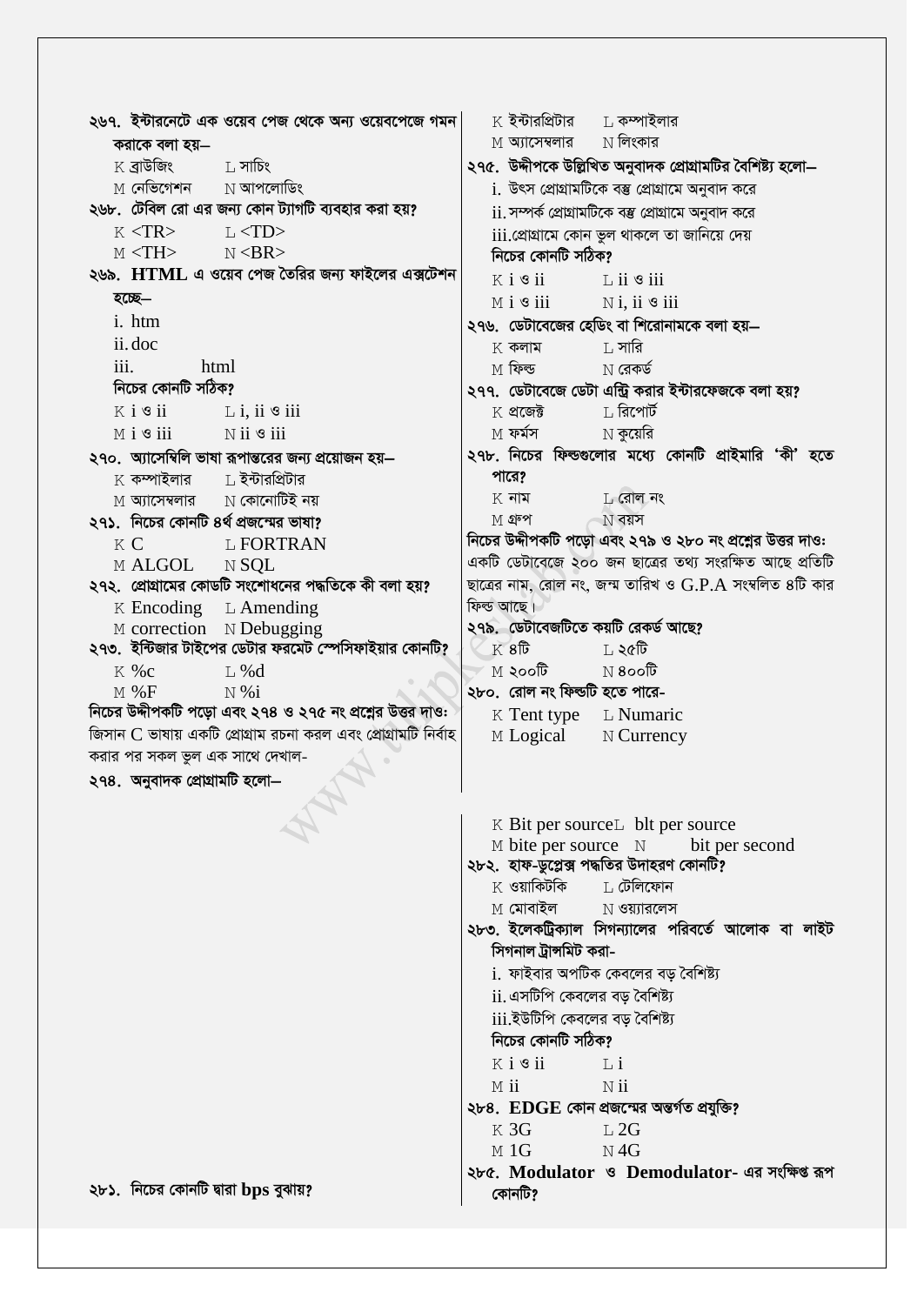$K$  Modem  $I$ , Demodulate ২৯৫. এইচটিএমএল এ $<$ p> $<$ /p) ট্যাগ ব্যবহার করা হয়-M Modulate N Module K প্যারাগ্রাফ তৈরির জন্য ২৮৬.  $WAN$  নেটওয়ার্ক মূলত একটি-। নতন পেজ তৈরির জন্য M লেখা বোল্ড করার জন্য i. বিশ্বব্যাপী নেটওয়ার্ক ব্যবস্থা  $N$  কোনটিই নয় ii. শহর কেন্দ্রিক নেটওয়ার্ক ব্যবস্থা নিচের উদ্দীপকটি পড়ো এবং ২৯৬ ও ২৯৭ নং প্রশ্নের উত্তর দাও: <u>iii নিটকবৰ্তী নেটওয়াৰ্ক ব্যবস্থা</u> ফারহানা অনেক সময় নিয়ে একটি ওয়েবসাইট তেরি করলেন। নিচের কোনটি সঠিক? ওয়েব সাইটে তার ব্যক্তিগত সকল তথ্য বিন্যস্ত করলেন। ছবি ও  $K$  i  $L$  i. ii  $\circ$  iii কার্টুন তৈরির জন্য নতুন পেজ বানালেন।  $N$ *i*  $\mathcal{S}$ *ii*  $M$  ii  $\mathcal S$  iii ২৯৬. ফারহানার কাজকে বলা যায়-২৮৭. 3G এর বিশেষ সুবিধা কোনটি?  $K$  ওয়েবহোস্টিং  $T$ , ওয়েব লিঙ্ক  $K$  ভয়েস কল  $K$ । মেসেজিং M ওয়েব ইনফো N ওয়েব ডিজাইন  $M$  টেলি কনফারেন্স  $N$  ভিডিও কল ২৯৭. ফারহানা ওয়েবে করতে পারে-২৮৮. অকটাল সংখ্যা তৈরি করার জন্য একটি বাইনারি সংখ্যাকেi. টেক্সট ii ভিডিও <u>i. প্ৰতি তিনটি বিট একত্ৰে নিয়ে ছোট ছোট ভাগ করতে হয়</u>  $\mathbf{iii}$ চিত্ৰ ii ডান দিক থেকে তিনটি করে বিট সাজিয়ে বাঁ দিকে আসতে নিচের কোনটি সঠিক? হয় পূর্ণ সংখ্যার ক্ষেত্রে  $K$  i  $\mathcal S$  ii  $\mathbb{L}$  i  $\mathbb{S}$  iii iii.বাঁ দিক হতে তিনটি করে বিট সাজিয়ে ডান দিকে আসতে  $M$  ii  $\mathcal S$  iii  $N$  i ii  $\frac{1}{2}$  iii হয় ভগ্নাংশের ক্ষেত্রে ২৯৮. ওয়েবসাইটের কাঠামো বিভক্ত-নিচের কোনটি সঠিক?  $K$   $\lambda$  $T.8$  $K$  i  $L$  ii  $M$  ৩ N¢  $M i$  s ii  $N i$ , ii s iii ২৯৯. HTML সব ধরনের ব্রাউজার-২৮৯. ৯১-এর BCD কোড হলোi সমর্থন করে না  $K$  SooSoooS  $L$  SSSSSSSS ii. আংশিক করে  $N$  $>$ 000000 $\prime$  $300$ সমৰ্থন কৱে iii) ২৯০. ঘড়িতে ব্যবহৃত সার্কিট এর নাম কী? নিচের কোনটি সঠিক?  $K$  কাউন্টার  $\,$  $\,$  ডিকোডার  $K$  i  $T_i$  ii  $\mathbb M$  মাল্টপ্লেক্সার  $\qquad \mathbb N$  এনকোডার  $N$ i  $\mathcal{S}$  ii  $M$  iii ২৯১. কখন  $A + B + C$  এর মান বুলিয়ান অ্যালজেবরায়  $0$  হয়? ৩০০. html এর অংশ থাকে- $K$  যখন ৩টি ইনপুট শূন্য  $K \mathcal{S}$ া ৩টি ∐ যখন তিনটি ইনপুট ১  $M \triangleleft \mathbb{G}$  $N8\overline{b}$  $M$  যখন ইনপুট ১টি ১ এবং ২টি ০ ৩০১. দু'টি ওয়েব পেজের মধ্যে যোগাযোগ স্থাপনের জন্য কী  $\rm N$  যখন ইনপুট ২টি ১ এবং ১টি ০ ব্যবহার করতে হয়? ২৯২. নিচের কোনটি  $XOR$  এর প্রতীক?  $K$  হাইপার লিঙ্ক $L$  এলিমেন্ট  $\le$  সাৰ্চ ইঞ্জিন  $\rm N$  ব্রাউজার ৩০২. যান্ত্রিক ভাষাকে কোন স্তরের ভাষা বলা হয়?  $\begin{picture}(180,10) \put(0,0){\line(1,0){10}} \put(10,0){\line(1,0){10}} \put(10,0){\line(1,0){10}} \put(10,0){\line(1,0){10}} \put(10,0){\line(1,0){10}} \put(10,0){\line(1,0){10}} \put(10,0){\line(1,0){10}} \put(10,0){\line(1,0){10}} \put(10,0){\line(1,0){10}} \put(10,0){\line(1,0){10}} \put(10,0){\line(1,0){10}} \put(10,0){\line($ K উচ্চস্তরের ∐ মধ্যস্তরের M **নিল্স্তরের**  $\hbox{N}$  অতি উচ্চস্তরের ২৯৩.  $(A + B + C)$  এর মান ডি মরগ্যান উপপাদ্য অনুযায়ী ৩০৩. কম্পিউটার প্রক্রিয়াকরণের চিহ্ন হিসেবে প্রদর্শন করে? কত হবে?  $K$   $\Gamma$  $L/7$  $K A + BC$  $LAB + C$ M  $\overline{\mathbf{M}}$  $M$  A.B.C.  $N$  ABC ৩০৪.  $\lt$  = কোন ধরনের অপারেটর? ২৯৪. A ও B দু'টির ইনপুট হলে XNOR গেইট এর ক্ষেত্রে  $\,$  মাণিতিক ⊺. রিলেশনাল আউটপুট হবে- $M$  লজিক্যাল  $N$  কম অথবা সমান i.  $Y = +AB + AB$ ৩০৫. ইন্টারপ্রিটার সম্পর্কে নিচের কোন বিবরণগুলো সঠিক? ii.  $Y = \overline{A + B}$ i. এটি একটি অনুবাদক প্রোগ্রাম  $ii$  এটি উচ্চস্তরের ভাষাকে যান্ত্রিক ভাষায় রূপান্তরিত করতে  $iii.F = AB + \overline{A} \overline{B}$ নিচের কোনটি সঠিক? পারে <u>iii.এর অনুবাদ করার পদ্ধতি বা প্রক্রিয়া কম্পাইলারের মতোই</u>  $K$  i  $\mathbb{L}$  i  $\mathbb{S}$  ii নিচের কোনটি সঠিক?  $N$ i. ii  $\mathcal S$  iii  $M$  iii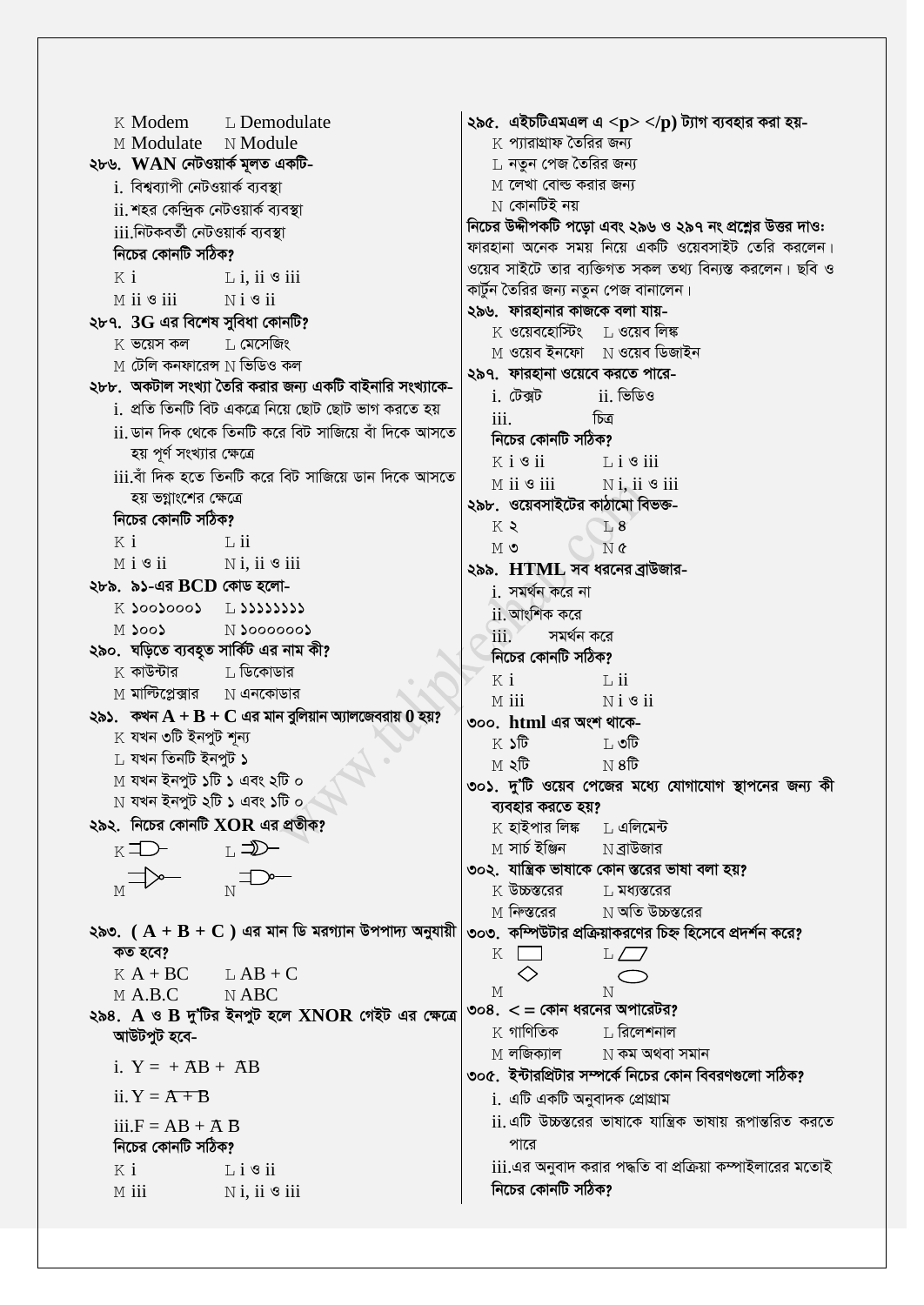```
K লুপের শেষে L লুপের শুরুতে
   K i
                  \overline{1} i \overline{3} ii
                                                            M লুপের মাঝখানে N যেকোনো সময়
   M iii
                   N ii \mathcal S iii
৩০৬. কোন ভাষায় উচ্চতর ও ন্সিস্তরের ভাষায়ও প্রেগ্রাম রচনা \mid৩১২. কোনটি Relationahip এর Symbol?
   করা যায়?
                                                               \bigcirc\bigcircK যান্ত্রিক ভাষা \quad \quad \quad মধ্যম স্তরের ভাষা
                                                            K \BoxL \LeftrightarrowM অ্যাসেম্বলি ভাষা N উচ্চতর ভাষা
                                                            M
                                                                            \mathbf{N}৩০৭. প্ৰত্যেক প্ৰোগ্ৰামেৱই প্ৰধানত কয়টি অংশ থাকে
                                                        ৩১৩. SQL Query তে FROM এর পরে নিচের কোনটি
   K)
                   T_{1} \sigmaলিখতে হয়?
                   N So
   M O
                                                            K টেবিলের নাম T, স্কিম
৩০৮. কোন চিহ্ন দ্বারা দুটি অপারেন্ড অসমান বুঝা যায়?
                                                            M অ্যাটিবিউট
                                                                           \hbox{N} কনডিশন
   K \leq 1L :=৩১৪. Student টেবিলে একই নামের দু'জন ব্যক্তির
   M = 1N > 1District Dhaka এবং একজন Male ও অন্যজন
৩০৯. \sqrt{\mathbf{a}} লিখতে গেলে সি প্ৰোগ্ৰামি ভাষায় কোন ফাংশন
                                                            Female হলে Male ব্যক্তির DOB জানতে where
   ব্যবহার করতে হয়?
                                                            clause- এ কোন শর্ত লিখতে হবে?
   K sqr (=)\mathbb{L} sqrt\llK SEX = 'Male'
   M \text{ sqrt}' \leq M \text{ sqrt}L. Home Distirct = 'Dhaka' And Sex = 'Female'
৩১০. ঘোষণাকৃত ভেরিয়েবলকে সকল ফাংশনের বাইরে কী বলা
                                                            M Home District = 'Dhaka'
   হয়?
                                                            N Home District = 'Dhaka' And Sex - 'Male'
   \boldsymbol{\mathrm{K}} অটোমেটিক ভেরিয়েবল
                                         স্ট্যাটিক
                                 \mathsf{T}_{\perp}৩১৫. ID No ডেটাটি কোন জাতীয়?
   ভেৱিয়েবল
   M গ্লোবাল ভেরিয়েবলN রেজিস্টার ভেরিয়েবল
                                                            K Memo L Hyperlink
৩১১. কখন do whil লুপ এর Condition পরীক্ষা করা
                                                            M Logical
                                                                          N Auto Number
   হয়?
                            MAN. Girls
```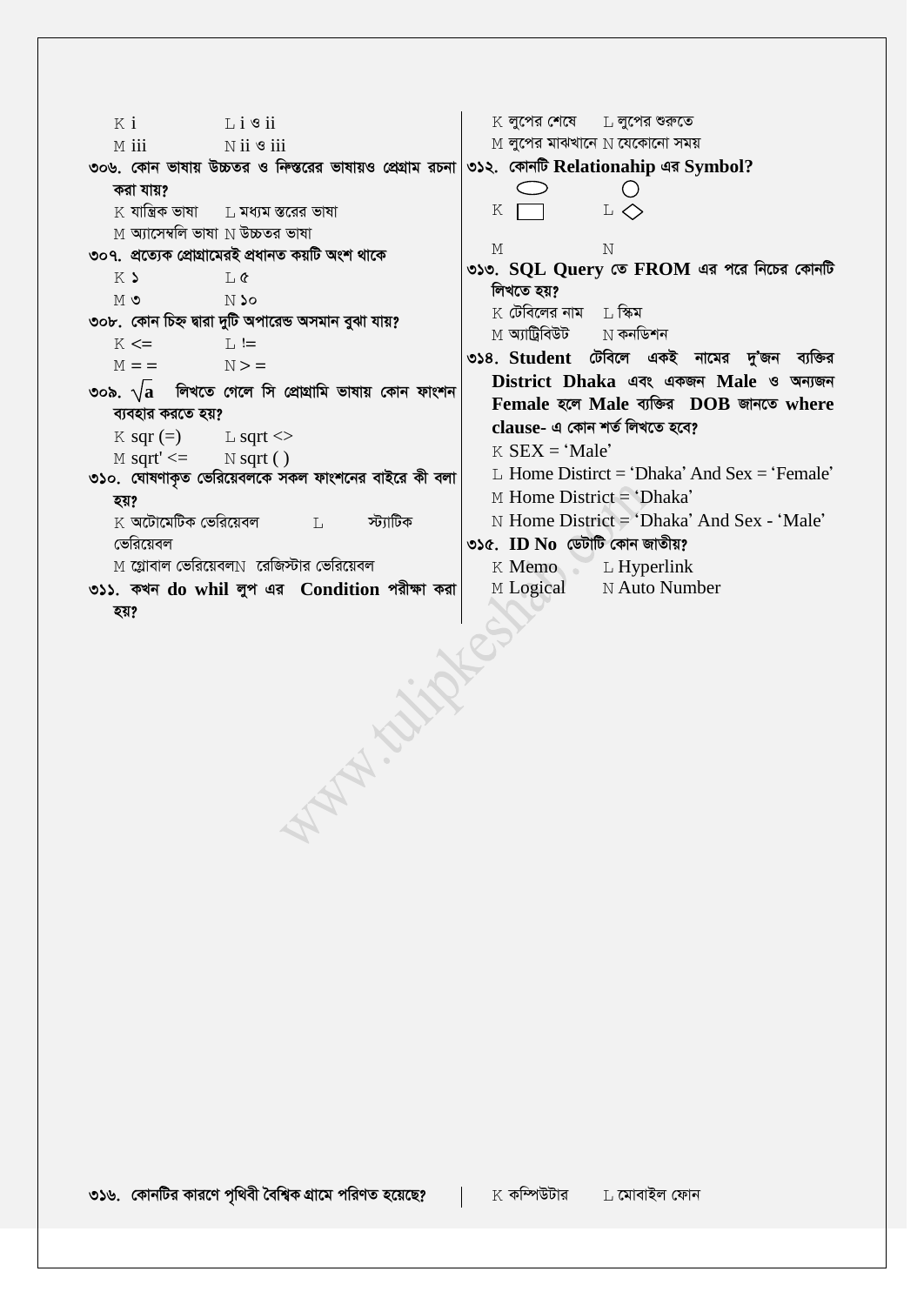$M$  এনক্রিপ্টিং করে  $N$  পজিশনিং করে  $N$  ইন্টারনেট M ল্যান্ডফোন ৩১৭. ইন্টারনেট এর মাধ্যমে কর্মসংস্থান এর সুযোগ কে কী বলে?  $\mid$ ৩২৭. উদ্দীপকের কোন Field এর উপর কাজ করা হয়েছে?  $K$  ই-মার্কেটিং ⊺, ই-কমাৰ্স L Numeric  $K$  S1 no-M ই-বিজনেস  $N$  আউটসোর্সিং M Name N Table ৩১৮. বায়োমেট্রিক্স সিস্টেমের বিবেচিত ৩২৮. ডাটা এনক্রিপশন করার পদ্ধতি হলো-শনাক্তকরণে বায়োলজিক্যাল ডেটাসমূহ– i. সিজার কোর্ড পদ্ধতি ii ডেটা এনক্ৰিপশন স্টাান্ডাৰ্ড পদ্ধতি  $i.$  হ্যান্ড জিওমেটি ii আইরিস iii ডিসাইফার পদ্ধতি নিচের কোনটি সঠিক?  $iii.$ **DNA** নিচের কোনটি সঠিক?  $K$  i  $S$  ii  $Li$   $\ddot{\circ}$  iii  $K$  i  $S$  ii  $Li$   $\sigma$  iii  $M$  ii  $\mathcal S$  iii  $N$ *i*. ii  $\mathcal S$  iii ৩২৯. ডেটা ম্যানিপুলেশনের উপর ভিত্তি করে Ouery ভাষাকে  $N$ i. ii  $\mathcal S$  iii  $M$  ii  $\mathcal S$  iii ৩১৯. মানুষের চিন্তাচেতনাকে যন্ত্রের মাধ্যমে প্রকাশ করার প্রযুক্তি কত ভাগে ভাগ করা হয়? কি?  $K$   $\geq$  $T \cdot \mathcal{P}$ ∐ বায়োইনফর মেট্রিক্স  $\boldsymbol{\mathrm{K}}$  বায়োমেট্রিক্স  $\overline{M}$   $\alpha$  $M8$  $M$  কৃত্রিম বুদ্ধিমত্তা  $N$  ভার্চুয়াল রিয়েলিটি ৩৩০. দুটি ডাটা টেবিলের মধ্যে যখন উভয় টেবিলে একাধিক ৩২০. ইন্টারনেট ব্যবহার করে অন্যের কম্পিউটার বা সিস্টেমে ম্যাচিং রেকর্ড থাকে তখন তাকে বলা হয়-অবৈধভাবে অনুপ্ৰবেশ করাকে কি বলা হয়? K One to one রিলেশন  $K$  ই-কমাৰ্স ⊺, ই-ব্যাংকিং L Many to one রিলেশন M কম্পিউটার ম্যাচিং $N$  হ্যাকিং M One to many রিলেশন ৩২১. কোর. কোডিং ও জ্যাকেট দিয়ে কোনটি তৈরি হয়? N Many to many রিলেশন  $K$  কো-এক্সিয়াল  $\;$ া, অপটিক্যাল ফাইবার ৩৩১. ডাটাবেজের ক্ষুদ্রতম একক কোনটি? M রাউটার  $N$ টইস্টেড পেয়ার  $K$  রেকর্ড ⊺, উপাত্ত ৩২২. ওয়্যারলেস কমিউনিকেশন ব্যবহার হয়- $M$  ফিল্ড  $N$  সেল i. চলমান অবস্থায় ডাটা কমিউনিকেশনের জন্য ৩৩২. সি-প্ৰোগ্ৰামিং ভাষাকে বলা হয়ii. রেডিও ও টিভির সম্প্রচারের জন্য  $K$  মেশিন ভাষা া, উচ্চস্তরের ভাষা iii তারবিহীন এনার্জি স্থানান্তরের জন্য M মধ্যম স্তরের ভাষা $N$ অতি উচ্চস্তরের ভাষা নিচের কোনটি সঠিক? ৩৩৩. কোন অনুবাদক দিয়ে সম্পূৰ্ণ প্ৰোগ্ৰামটি এক সাথে অনুবাদ  $K$  i  $Li$   $\sigma$  iii করা সম্ভব?  $K$  আসেম্বলার ⊺, কম্পইলার M ii 9 iii  $N$  i. ii  $\mathcal S$  iii ৩২৩. কোন প্রক্রিয়ায় প্রেরক তাৎক্ষণিক ভাবে ডেটা ট্রান্সমিশন M ইন্টারপ্রেন্টার  $N$ টান্সলেটর করতে পারে? ৩৩৪.  $C$  প্রোগ্রামের প্রধান ফাংশন কোনটি?  $\boldsymbol{\mathrm{K}}$  সিনক্রোনাস ∐ নন সিনক্রোনাস  $K$  Scanf()  $L$  Printf ()  $M$  আইসোক্রোনাস  $N$  অ্যাসিনক্রোনাস  $M$  main ()  $N$  Char () ৩৩৫. নির্দেশের যে অংশ নির্দেশটিকে সুনির্দিষ্টভাবে সুচিত করে ৩২৪. অফিসে কোন টপোলজি ব্যবহার করা বেশি লাভজনক? তাকে কী বলে? **K TREE LSTAR**  $K$  অপারেন্ড **M RING** N MESH T. লেবেল ৩২৫. Bluetooth এর মধ্যে কোন নেটওয়ার্ক তৈরি হয়?  $M$  কমেন্ট  $N$  অপকোড ৩৩৬. অ্যালগরিদম হচ্ছে প্রদত্ত সমস্যার জন্য নির্বাচিত সমাধানের **K WAN LLAN** একটি-M PAN **NMAN** নিচের উদ্দীপকটি পড়ো এবং ৩২৬ ও ৩২৭ নং প্রশ্নের উত্তর দাও:  $K$  লিখিত রূপ  $L$  বাস্তব রূপ M মৌখিক রূপ **SL** Name **SL** Name  $\,\mathrm{N}$  অবাস্তব রূপ নিচের উদ্দীপকটি পড়ো এবং ৩৩৭ ও ৩৩৮ নং প্রশ্নের উত্তর দাও:  $No-$ N<sub>o</sub> একটি ওষধ কোম্পানি তার প্রতিষ্ঠানের জন্য একটি ওয়েবসাইট  $01$ Sifat  $01$ Afnan Piva Babul তৈরি করল। কিন্তু Google সার্চে ওয়েবসাইট প্রথম পেজে পাওয়া 02 02 Mahee Mahee যাচ্ছে না। 03 03  $\overline{04}$ Afnan  $\overline{04}$ Piya ৩৩৭. ওয়েবসাইটটিতে কোন  $HTML$  ব্যবহার করা হয়নি?  $\overline{0.5}$ Babul  $\overline{05}$ Sifat **K HEAD LBODY** Table-1 Table-2 M META N SEARCH ৩২৬. উদ্দীপকের  $\rm {Table{\text{-}1}}$  এবং  $\rm {Table{\text{-}2}}$  কিভাবে করা $|$ ৩৩৮. নিচের কোনটি সার্চ ইঞ্জিন? L Norton হয়েছে K Yahoo  $K$  সটিং করে ⊺, ইনডেক্সিং করে M Microsoft N Amazon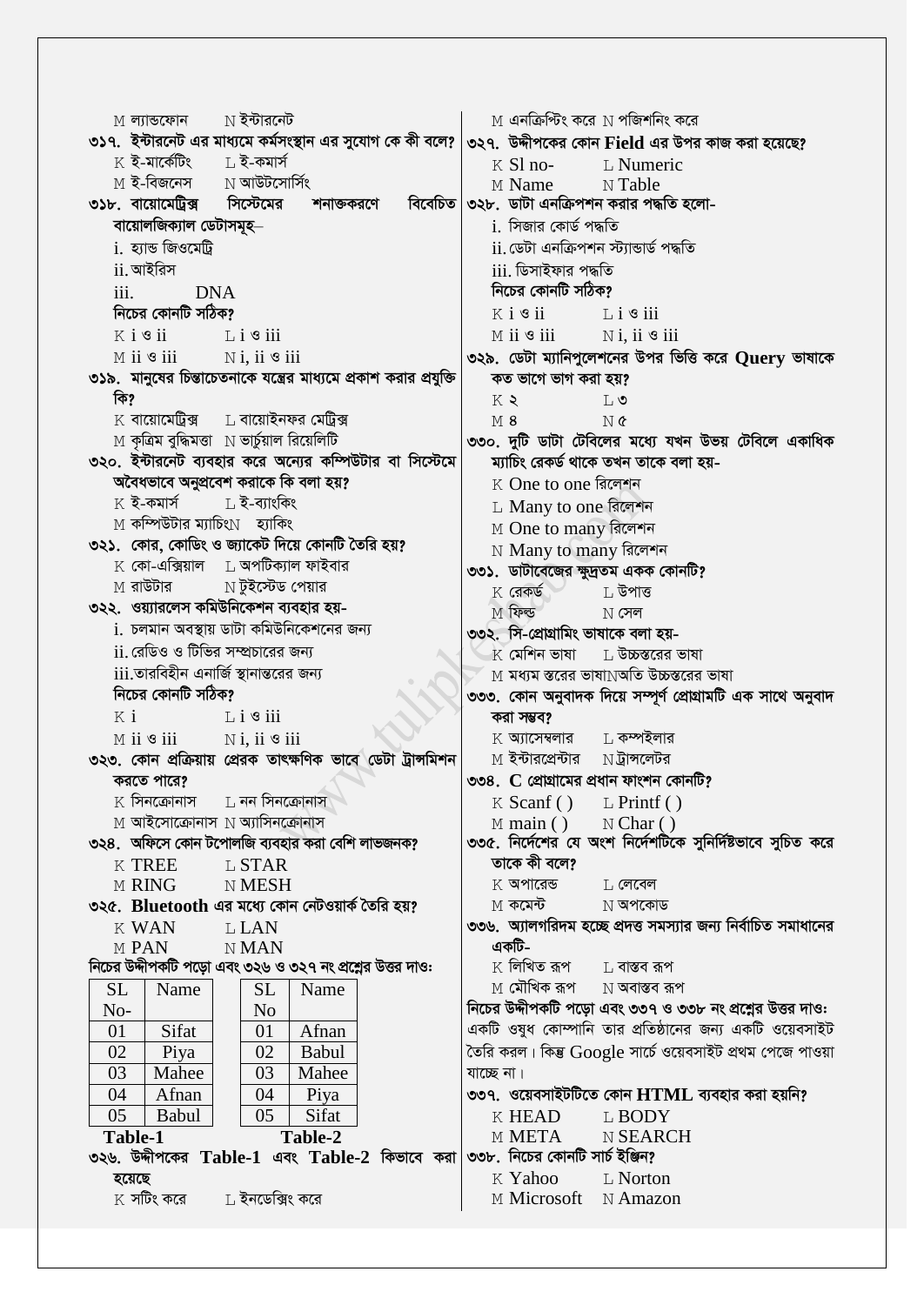৩৩৯. ইন্টারনেট ওয়েব পেজসমূহ ব্রাউজ করার জন্য যে| M NAND N NOR ৩৪৪. ASCII কোড কত বিটের? প্রোটোকল ব্যবহার করা হচ্ছে- $K$  FTP L TCP **K8**  $\overline{L}$ M ORL  $N$  http  $M$  ss  $N$   $N<sub>2</sub>$ ৩৪০. ওয়েব পেজ পাবলিশিং এর জন্য-৩৪৫. ডি-মরগ্যানের উপপাদ্য কোনটি? <u>i. ওয়েবপেজটি তৈরি করতে হবে</u>  $K \overline{X \oplus Y} = \overline{xy} + xy$ <u>ii. ওয়েব পেজটি হোস্টিং করতে হবে</u> iii.ওয়েব পেজটির জন্য ডোমেইন নেম রেজিস্ট্রেশন করতে  $L X \oplus Y = xy + xy$ হবে  $M \overline{xy} = \overline{x} + \overline{y}$ নিচের কোনটি সঠিক?  $N\overline{X+Y}=x+y$  $K$  i  $\mathcal{S}$  ii  $\overline{1}$  i  $\overline{3}$  iii ৩৪৬. রেজিস্টার হলো এমন একটি সমন্বিত সার্কিট যা গঠিত হয়  $M$  ii  $\bullet$  iii  $N$  i, ii  $\bullet$  iii একগুচ্চ-৩৪১. নতুন প্যারাগ্রাফ ব্যতীত একটি নতুন লাইন লেখার জন্য  $K$  মেমোরি নিয়ে ব্যবহার করা হয়-। ফ্লিপ ফ্লপ ও গেইট দিয়ে  $K$  <br>  $L$  <br/>break>  $M$  তার দিয়ে  $N$  শুধু গেইট দিয়ে  $M$  <new-line>  $N$  <return> ৩৪৭.  $(10111)$ ূ সংখ্যাটির সমতুল্য ডেসিমেল মান কত? ৩৪২. 86 হতে পারে-K 12  $L22$  $i$ . অক্টাল ii. ডেসিমেল  $M<sub>23</sub>$  $N<sub>25</sub>$ iii. হেক্সাডেসিমেল ৩৪৮. NAND গেইট এর আউটপুট কোনটির বিপরীত? নিচের কোনটি সঠিক? KAND LOR  $K$  i  $\mathcal S$  ii  $\mathbb{L}$  i  $\mathbb{S}$  iii  $\rightarrow$  N XOR M NOR  $M$  ii  $\mathcal S$  iii  $N$  i. ii  $\circ$  iii ৩৪৯. প্রতি সেকেন্ডে ডেটা স্থানান্তরের হার কোনটি? ৩৪৩.  $_A$ K BPS  $L$  bps M CPS  $N$  Kps ৩৫০. কোনটি নতুন পণ্যের ডিজাইন তৈরিতে প্রয়োজন? K CAD **LMICR** চিত্রটি কোন গেইট নির্দেশ করে? M ATM N CCTV **K XOR LXNOR WANN CL** 

৩৫১. বিশ্বগ্রাম কী?  $K$  তথ্য প্ৰযুক্তি ভরা বিশ্ব

 $\mathbb L$  গ্ৰাম সমৃদ্ধ বিশ্ব M বৃহৎ সামাজিক গ্ৰাম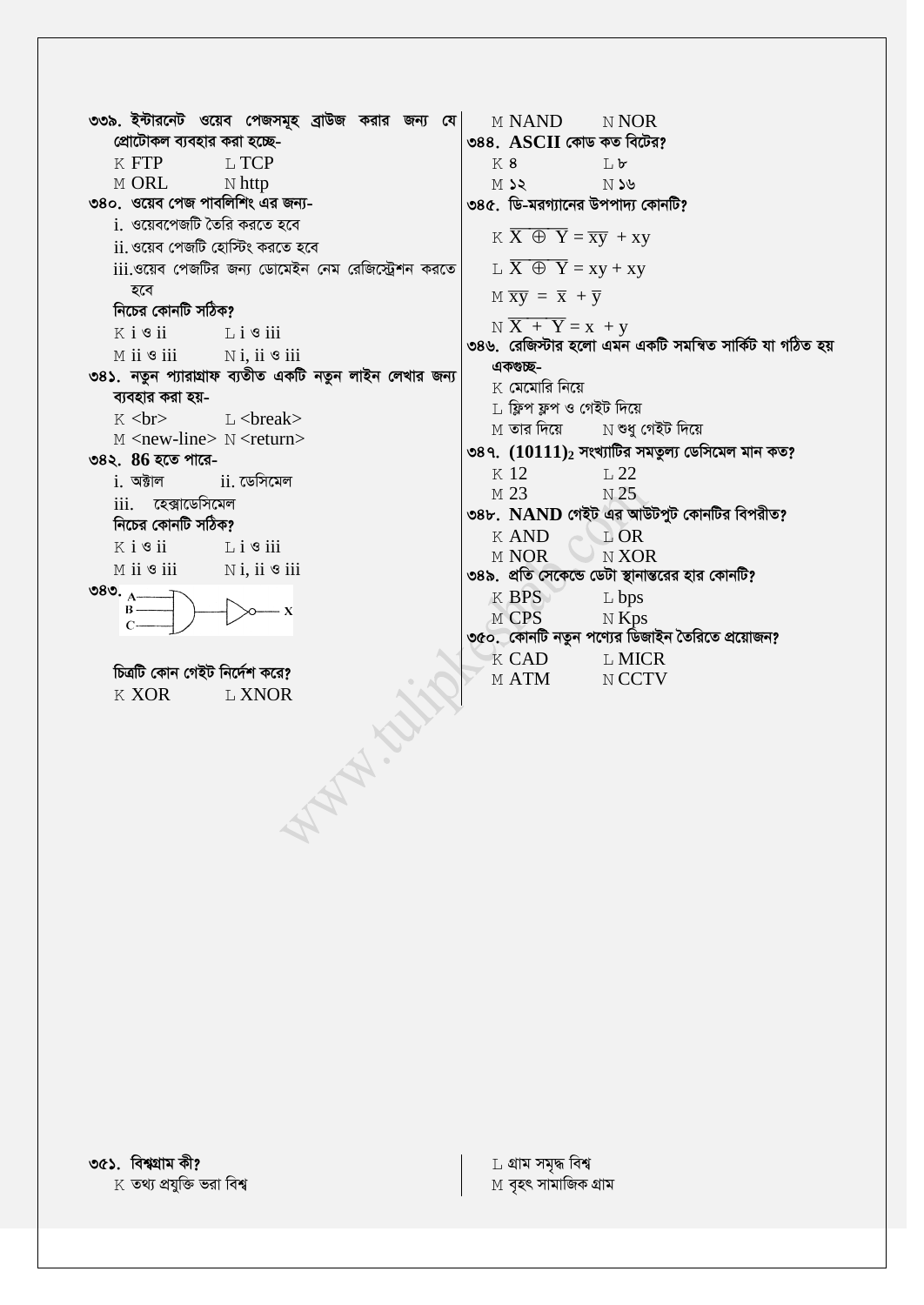$\rm N$  প্ৰযুক্তি সমৃদ্ধ বিশ্ব নিচের কোনটি সঠিক? ৩৫২. কোন টেকনোলজির ব্যবহারের ফলে দুরত্ব এখন হাতের  $K$  i  $S$  ii  $\overline{1}$ ,  $i \otimes ii$ মঠোয়? M ii 8 iii  $N$  i. ii  $\mathcal S$  iii <sub>I</sub>, কম্পিউটার k রেডিও ৩৬৩. ডিজিটাল সংকেতকে এনালগ সংকেতে রূপান্তর করার M টেলিভিশন  $\hbox{N}$  ইন্টারনেট প্ৰক্ৰিয়াকে কী বলে? ৩৫৩. বর্তমানে বাংলাদেশের কত ভাগ এলাকা মোবাইল  $K$  ডিমডুলেশন L মডুলেশন নেটওয়ার্কের আওতায়? M ওয়ারলেস  $N$  লানি  $K$  প্ৰায়  $k$ ০ ভাগ  $K$  প্ৰায়  $k$ ৫ ভাগ ৩৬৪. রেডিও ও টেলিভিশন সম্প্রচার কোন ধরনের ডেটা  $M$  প্ৰায় ৯০ ভাগ  $N$  প্ৰায় ৯৫ ভাগ কমিউনিকেশন মোড? ৩৫৪. কোন ব্যবস্থার ফলে কাজের গতি বেড়েছে, সময়ের অপচয়  $\boldsymbol{\mathrm{K}}$  সিমপ্লেক্স এবং ইউনিকাস্ট কমেছে, অৰ্থ ও শ্ৰমের সাশ্রয় হয়েছে? L ফুলডুপ্লেক্স ও মাল্টিকাস্ট  $K$  ইন্টারনেট <sub>T</sub>, তথ্য প্ৰযুক্তি M হাফডপ্লেক্স ও মাল্টিকাস্ট M বিশ্বগ্রাম  $N$  সবগুলো  $N$  সিমপ্লেক্স ও ব্রডকাস্ট ৩৫৫. নিচের কোন সামাজিক পোর্টাল এর মাধ্যমে প্রতিমূহুর্তে ৩৬৫. (১.২৫), এর সমতুল্য বাইনারি সংখ্যাটি কত? বিশ্বের সর্বশেষ খবর জানতে পারি?  $K(0.020)$ <sub>3</sub> L  $(5.05)$ <sub>3</sub>  $K$  ফেসবুক  $\;$ ার্টইটার  $M(2.00)$  $N(\infty, \mathcal{S})$ M জোরপিয়া  $\hbox{N}$  উপরের সবগুলো ৩৬৬. (১১০০০১১.০১১), এর সমতুল্য দশমিক সংখ্যার মান ৩৫৬. GPS এর পূর্ণ রূপ কী? কত? K Global Pointing System  $L$  (৯৯.৩৭৫) $_{50}$  $K(\delta\delta.0)_{\infty}$ L Global Personal System  $M$   $(\delta \delta . \delta b)_{so}$  N  $(\delta 9.090)_{so}$ M Global Posintioning System ৩৬৭. বাইনারি বিয়োগ কয়টি নিয়ম মেনে চলে? N Global Placing System  $K \triangleleft \mathbb{G}$ া ৩টি ৩৫৭. কম্পিউটার নেটওয়ার্ক স্থাপনের উদ্দেশ্য কী করা?  $N$   $\alpha$ <sup>16</sup>  $M8\overline{b}$  $K$  হার্ডওয়্যার, ফার্মওয়্যার ও ডেটা শেয়ার ৩৬৮.  $(8\bar{b})_{50}$  এর  $BCD$  মান হবে- $\rm L$  হিউম্যানওয়্যার, সফটওয়্যার ও ডেটা শেয়ার  $K(\odot$ 0000) 000) RCD M হার্ডওয়্যার, সফটওয়্যার ও ডেটা শেয়ার  $L$  (SooooSooS)<sub>RCD</sub>  $N$  ফার্মওয়্যার, সফটওয়্যার ও ডেটা শেয়ার  $M$  (SooSSoSooS)<sub>BCD</sub> ৩৫৮. বাস নেটওয়ার্ক টপোলজিতে–  $N(303030)_{\rm RCD}$  $i$ . নেটওয়ার্কে বিভিন্ন ধরনের ক্যাবল ব্যবহার করা যায়। ৩৬৯. কত সালে ইউনিকোড উদ্ভাবিত হয়েছিল?  $\,$ ii. কোনো সার্ভার কম্পিউটারের প্রয়োজন হয় না $_{\rm J}$  $K$  ১৯৫৭  $L$  ১৯৬০ কোনো কম্পিউটার নষ্ট হয়ে গেলে অন্য  $iii$  $M$  ১৯৯১  $N \geqslant$ 00) কম্পিউটার সক্রিয় থাকে। ৩৭০. ডিজিটাল ইলেকট্রনিক্সে কয় ধরনের বাইনারি অ্যাডার নিচের কোনটি সঠিক? থাকে?  $K$  i  $S$  ii  $\overline{1}$ , ii  $\overline{9}$  iii ⊺, তিন  $K$  দই  $N$  i, ii  $\circ$  iii  $M i S ii$  $M$  চার  $N$  ছয় ৩৫৯. মেশ টপোলজির সুবিধা কোনটি নয়? ৩৭১. সি-প্রোগ্রামিং ল্যাংগুয়েজে বেশি ব্যবহৃত স্টেটমেন্ট কোনটি?  $K$  যেকোন সময় কোনো রাউটার নষ্ট হয়ে গেলে অন্য পথে **K** Conditional Statement ডেটা চলে **L. Non-Conditional Statement**  $L$  এটি ব্যয় সাশ্রয়ী M Control Statement  $\le$  শক্তিশালী রাউটারের প্রয়োজন হয় **N** Assignment Statement  $\,\mathrm{N}\,$  সকল কম্পিউটার আন্তঃসংযোগে থাকে ৩৭২. HTML দিয়ে ওয়েব প্রেজেন্টেশন তৈরি করার সময় ৩৬০. কোনটিকে নেটওয়ার্ক সংগঠন বলা হয়? কোন এডিটর ব্যবহার করা হয়?  $\boldsymbol{\mathrm{K}}$  নেটওয়ার্ক  $T<sub>1</sub>$  ল্যান i. Word pad  $M$  টপোলজি  $N$  মডেম ii. Note pad ৩৬১. কম্পিউটার নেটওয়ার্ক জগতে প্রথম পদক্ষেপ কোনটি–  $\overline{111}$ . Key pad  $K$  ISDN L ARPA net নিচের কোনটি সঠিক? M NSF net N WAN  $K$  i  $\mathcal S$  ii  $L$  i  $\circ$  iii ৩৬২. ইন্টারনেট ব্যবহারের জন্য অত্যাবশ্যকীয় হচ্ছে– M ii <sup>9</sup> iii  $N$  i, ii  $\circ$  iii i. কম্পিউটার, স্ক্যানার, সফটওয়্যার ৩৭৩. ওয়েব ডিজাইন হলো−  $ii.$  কম্পিউটার, মডেম, সফটওয়্যার, ইন্টারনেট সংযোগ i. বিষয় নিৰ্ধারক মোবাইল ফোন, সফটওয়্যার, ইন্টারনেট  $\overline{111}$ . ii.গ্ৰাফিক্স ডিজাইন সংযোগ iii. ওয়েব পেইজ প্রদর্শন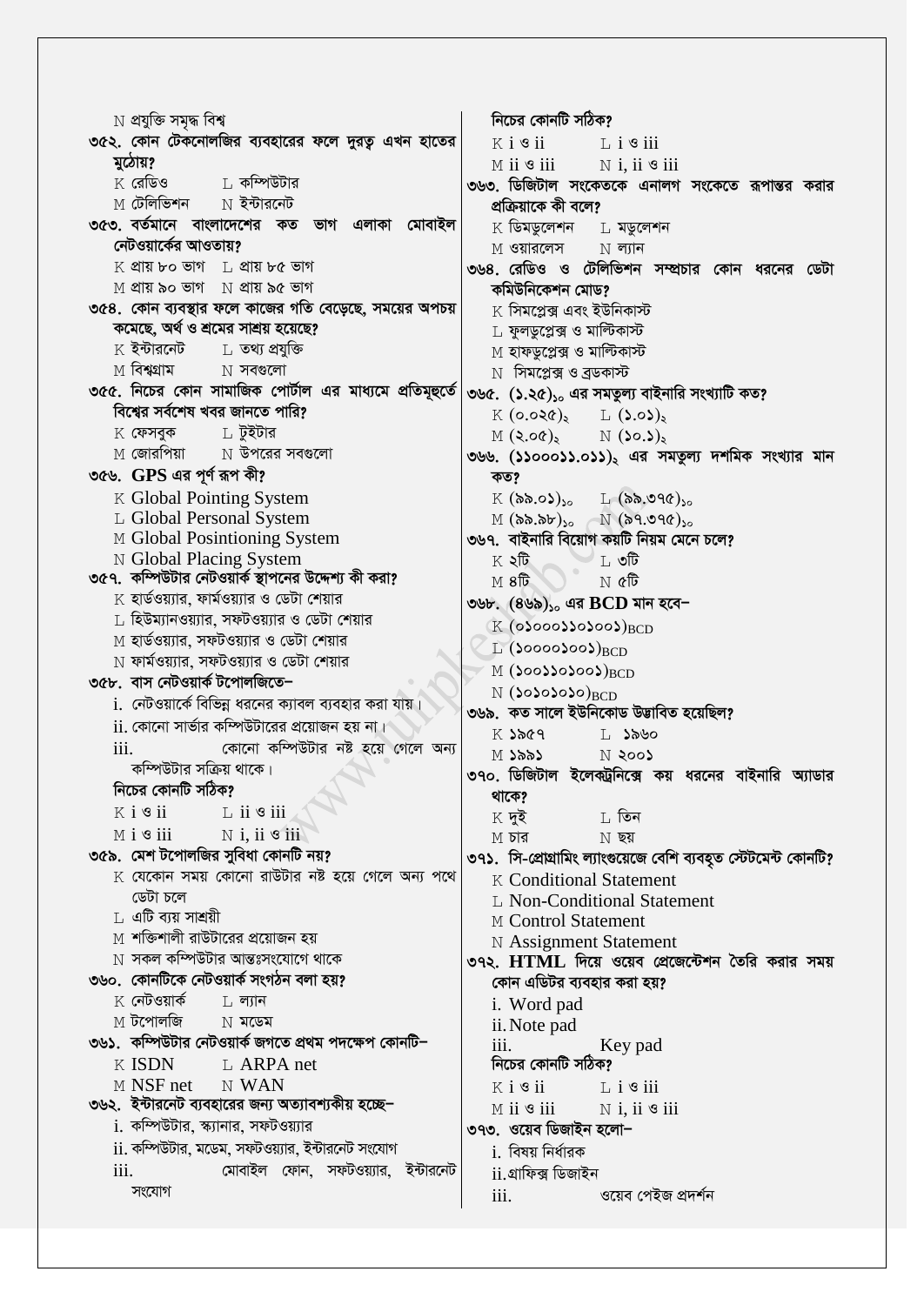নিচের কোনটি সঠিক? ৩৭৯. কোন প্রোগ্রাম নির্বাহে কম্পাইল করতে হয় না?  $K$  মেশিন ⊺। আসেম্বলি  $K$  i  $\mathcal{S}$  ii  $\overline{1}$ , ii  $\overline{9}$  iii  $M$  i  $S$  iii  $N$  i. ii  $\mathcal S$  iii M হাইলেভেল  $N$  8GL ৩৮০. কম্পিউটারের সাহায্যে সমস্যা সমাধানে প্রোগ্রামে অন্তর্ভুক্ত ৩৭৪. HTTP এর পূর্ণরূপ কী? থাকে? K Hyper Text Transfer Protocol L Highspeed Text Transfer Protocol  $K$  প্রোগ্রাম নির্বাহে সমস্যার তালিকা  $\;$  প্ৰোগ্ৰাম নিৰ্বাহে ফ্লোচাৰ্ট M Higherbit Text Transfer Protocol  $\,\mathrm{M}$  প্রোগ্রাম নির্বাহে করণীয় কার্য তালিকা **N Hygin Text Transfer Protocol**  $\overline{\rm N}$  প্রোগ্রাম রচনার প্রয়োজনীয় যুক্তি ৩৭৫. html এ ওয়েব পেইজ তৈরির জন্য ফাইলের এক্সটেনশন ৩৮১. ভেরিয়েবলের নামে সর্বোচ্চ কত অক্ষর পর্যন্ত লেখা হয়? হচেছ–  $K$  55  $T<sub>1</sub>35$ i. .htm  $N8$  $MO$ ii. html iii. ৩৮২. Oracle DBMS সুবিধার মধ্যে রয়েছে-.doc নিচের কোনটি সঠিক? i. Data Recovery  $K$  i  $\overline{1}$ , ii ii. Data Application  $M$  iii  $N$  i  $\mathcal S$  ii  $\mathbf{iii}$ Data Replication নিচের কোনটি সঠিক? ৩৭৬. কত সালে মোজাইক নামে ব্রাউজার তৈরি হয়?  $K$  ১৯৮৯ সালে  $L$  ১৯৯০ সালে  $K$  i  $\mathcal{S}$  ii  $\mathbb{L}$  i  $\mathcal{S}$  iii  $M$  ১৯৯৩ সালে  $N$  ১৯৯৪ সালে  $M$  ii  $\mathcal S$  iii  $N$  i, ii  $\circ$  iii ৩৭৭. ডেমেইন নেম হলো-৩৮৩. DBMS কোন কাজে ব্যবহার করা হয়?  $\,$  সাইটের একটি স্বতন্ত্র নেম  $K$  প্ৰোগ্ৰাম ডেভেলপমেন্টে ⊺, সার্ভার নেম  $\,$  সুনির্দিষ্ট সমস্যা সমাধানে  $M$  ওয়েব ফাইল নেম  $N$  আইএসপি  $M$  ডেটাবেজ, সংরক্ষণ ও পরিচালনার কাজে নিচের উদ্দীপকটি পড় এবং ৩৭৮ - ৩৭৯ নং প্রশ্নের উত্তর দাও:  $\overline{\rm N}$  সফটওয়্যার, হার্ডওয়্যার ও নেটওয়ার্ক নিয়ন্ত্রণে রিয়াজ একজন দক্ষ প্রোগ্রামার। তিনি জেনারেল পারপোজ ৩৮৪. ইনফরমেশনের ক্ষুদ্রতম অংশ হলো− প্রোগ্রামিং ল্যাংগুয়েজ সিনট্যাক্স এমনভাবে নিয়মানুসারে নির্ধারণ  $K$  স্টেটমেন্ট া ডেটা করেন যে সহজেই কোডিং লিখে কম্পিউটারের সাহায্যে সমস্যা  $N$  ফাার  $M$  সংবাদ সমাধানের রূপদান করা যায়। ৩৮৫. পরস্পর সম্পর্কযুক্ত ডেটার সমাবেশ হলো– ৩৭৮. জেনারেল পারপোজ প্রোগ্রামিং ল্যাংগুয়েজের প্রবর্তক কে?  $K$  ইনফরমেশন  $T$ , ডেটাটাইপ  $\boldsymbol{\mathrm{K}}$  জন ক্যাৰ্থি ∐ মাৰ্শাল ম্যাকলুহান া স্টার্<del>তি</del> দ M ডেটাবেজ  $M$  বিয়ার্ন স্ট্রাউস্ট্যাপ  $N$  ডেনিস রিচি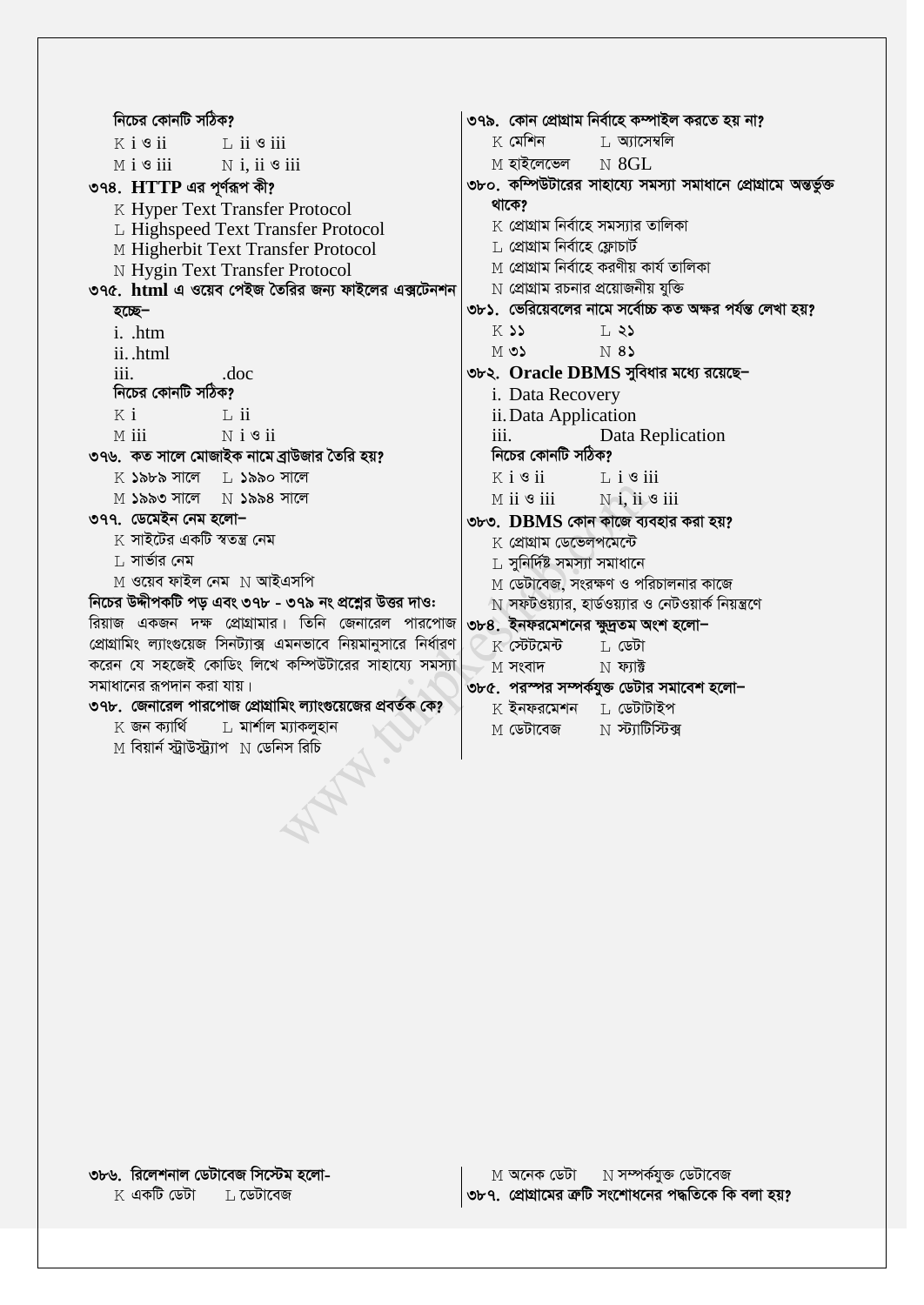$K$  Encoding  $L$  Amending K Short Query Link M Debugging N Correction L Similar Query Link ৩৮৮. ড্রিমওয়েভার কী? M Structured Query Language  $K$  একটি সফটওয়্যার $L$  একটি টুলস N Shourt Query Language ৪০০. কম্পিউটারের তথ্য প্রক্রিয়াকরণ কাজে কোন পদ্ধতি  $M$  একটি প্রোগ্রাম  $N$  একটি সত্র ৩৮৯. ইউনিকোডে-ব্যবহার হয় না? K বাইনারি ⊺, অকট্যাল i. গাণিতিক চিহ্ন স্থান পেয়েছে  $M$  দশমিক  $\hbox{N}$  হেক্সাডেসিমাল <u>ii. মিউজিক্যাল চিহ্ন স্থান পেয়েছে</u>  $80$ ১.  $WAN$ - এর উদাহরণ কোনটি?  $iii$ .বাংলা বর্ণ স্থান পেয়েছে  $\boldsymbol{\mathrm{K}}$  রেডিও ।, ওয়েবসাইট নিচের কোনটি সঠিক? N টেলিভিশন M **ইন্টাৱনেট**  $K$  iii  $Li$   $S$   $ii$ ৪০২. কিভাবে ফাইবার তথ্য গ্রাহক যন্ত্রে পৌছায়?  $M$  i  $\mathcal S$  iii  $N$  i. ii  $\mathcal S$  iii  $\boldsymbol{\mathrm{K}}$  প্রতিসরনের মাধ্যমে ৩৯০. নিচের কোনটি JPEG এর পূর্ণরূপ? ⊺, অপবর্তনের মাধ্যমে K Join Photographic Emaging Group  $\le$  পূর্ণ অভ্যন্তরীণ প্রতিফলনের মাধ্যমে L Join Photoship Expert Group  $\overline{N}$  সমাবর্তনের মাধ্যমে M Join Photo Graphic Experts Group ৪০৩. GPS বলতে কী বোঝায়? N Join Photo Exchange Group  $K$  গ্ৰোস ডাইস সিস্টেম ৩৯১. ডোমেইন নেম হলো-T. গ্লোবাল পজিশনিং সিস্টেম K সাইটের একটি স্বতন্ত্র নাম M গুড পজিশনিং সিস্টেম ⊺, সার্ভারের নাম  $N$  গ্ৰাউন্ড পজিশনিং সিস্টেম  $\le$  ওয়েব ফাইল নাম ৪০৪. বায়োলজিক্যাল ডেটা যেমন ফিঙ্গারপ্রিন্ট দিয়ে নিরাপত্তার  $N$  আইএসপি সিস্টেম হলো-৩৯২. কোনটি  $XOR$  এর সমীকরণ?  $K$  বায়োইনফমেটিক্সা জেনেটিক প্রকৌশল  $K y = A \oplus B$   $L y = A + B$ M বায়োমেটিক্স  $\hbox{N}$  কোনটি নয় ৪০৫. বর্তমানে ন্যানো টেকনোলজি ব্যবহৃত হচ্ছে- $M y = A + B$   $N y = A$ . B ৩৯৩. কোন ফাংশনটি সি প্রোগ্রামের জন্য অত্যাবশ্যকীয়? i. প্যাকেজিং-এ ii. ফুলে কাটালিস্ট-এ  $L$  Main ()  $K$  print () ওষুধ তৈরিতে  $\overline{111}$ .  $M$  getch ()  $N$  scanf() নিচের কোনটি সঠিক? ৩৯৪. হেক্সাডেসিমেল সংখ্যা পদ্ধতিতে C মানের সমতুল্য মান- $K$  i  $\mathcal S$  ii  $\mathbb{L}$  i, ii  $\mathcal{S}$  iii i.  $(38)_{50}$ ii.  $(52)_{50}$ M ii 9 iii  $N$ i  $\mathcal S$  iii iii.  $(58)_{r}$ ৪০৬ প্ৰোগ্ৰাম কি? নিচের কোনটি সঠিক?  $K$  কম্পিউটারের ভাষা  $\;$ ্র কম্পিউটারের প্রদত্ত নির্দেশাবলি  $K$  ii  $\overline{1}$ ,  $\overline{1}$   $\overline{9}$  iii  $N$ i. ii  $\mathcal S$  iii  $M$  ii  $\mathcal S$  iii  $\le$  কম্পিউটারের ইলেকট্রন প্রবাহের মাত্রা ৩৯৫. একটি ফরমেটেড রিপোর্টের অংশ কয়টি?  $N$  কম্পিউটারের কার্যনীতি  $K<sub>5</sub>$ ৪০৭. উচ্চতর ভাষা- $T.6$  $M_4$  $N<sup>3</sup>$  $i \thinspace C^{++}$ ii. FORTRAN ৩৯৬. নিচের কোন ডেটাকে হ্যা/না দ্বারা সম্পূর্ণরূপে প্রকাশ করা  $\mathcal{C}$ iii. যায়? নিচের কোনটি সঠিক? K Memo L Logical  $K$  i  $S$  ii  $\overline{1}$ ,  $\overline{1}$   $\overline{8}$  iii M Text  $N$  Hyperlink  $M$  ii  $\mathcal S$  iii  $N$  i, ii  $\mathcal S$  iii ৩৯৭. href- হতে পারে-৪০৮. কিসের মাধ্যমে বিশ্বব্যাপী পণ্যের বাজার সৃষ্টি করা যায়?  $i.$  লোকাল  $ii.$  ইন্টারনাল  $K$  ই-গৰ্ভনেন্স  $L$  ই-কমাৰ্স  $\mathbf{iii}$ গ্লোবাল  $N$  ই-মেইল  $M$  ই-ক্যাশ নিচের কোনটি সঠিক? ৪০৯. নেটওয়ার্কভুক্ত কম্পিউটারসমূহের অবস্থানগত এবং সংযোগ  $K$  i  $\mathcal S$  ii  $\overline{1}$ ,  $\overline{1}$   $\overline{9}$  iii বিন্যাসকে বলে- $N$  i. ii  $\mathcal S$  iii  $M$  ii  $\mathcal S$  iii k ডিভাইস ⊺, ইন্টারনেট ৩৯৮. কোনটির মাধ্যমে ডেটাবেজ থেকে কাজ্কিত তথ্য খুঁজে বের  $M$  মিডিয়া  $\mathrm{N}$  টপোলজি ৪১০. ই-গভৰ্নেন্স অৰ্থ কী? করা হয়?  $K$  ডেটা ইনপুট  $K$  ই-মেইল সরকার $\mathbb L$  ইন্টারনেট সরকার ∐ কয়েরি  $M$  ডেটা ইমপোর্ট  $M$  ডেটা প্রসেস  $\le$  ইলেকট্রনিক সরকার $\le$  ইসলামিক সরকার ৩৯৯. নিচের কোনটি  $SQP$  এর পূর্ণরূপ? ৪১১. সার্বজনীন গেইট-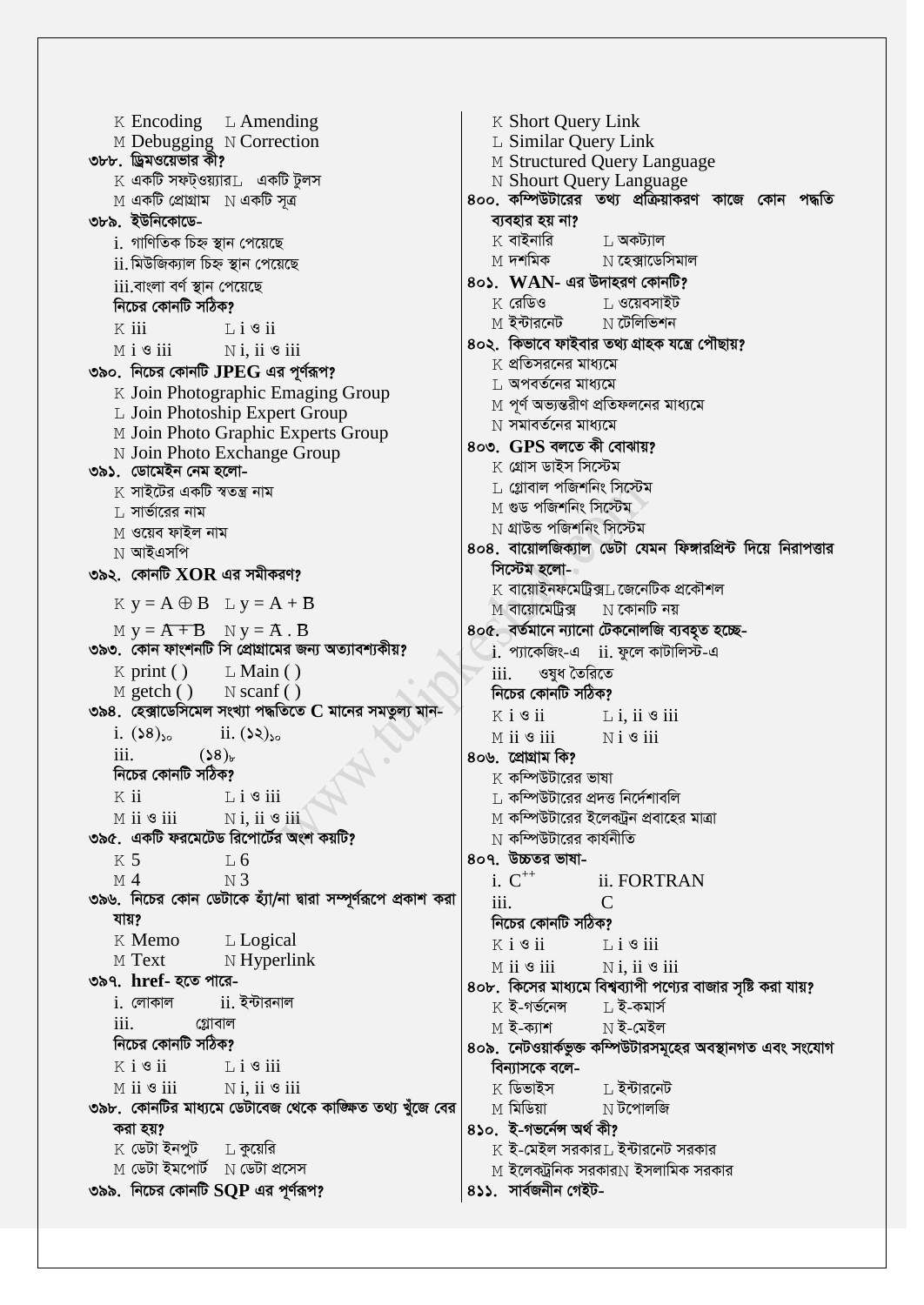$K$  NOT গেইট  $K$  T. XOR গেইট i. কম্পিউটার M AND গেইট NNAND গেইট ii. কমিউনিকেশন সিস্টেম ৪১২. ডেটা ট্রান্সমিশনের একককে নিচের কোনটি দ্বারা হিসেব iii.ডেটা ট্ৰান্সমিশন সিস্টেম করা হয়? নিচের কোনটি সঠিক? K Spb  $K$  i  $\mathcal S$  ii  $L$  Kbps  $L$  i. ii  $\circ$  iii  $N$  Tbp  $M$  bps  $M$  ii  $\mathcal S$  iii  $N i$  3 iii ৪১৩. ওয়েবপেজ পাবলিরশিং এর জন্য-৪১৮. বিশেষ হেলমেট, বিশেষ গ্লোভস ও পায়ে বিশেষ যন্ত্রপাতি <u>i. ওয়েবপেজটি তৈরি করতে হবে</u> সম্পন্ন জুতো পরতে হয়ii. ওয়েবপেজটি হোস্টিং করতে হবে i. ভার্চুয়াল রিয়েলিটি নিয়ন্ত্রিত পরিবেশ উপলব্ধি করতে <u>iii.ওয়েবপেজটির জন্য ডোমেইন নেম রেজিষ্ট্রেশন করতে হবে</u> ii. ভার্চয়াল রিয়েলিটির ঝুঁকি মুক্ত থাকতে নিচের কোনটি সঠিক? iii.ভার্চুয়াল রিয়েলিটির অনুভূতি রপ্ত করতে  $K$  i  $S$  ii  $\overline{1}$ ,  $\overline{1}$   $\overline{9}$  iii নিচের কোনটি সঠিক?  $M$  ii  $\mathcal S$  iii  $N$  i, ii  $\circ$  iii  $K$  i  $\overline{1}$ , ii 8১৪. বহুল ব্যবহৃত DBMS বলতে বুঝায়?  $N$  iii  $M$  i  $\mathcal S$  iii নিচের উদ্দীপকটি পড়ো এবং ৪১৯ ও ৪২০ নং প্রশ্নের উত্তর দাও: i. MS Access ii. My SQL Server প্রোগ্রামার ইকবালকে তার কোম্পানির সিস্টেম এনালিস্ট হাসান  $iii.$ Oracle নিচের কোনটি সঠিক? চিত্রের মাধ্যমে একটি প্রোগ্রাম কিভাবে রচনা করা হবে তা দেখিয়ে দিল। ইকবাল এর আলোকে প্রোগ্রাম রচনা শুরু করল।  $K$  i  $\mathcal{S}$  ii  $L$  i, ii  $\circ$  iii ৪১৯. উদ্দীপকের চিত্রের সাহায্যে সমস্যা সমাধান করার পদ্ধতিকে  $M$  ii  $\mathcal S$  iii  $N i$  3 iii কি বলা হয়? ৪১৫. বাইনারি সংখ্যা ১১০০১ থেকে ১০০১ এর বিয়োগফল  $K$  অ্যালগরিদম  $\top$ , ডিবাগিং কোনটি?  $M$  সুডোকোড К Јоооо  $\Gamma$  20200 ৪২০. উদ্দীপকে উল্লিখিত বিষয়টির বৈশিষ্ট্য হলো-**M** 22000  $N$  $3$  $3$  $0$  $3$  $0$ i জ্যামিতিক বা সাংকেতিক চিহ্নের মাধ্যমে প্রোগ্রামের ৪১৬. রিং নেটওয়ার্কের জন্য প্রযোজ্য হলো-পরিকল্পনা  $i$ . নেটওয়ার্ক বড় হলে তথ্য পারাপারের গতি কমে যায়  $ii$  প্রোগ্রাম প্রবাহের দিক অনুধাবন করা যায় ii. কেন্দ্রীয় কম্পিউটার থাকে  $\overline{\text{iii}}$ .ধাপে ধাপে সমস্যা সমাধান করার পদ্ধতি iii.যেকোনো কম্পিউটার নষ্ট হলেও অন্য কম্পিউটার চালু নিচের কোনটি সঠিক? থাকে  $K$  i  $\mathcal{S}$  ii নিচের কোনটি সঠিক?  $\mathbb{L}$  ii  $\mathscr{S}$  iii  $M i$  s ii  $N$  i. ii  $\mathcal S$  iii  $K$  ii  $\mathcal S$  iii  $Li$  3  $ii$  $N$ i. ii  $\mathcal S$  iii  $M i$  s iii ৪১৭. আধুনিক ডেটা কমিউনিকেশনের প্রধান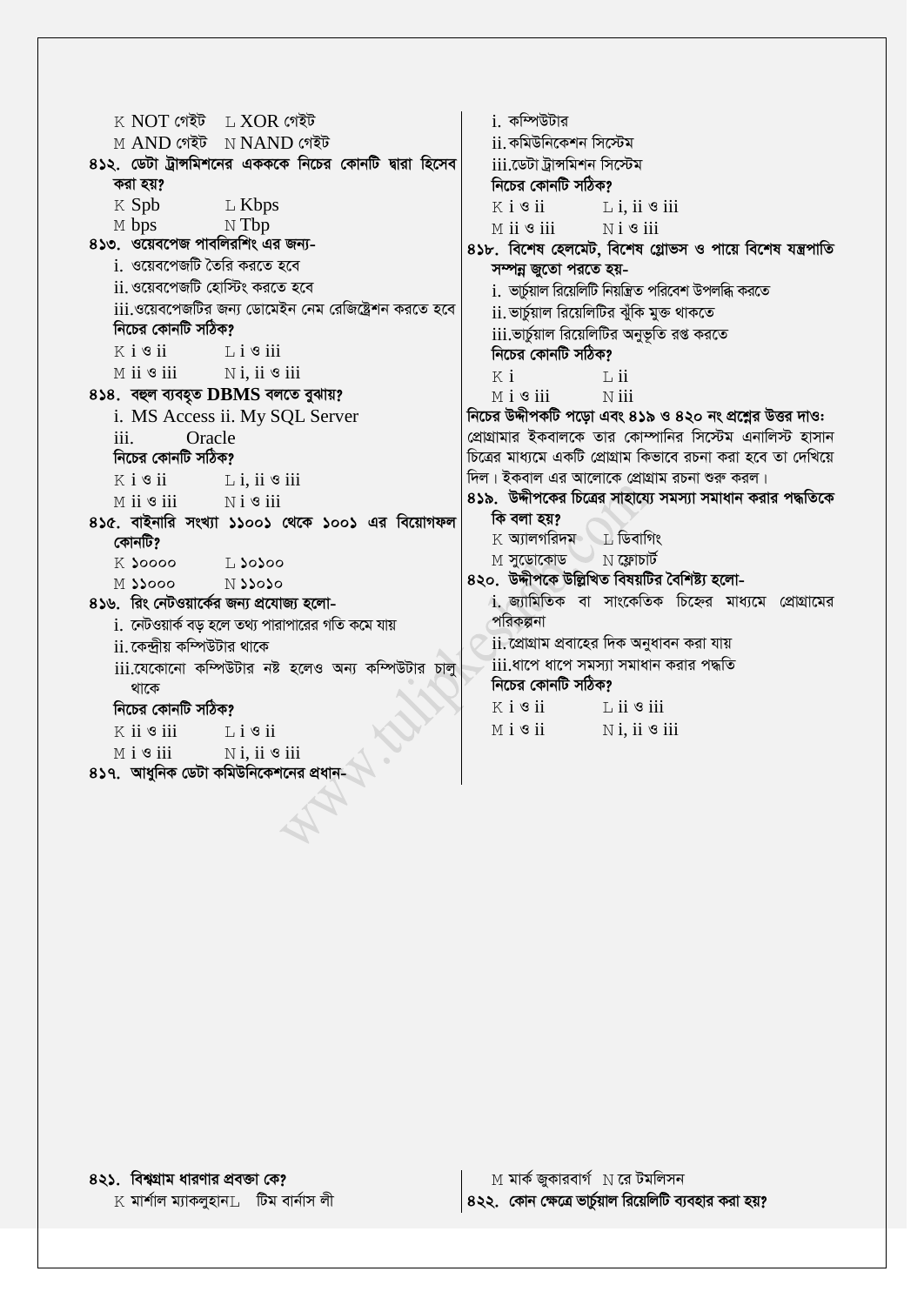$K$  জীব-বৈচিত্ৰ সষ্টিতে  $L$  গেমস তৈরি  $M <$   $\langle$  img = "url">  $M$  সামাজিক যোগাযোগ  $N$ ঝুঁকিপূৰ্ণ কাজে  $\mathbb N$  <img scr, "url"> নিচের উদ্দীপকটি পডো এবং ৪২৩ ও ৪২৪ নং প্রশ্নের উত্তর দাও: ৪৩৫. একটি ওয়েসাইটের ক্ষেত্রে ২০৩.৯২.১২৯.০২ এই ধরনের সাদিয়া প্রতিদিন রাতে টেলিভিশন সিরিয়াল দেখে। কিন্তু সে নাম্বারকে কী বলে? কোনো প্রকার ডেটা প্রেরণ করে তার অনুভূতি জানাতে পারে না।  $K$  প্রোটকল  $\,$  ডোমেইন প্ৰকৃতি ৪২৩. সাদিয়া যে মোড ব্যবহার করে তার নাম কি?  $M$  বিশেষ নাম্বার  $M$  আইপি এ্যাড্রেস L হাফ-ডুপ্লেক্স ৪৩৬. ইন্টারনেট সেবা প্রদানকারী প্রতিষ্ঠান কোনটি? k সিমপ্লেক্স **T. IPS** M ফুল-ডুপ্লেক্স  $\hbox{N}$  মাল্টিপ্লেক্স  $K$  ASP ৪২৪. নিচের কোন পদ্ধতিতে ডেটা ট্রান্সফারের গতি বেশি? M ISP N UPS ৪৩৭. নিচের কোনটি Empty ট্যাগ?  $K$  আইসোক্রোনাস $\top$ , সিনক্রোনাস  $M$  অ্যাসিনক্রোনাস  $N$  কোনটিই নয়  $K$   $$  $L <sub>br></sub>$ ৪২৫ ডিজিটাল সংকেতকে এনালগ সংকেতে রূপান্তরের  $M <$ html $>$  $N < 11$  $8$ ৩৮.  $\langle$ hr $>$  ট্যাগটি নিচের কোনটি বর্ণনা করে? প্ৰক্ৰিয়াকে কী বলে?  $K$  ডকুমেন্ট বডি  $K$  সিমপ্লেক্স  $L$  মডুলেশন  $\;$  একটি প্যারাগ্রাফ  $M$  ডিমডুলেশন  $N$  ওয়ারলেস M হেডিং ৪২৬. কোনটিতে বায়োমেট্রিক্স ব্যবহার করা হয়?  $\,\mathrm{N}\,$  একটি হরিজন্টাল লাইন  $K$  পরিচয়পত্র তৈরিতে  $8$ ৩৯.  $HTTP$ - এর পূর্ণরূফ কী? ∐ ওষুধ প্ৰস্তুত করতে K Hyper Text Top Protocol M নতুন উন্নত প্ৰাণি তৈরিতে L High Technical Transfer Protocol  $\hbox{N}$  সোলার এনার্জি তৈরিতে M Hyper Text Transmission ৪২৭. তথ্য প্রযুক্তির ব্যবহার সবচেয়ে বেশি কোথায়? **N Hyper Text Transfer Protocol**  $K$  যোগাযোগের ক্ষেত্রে $L$  শিল্পক্ষেত্রে 880. নিচের কোনটি ইন্টারপ্রেটার? M শিক্ষাক্ষেত্রে  $N$  চিকিৎসাক্ষেত্রে  $KTC$ L OBASIC ৪২৮. ওয়েবসাইটের লে-আউটকে কী বলে? N ALGOL M Java া, ট্যাগ  $\,$  (টেক্সট নিচের উদ্দীপকটি পড়ো এবং ৪৪১ ও ৪৪২ নং প্রশ্নের উত্তর দাও: M ফরমেটিং  $N$  টেমপ্লেট সুমন দুটি সংখ্যার যোগফল নির্ণয়ের জন্য একটি প্রোগ্রাম রচনা ৪২৯. প্রতিটি ওয়েব ঠিকানার শুরুতে থাকে-করল। এবং প্রোগ্রামটি নির্বাহ করার পর সব ভুল একসাথে  $K$  ftp  $L$  html দেখাল। M http  $N$  html 8২১. SQL ল্যাঙ্গুয়েজ পূৰ্বে কী নাম পরিচতি ছিল? 8৩০. URL- এর পূর্ণরূপ হলো-K Quel  $L$  Sequel K Unique Resource Line M Query N OBE L Uniform Resource Line ৪৪২. অনুবাদক প্রোগ্রামের বৈশিষ্ট্য হলো-M Unicode Resource Locator i. অবজেক্ট প্রোগ্রাম তৈরি করে N Uniform Resource Locator ii. সম্পূর্ণ প্রোগ্রাম এক সাথে অনুবাদ করে নিচের লজিক সার্কিটটি লক্ষ্য কর এবং ৪৩১-৪৩২নং প্রশ্নের উত্তর  $iii.$ লাইন-বাই-লাইন অনুবাদ করে দাও: নিচের কোনটি সঠিক?  $K$  i  $S$  ii  $\overline{1}$ , ii  $\overline{9}$  iii  $N$  i. ii  $\mathcal S$  iii  $M$  i  $\mathcal S$  iii ৪৪৩. প্রথম ওয়েব ব্রাউজার কোনটি? ৪৩১. সার্কিটটি কোন গেইটের সমতুল্য? K Mozilla Firefox L Opera Mini  $K$  OR **T. AND** M Attribute N Mosaic **M NOR NNAND** ৪৪৪. ইন্টারনেট ওযেবপেজসমূহ ব্রাউজ করার জন্য যে প্রোটকল ৪৩২. সার্কিটটর আউটপুটে একটি নট গেইট যুক্ত করলে নিচের ব্যবহার করা হয় তা কোনটি? কোন গেইটের সমতুল্য হবে?  $K$  TCP L FTP  $K$  OR L AND M HTML  $N$  http **M NOR N NAND** ৪৪৫. টেক্সটকে সঠিক আকৃতি প্রদান করে, দৃষ্টিনন্দন করে ৪৩৩. কম্পিউটার সার্কিটে সবচেয়ে গুরুতুপূর্ণ গেইট কোনটি? উপস্থাপন করে একটি ওয়েব পেইজকে ফুটিয়ে তোলার K OR **LAND** পদ্ধতিকে কী বরে?  $M X-OR$ **NNAND** ⊺। টেবিল  $K$  ফরমেট ৪৩৪. ওয়েবপেইজে চিত্র সংযোগে সিনট্যাক্স হলো- $M$  হাইপারলিঙ্ক  $\hbox{N}$  ফরমেটিং  $K \leq m$ g=scr "url">  $88$ ৬.  $HTML$ - এর সাধারণ গঠনের পর্যায় হলো- $L$  <img=scr "url">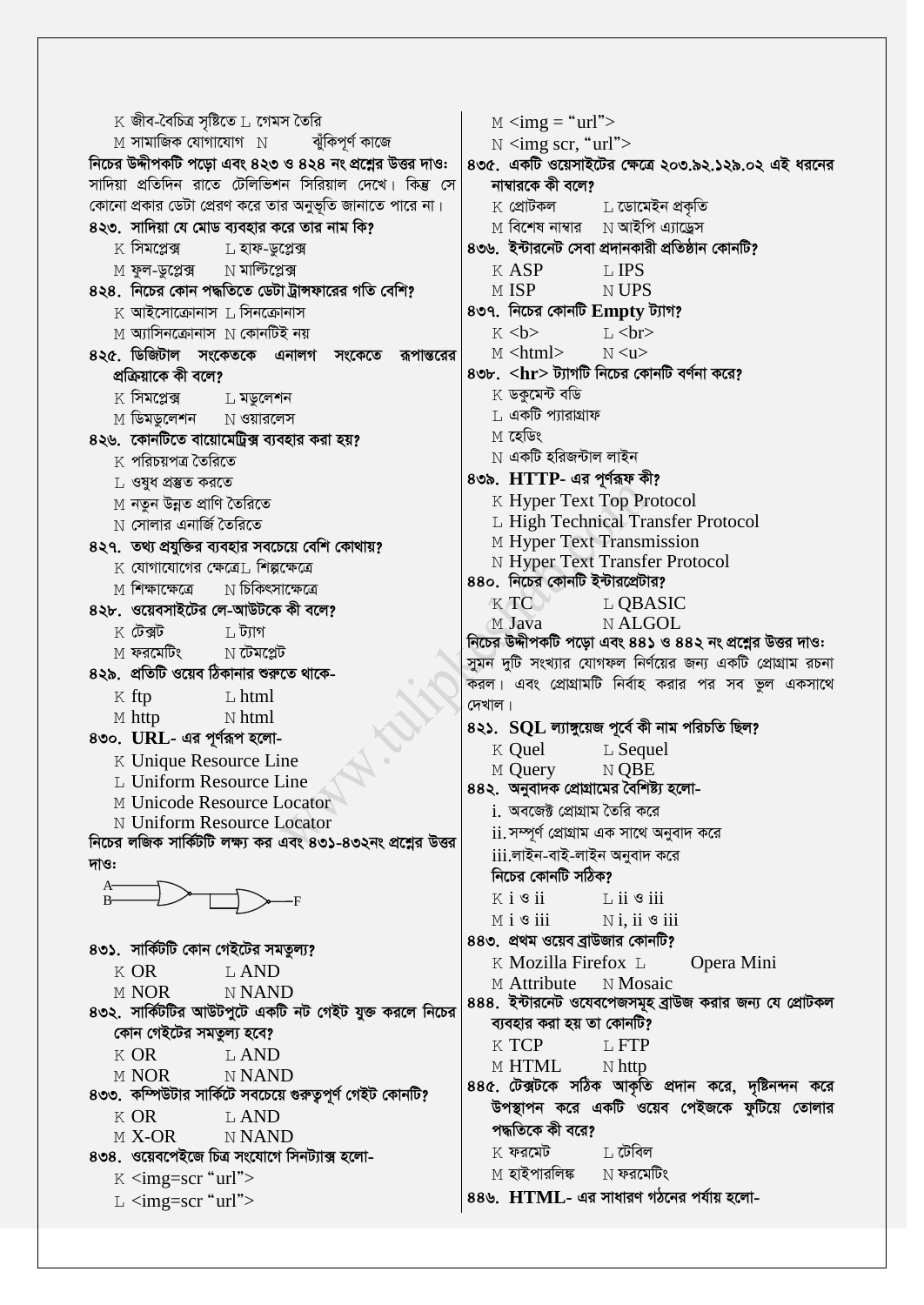K html, head, body, title  $N$   $x$   $\vert s \vert$  $M$ .c ৪৫২. লুপ কন্ট্রোল স্টেটমেন্টে কয়টি অংশ থাকে? L html, body, head, title M html, body, title, head  $K$   $\lambda$  $T_{1}$ N html, head, title, body  $M$  ৩  $N8$ 889. Wi-Max- এর পূর্ণরূপ কোনটি? ৪৫৩. বৈজ্ঞানিক প্রয়োগের ভাষা-K World Interoperability for Microwave i. FORTARN access ii.COBOL L Worldwide Interoperability for Microwave  $iii.$ **ALGOL** access নিচের কোনটি সঠিক? M Worldwide Inter Microwave access  $K$  i  $\mathcal{S}$  ii  $L$  ii  $\circ$  iii N Worldwide Infer for Microwave access  $M$  i  $\mathcal S$  iii  $N$ i. ii  $\mathcal S$  iii ৪৪৮. পৃথিবী হতে কত উচ্চতায় স্যাটেলাইট স্থাপন করা হয়? ৪৫৪. মোবাইল কোম্পানিগুলো আন্তঃদেশীয় টেলিযোগাযোগে K 1200km  $L_{360km}$ কোন ওয়্যারলেস মিডিয়া ব্যবহার করে?  $N$  3600km M 7200km K রেডিও ওয়েভ ৪৪৯. প্রোগ্রাম নির্বাহে কম সময় লাগে নিচের কোন ভাষায়? । টেরিস্ট্রিয়াল মাইক্রোওয়েভ  $K$  মেশিন T. **অ**াসেম্বলি M স্যাটেলাইট মাইক্রোওয়েভ  $M$  উচ্চ স্তর  $N4GL$  $N$  ইনফ্রায়েড ৪৫০. নিচের কোনটি চতুর্থ প্রজন্মের ভাষা?  $8c$ ে. নিহের কোন সংখ্যাটি  $BCD$  কোড নয়? K C L FORTRAN  $\times$  0111  $T.1001$ M SOL N ALGOL  $\times$  0110  $N$ 1010 ৪৫১. সি-ভাষায় ফাইল এক্সটেনশন কোনটি? **WAN CHANGE** K .doc  $L$ .txt

৪৫৬. জীব সংক্রান্ত তথ্য ব্যবস্থাপনা কম্পিউটার প্রযুক্তি প্রয়োগই হলো-

 $K$  বায়োমেট্রিক্স

⊺, জেনেটিক ইঞ্জিনিয়ারিং

 $M$  রোবটিক্স

 $N$  বায়োইনফরমেটিক্স

- ৪৫৭. ঘরে বসে চিকিৎসকের পরামর্শ পাওয়া যায়
	- $i.$  ফোনের মাধ্যমে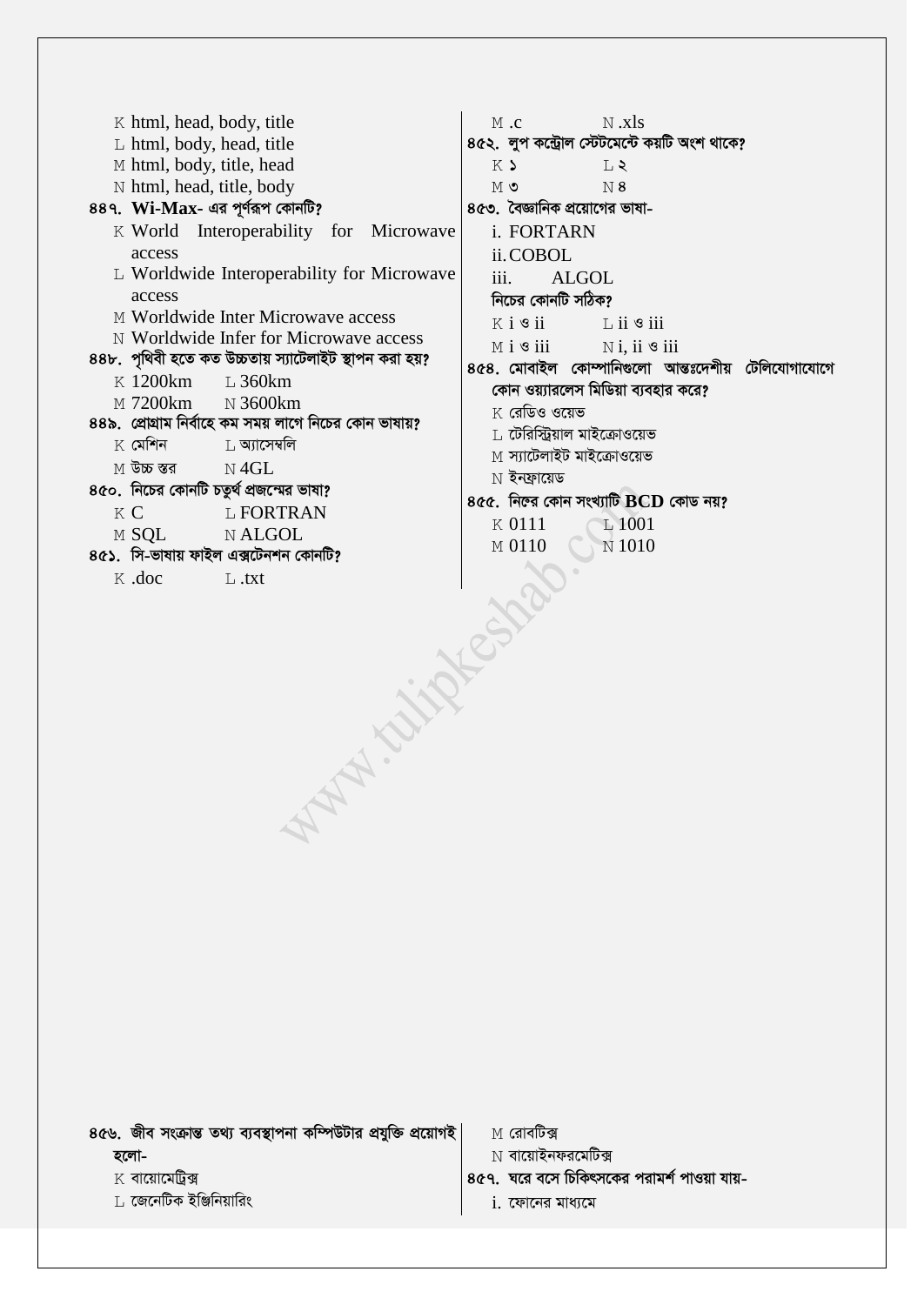ইন্টারনেট সেবা গ্রহণ করেন। তাঁর অফিসের সকল কম্পিউটার  $ii$  GPS ব্যবহার করে  $ETP$  প্রটোকলের  $LAN$  দ্বারা অটোমেশন সিস্টেমে যুক্ত। iii ইন্টারনেটের মাধ্যমে নিচের কোনটি সঠিক? ৪৬৬. ইন্টারনেট সেবা গ্রহণ করার জন্য জলিল সাহেব ব্যবহার করেন- $K$  i  $\mathcal S$  ii  $L$  i  $\circ$  iii  $L$  বিজ  $K$  সুইচ  $M$  ii  $\mathcal S$  iii  $N$  i. ii  $\mathcal S$  iii M রাউটার  $N$  গেটওয়ে 8৫৮. ISP-এর পূর্ণ অভিব্যক্তি হলো-৪৬৭. কোনটি নেটওয়ার্ক ডিভাইস? K Internet Service package  $K$  মডেম  $\mathbb L$  ব্লটথ L Internet Service Protocol  $N \Phi$ ও গ M গেইটওয়ে M Internet Service Provider ৪৬৮. বোর্ডে একজন মিক্ষক ছাত্রকে হেক্সাডেসিমেল সংখ্যা N Internet System Provider ৪৫৯. কোনটি বিশ্বগ্রাম ধারণার সাথে সম্পর্কিত?  $(DADA)$ 16 লিখতে বলল- যার ডেসিমেল মান হলো- $K$  অনলাইনে কেনাকাটা  $L$ গ্রামের বিস্তৃতি  $K$  12567  $L$  ১৫৫৩৩  $M$  মানুষের বিভাজন $N$  দূরত্বের বিস্তৃতি  $M89692$  $N$  ( $8029$ ৪৬০. রোবটিক্সের ক্ষেত্রে প্রযোজ্য-৪৬৯. দশমিক সংখ্যার প্রতিটি অঙ্ককে সমতুল্য বাইনারি সংখ্যায় রূপান্তরের কোর্ড কোনটি?  $i$ . হার্ডওয়্যার ii সফটওয়ার **K ASCII LBCD** M Unicode **N EBCDIC**  $iii.$ আর্টিফিসিয়াল ইন্টেলিজেন্স নিচের কোনটি সঠিক? 890.  $A + \overline{A} = ?$  $K$  i  $\mathcal S$  ii  $\overline{1}$ ,  $\overline{1}$   $\overline{9}$  iii  $K<sub>1</sub>$  $\neg$ .0  $N$  i. ii  $\mathcal S$  iii  $M$  ii  $\mathcal S$  iii  $MA$  $N A$ ৪৭১. কোন গেইটের আউটপুটের বিপরীত? ৪৬১. ভার্চুয়াল রিয়েলিটি অ্যাপ্লিকেশন তৈরির কোন উপাদানটি নিয়ে কাজ করতে হয়?  $KOR$ **T. AND**  $K$  কম্পিউটার T. আচরণ **MNOT**  $N X-NOR$ M **তথ্য ব্যবস্থা**  $\,\mathrm{N}$  পরিবেশ নিচের উদ্দীপকটি পড়ো এবং ৪৭২ ও ৪৭৩ নং প্রশ্নের উত্তর দাও: ৪৬২. অ্যাসিনক্রোনাস ট্রান্সমিশনে প্রতিবারে কত বিট করে ডেটা ট্ৰান্সমিট হয়?  $K8$  $T_{1}$   $\sigma$  $893.$  চিত্রে  $Y = \overline{489}$  $M_{\nu}$  $M<sub>q</sub>$ ৪৬৩. 3G মোবাইল ফোনের বৈশিষ্ট্য হলো- $K\overline{AB+BC}$   $I\overline{A+BC}$  $K$  নেটওয়ার্ক সিগন্যাল হিসেবে অ্যানালগ সিস্টেমে ব্যবহার  $M\overline{AB+AC}$   $N\overline{A+B+C}$ T. মোবাইলে ডেটার জন্য সিমপ্লেক্স মোড ব্যবহার  $\,\mathbb{M}\,$  ভিডিও কনফারেঙ্গের সুবিধা পাওয়া যায় ৪৭৩. উদ্দীপকের Y এর মান  $A + B + C$  পেতে হলে  $NOR$  $\,\mathrm{N}\,$  ত্রি-মাত্রিক ছবি প্রদর্শনের ব্যবস্থা রয়েছে Gate এর পরিবর্তে কোন Gate ব্যবহার করতে পারি-৪৬৪. প্রোগ্রামে সাধারনত কোন ধরনের ভুল পরিলক্ষিত হয়- $L X - OR$  $K$  OR <u>i</u> ব্যাকরণগত  $M X - NOR$   $N NAND$ ii. যৌক্তিক | প্ৰতীক দ্বারা কী বুঝায়?  $898.$ iii. ডকুমেন্টেশন  $L$  আউটপুট  $K$  ইনপুট নিচের কোনটি সঠিক?  $N$  সিদ্ধান্ত  $\le$  প্রক্রিয়াকরণ  $K$  i  $S$  ii  $\overline{1}$ ,  $\overline{1}$   $\overline{3}$  iii ৪৭৫. ওয়েব পেইজে হাইপারলিংক দেওয়ার নির্দেশনায় লিখিত  $\bf a$  $N$  i. ii  $\mathcal S$  iii  $M$  ii  $\mathcal S$  iii href এর অর্থ-৪৬৫. কম্পিউটার ও মাল্টিমিডিয়া প্রজষ্টরের মধ্যে ডেটা সঞ্চালন K a hot reference মোড হলো- $L$  a hyperlink reference  $K$  Simplex  $L$  Half duplex M a hyperlink replace M Full Duplex N Multiplex N a hot replace নিচের উদ্দীপকটি পড়ো এবং ৪৬৬ ও ৪৬৭ নং প্রশ্নের উত্তর দাও: ৪৭৬. প্রতিটি ওয়েব ঠিকানার শুরুতে থাকে-জলিল সাহেব মাল্টিলিংক এবং ওয়াৰ্ল্ড মিডিয়া নামক দুটি প্ৰতিষ্ঠান K www hpp L http থেকে যথাক্রমে কো-এক্সিয়াল ক্যাবল এবং অপটিক্যাল ফাইবার N FTP M html ক্যাবলের মাধ্যমে তার অফিসের জন্য টোকেন রিং প্রটোকলের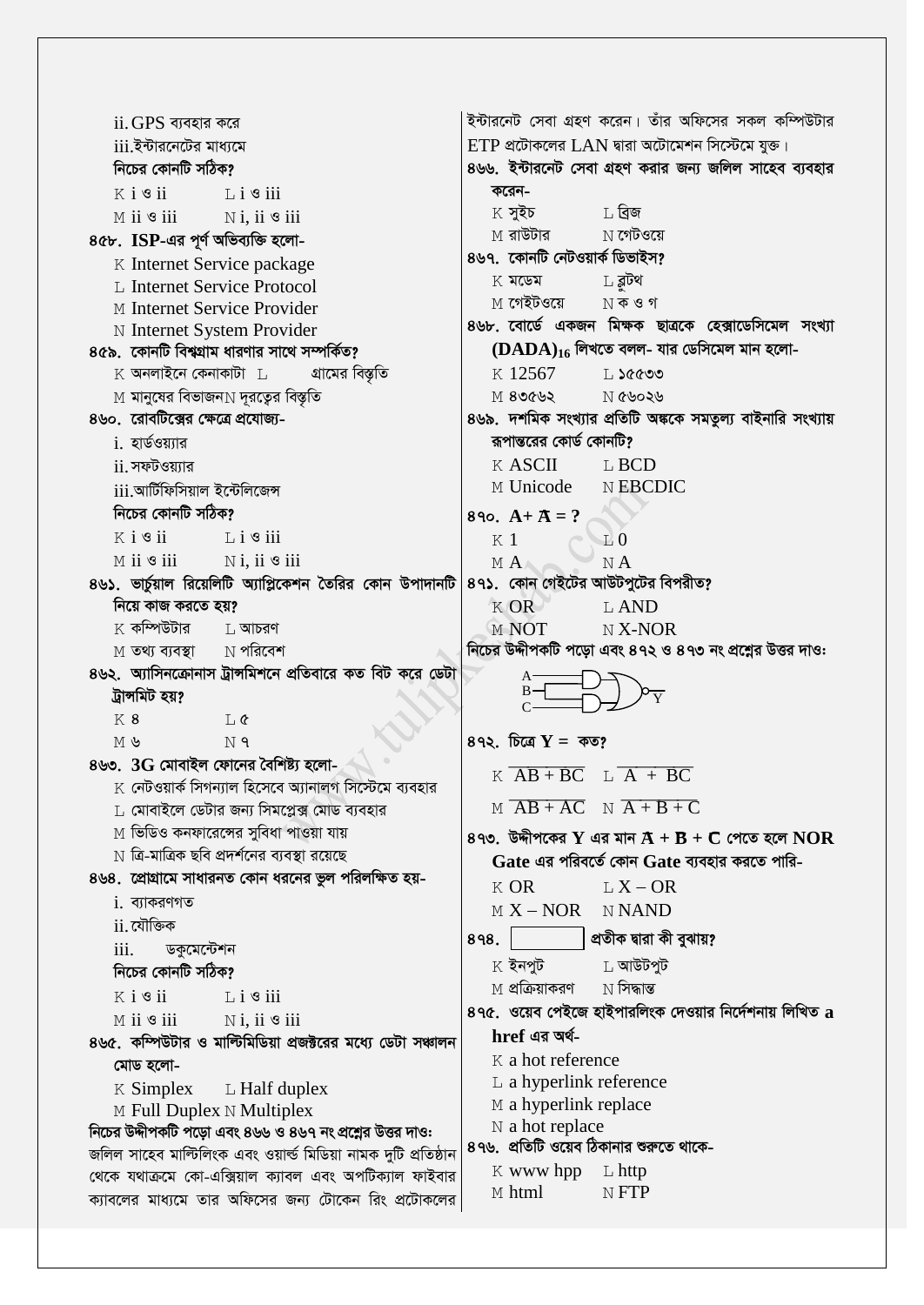|                                                       | $8$ ৭৭.  নিচের কোন ট্যাগটি অ্যাট্রিবিউটি বহন করে এবং ক্লোজিং $ 8$ ৮৪.  ডেটাবেজ রিলেশনশিপ কত প্রকার? |                           |           |                                                          |  |  |
|-------------------------------------------------------|-----------------------------------------------------------------------------------------------------|---------------------------|-----------|----------------------------------------------------------|--|--|
| ট্যাগ নেই?                                            |                                                                                                     | $K$ $\circ$               | L8        |                                                          |  |  |
| $K$ $str>$                                            | $\top$ $\lt$ tr $>$                                                                                 | M¢                        | N &       |                                                          |  |  |
| M < i >                                               | N < u l >                                                                                           |                           |           | ৪৮৫. লাইব্রেরি ফাংশনের প্রোটোটাইপ কোন ফাইলে বর্ণিত       |  |  |
|                                                       | ৪৭৮. সম্পূর্ণ ডকুমেন্টরি নিচের কোন ট্যাগের মধ্যে থাকে?                                              | থাকে?                     |           |                                                          |  |  |
| $K <$ body> $L <$ body>                               |                                                                                                     |                           |           | K source File L Object File                              |  |  |
| M <head> N </head>                                    |                                                                                                     | M Header File N Exe File  |           |                                                          |  |  |
|                                                       | ৪৭৯. ডকুমেন্টকে বিভিন্ন সেকশনে বিভক্ত করার জন্য কোন                                                 |                           |           | ৪৮৬. Address কোন ধরনের ডেটা টাইপ?                        |  |  |
| এলিমেন্টটি ব্যবহার করা হয়?                           |                                                                                                     |                           |           | K Number L Currency                                      |  |  |
| $K <$ big $>$                                         | $L <$ div $>$                                                                                       | M Text                    |           | N OLE Object                                             |  |  |
| M <sub>sub&gt;</sub>                                  | N <sup>sup&gt;</sup>                                                                                |                           |           | ৪৮৭. Quary Design কমান্ডটি কোন ধরনের ডেটা টাইপ?          |  |  |
| ৪৮০. যন্ত্ৰ নিৰ্ভৱ প্ৰোগ্ৰামিং ভাষা হলো-              |                                                                                                     | K home                    |           | L Create                                                 |  |  |
| $i$ . মেশিন ভাষা                                      |                                                                                                     | M file                    | $N$ tools |                                                          |  |  |
| $ii$ . অ্যাসেম্বরি ভাষা                               |                                                                                                     |                           |           | ৪৮৮. কম্পিউটার ডেটাবেজ যা নিয়ে কাজ করে তার সর্বন্দি একক |  |  |
| $iii$ অতি উচ্চস্তরের ভাষা                             |                                                                                                     | কোনটি?                    |           |                                                          |  |  |
| নিচের কোনটি সঠিক?                                     |                                                                                                     | $K$ ভেল্য $L$ ফিল্ড       |           |                                                          |  |  |
| $K$ i $\bullet$ ii $\qquad$ $\qquad$ ii $\bullet$ iii |                                                                                                     | $M$ রেকর্ড $\blacksquare$ |           | $\,\mathrm{N}$ অ্যাট্রিবিউটস                             |  |  |
| $M$ ii $\bullet$ iii $N$ i, ii $\bullet$ iii          |                                                                                                     | $8b$ ৯. $SQL$ এর অর্থ কী? |           |                                                          |  |  |
| ৪৮১. রিলেশন অপারেটর নিচের কোনটি?                      |                                                                                                     |                           |           | K Standart Quary Language                                |  |  |
| $K +$                                                 | $\mathbb{L}$                                                                                        | L Stack Query Language    |           |                                                          |  |  |
| M >                                                   | N/                                                                                                  |                           |           | M Structured Quary Language                              |  |  |
|                                                       | ৪৮২. % কোন ধরনের উপাত্ত নিয়ে কাজ করে?                                                              |                           |           | N Symbolic Quary Language                                |  |  |
| $K$ integer                                           | L character                                                                                         |                           |           | 8৯०. Foreign Key এর সাথে Primary Key এর                  |  |  |
| M string N floting                                    |                                                                                                     | রিলেশন কীরূপ?             |           |                                                          |  |  |
|                                                       | ৪৮৩. ডেটাবেজকে অপর কোন নামে ডাকা হয়?                                                               |                           |           | K One to One L One to Many                               |  |  |
| K DBS                                                 | L DBMS                                                                                              |                           |           | M Many to OneN Many to Many                              |  |  |
| M DB                                                  | $N$ DBM                                                                                             |                           |           |                                                          |  |  |
|                                                       |                                                                                                     |                           |           |                                                          |  |  |
|                                                       |                                                                                                     |                           |           |                                                          |  |  |

| ৪৯১. কোনটি বিশ্বগ্রামে এক স্থান থেকে অন্য স্থানে যাওয়ার | $K +$                                                     |
|----------------------------------------------------------|-----------------------------------------------------------|
| বাহন?                                                    | M ><br>N x                                                |
| $K$ কম্পিউটার<br>⊡ মোবাইল ফোন                            | ৪৯৩. কম্পিউটার প্রক্রিয়াকরণের চিহ্ন হিসেবে প্রদর্শন করে? |
| M <b>টেলিভিশন</b><br>$\hbox{N}$ ফ্যাক্স মেশিন            |                                                           |
| ৪৯২. Relational Operator কোনটি?                          |                                                           |
|                                                          |                                                           |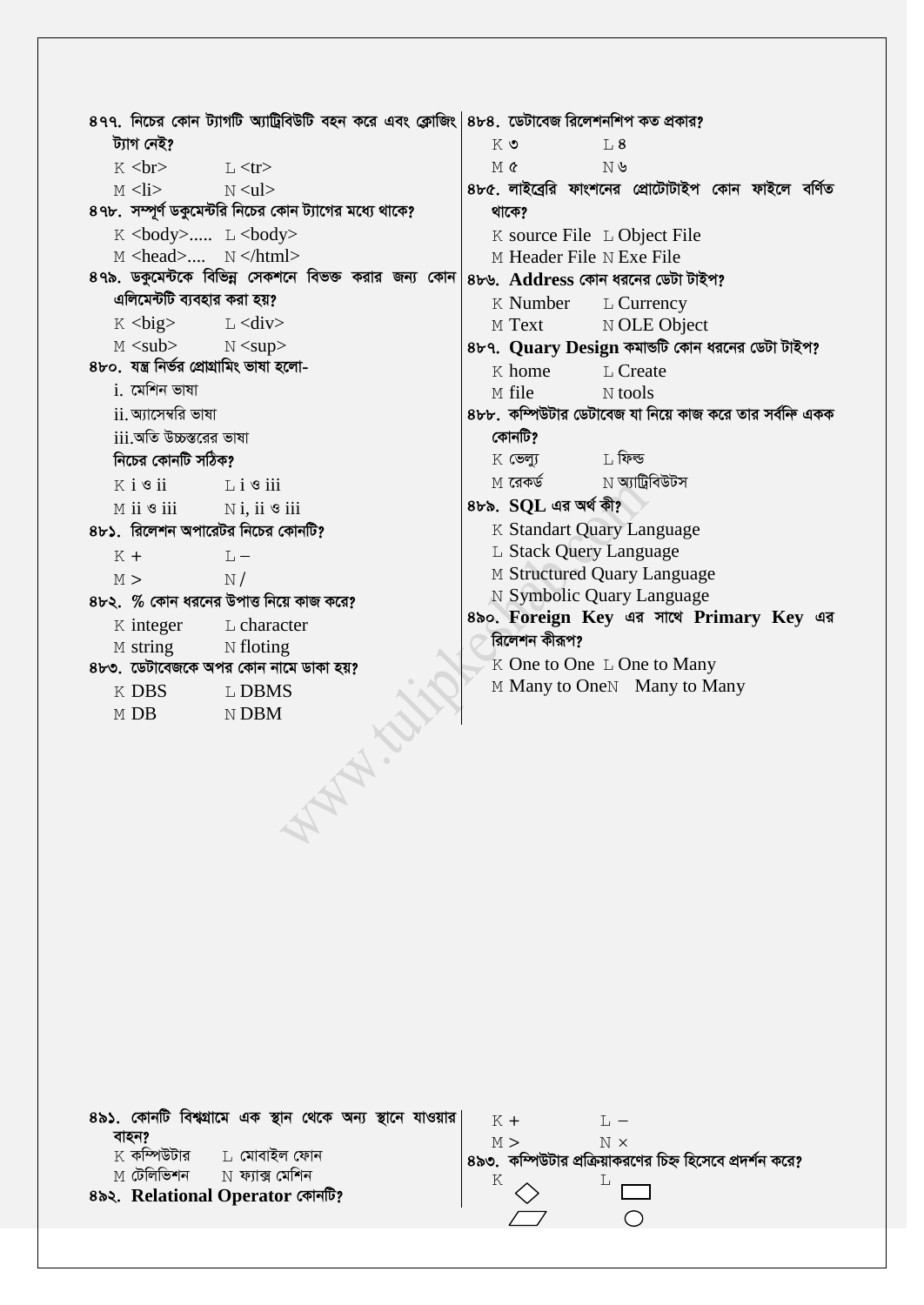৫০৫. কোন বিষয় একটি পূর্ণাঙ্গ প্রোগ্রামে অন্তর্ভূক্ত থাকে? M  $\mathbf{M}$  $\overline{\mathrm{T}}$ oyota প্রতি বছর লক্ষাধিক গাড়ি রপ্তানী করে থাকে।  $\overline{\mathrm{T}}$ oyota  $K$  প্রোগ্রাম নির্বাহে সমস্যার তালিকা তে কৰ্মী সংখ্যা কমেছে কিন্তু উৎপাদন বাড়ছে। যন্ত্ৰের মাধ্যমে  $\;$  প্রোগ্রাম নির্বাহে ফ্লোচার্টের ভূমিকা উৎপাদন বেড়ে চলছে। গাড়িগুলো অতি উন্নত মানের হচ্ছে। কিন্তু  $\,\mathrm{M}$  প্রোগ্রাম নির্বাহে করণীয় কাজের তালিকা কিছু গাড়ি চালক ঘুমিয়ে পড়লে দুৰ্ঘটনা থেকে গাড়িকে রক্ষা  $\,\mathrm{N}\,$  প্রোগ্রাম রচনার প্রয়োজনীয় যৌক্তিকতা করছে। ৫০৬. উচ্চস্তরের ভাষায় লিখা প্রোগ্রামকে বলা হয়? ৪৯৪. উৎপাদন বৃদ্ধির কারণ কী? K Source Code L Object Code K Robot M Instruction N BCD Code L cenetic Technology ૯૦૧.  $92_{10} = ?$ M Biometrics N Cryosurgery K 1001 0010<sub>BCD</sub> L 101011<sub>2</sub> ৮৯৫. দুৰ্ঘটনা থেকে কোন প্ৰযুক্তি রক্ষা করে?  $M$  72<sub>8</sub>  $N$  A2<sub>16</sub> K AI  $\omega$  cob.  $101_2 + 100_2 = ?$  $L$  cenetic Engineering  $K9_{10}$  $L$  1011<sub>2</sub> M Biometrics  $_{\text{N}}$  13<sub>8</sub>  $MA<sub>16</sub>$  $N$  Cryosurgery ৫০৯.  $HA$  এর  $SUM$  এ ব্যবহৃত হয়/ সম্পর্কিত? 8৯৬. Asynchronous data transmission-এ  $K \pm$  $T_{L}$  – i. Character by character data transmit रश ii. Primary Storage দরকার হয় না M A  $N \oplus$  $\overline{111}$ . ব্যয় বহুল  $\infty$ .  $\overline{A} + \overline{A}BC + \overline{A}BC = ?$ নিচের কোনটি সঠিক?  $K$   $\overline{A}$  $K_i$  $L$  i  $\mathcal{S}$  ii  $T_1$  $M$  i  $\mathcal S$  iii  $N$  ii  $\mathcal S$  iii  $\mathbb{N}$  BC  $M<sub>0</sub>$ ৪৯৭. কোনটির মধ্যে ডাটা একই সময়ে দুদিকে যেতে পারে?  $K$  Simplex  $L$  Half Duplex M Full Duplex N Complex B٩ ৪৯৮. Wifi হলো− K cuided Medium L Unguided Medium ৫১১. উদ্দীপকে  $\bf{X}$  এর মান কত? M WAN N Half Duplex i.  $\overline{AB}$ ii.  $\overline{A+B}$ 8৯৯. অনুবাদক প্রোগ্রাম হতে পারে–  $\mathbf{iii}$  $AB$  $i$ . কম্পাইলার <u>ii. ইন্টারপ্রেটার</u> নিচের কোনটি সঠিক? আসেম্বেলার  $\mathbf{i}$ Κi  $L$  i  $\mathcal{S}$  ii নিচের কোনটি সঠিক?  $M i$  s iii  $N$  ii  $\mathcal{F}$  iii  $K$  i  $\mathcal{B}$  ii  $L$  i  $\mathcal{S}$  iii ৫১২. 2 or 4 line decoder a कशणि input M ii <sup>s</sup> iii  $N$  i, ii  $\circ$  iii Combination দেয়া যায়? ৫০০. বৰ্তমান সময়ে আধুনিক সকল যোগাযোগ ও সম্প্ৰচার ব্যবস্থাই মূলত কী নিৰ্ভর?  $K<sub>1</sub>$  $T<sub>1</sub>$  2  $K$  স্যাটেলাইট  $M<sub>3</sub>$  $\mathbb{N}$  4 া, রেডিও ৫১৩. যদি ডেটাবেজপ্ৰচুৱ তথ্য সংৱক্ষিত থাকে তাহলে−  $M$  টেলিভিশন  $\,\mathrm{N}$  দৈনিক পত্ৰিকা <u>i. ডেটা দ্ৰুত খুঁজে পেতে ইনডেক্সিং প্ৰয়োজন</u> ৫০১.  $\overline{\text{LTE}}$  কোন  $\overline{\text{Generation}}$  এর অর্ন্তগত? ii. এমনিতেই ডেটা দ্ৰুত খুঁজে পাওয়া যায়  $K$  1G  $T<sub>1</sub> 2G$  $M<sub>3G</sub>$  $N$  4G iii. ডেটা খুঁজে বের করা সময়সাপেক্ষে নিচের কোনটি সঠিক? HUB  $K$  i  $\mathcal{S}$  ii  $\mathbb{L}$  i  $\mathcal{S}$  iii Com Com Com printer Com  $M$  ii  $\mathcal S$  iii  $N$  i, ii  $\mathcal S$  iii  $\cos$ . উপরের ডায়াগ্রামটি কোন  $\operatorname{Topology}?$  $\epsilon$ ১৪. WWW হলো- $K$  Bus  $L$  Ring K World Wide Web M Star  $\mathbb N$  Hybrid L Wide World Web ৫০৩. Bluetooth এর মাধ্যমে সৃষ্ট NetWork হলো? M World wide Website **K PAN LAN** N World Web Wide M WAN N MAN ৫১৫. Closing Tag নাই কোনটিতে? ৫০৪. রোবট হচ্ছে একটি?  $i.$  $\boldsymbol{\mathrm{K}}$  মহাকাশ গবেষণার যন্ত্র  $ii.   
 **br**$  $\,$  মানুষের বিকল্প যন্ত্র iii.  $\langle \text{img} \rangle$  $\le$  কৃত্রিম বৃদ্ধিমত্তার প্রয়োগ যন্ত্র নিচের কোনটি সঠিক?  $\overline{\rm N}$  স্বয়ংক্রিয়ভাবে ব্যবহারের যন্ত্র Κi  $L$  i  $\mathcal S$  ii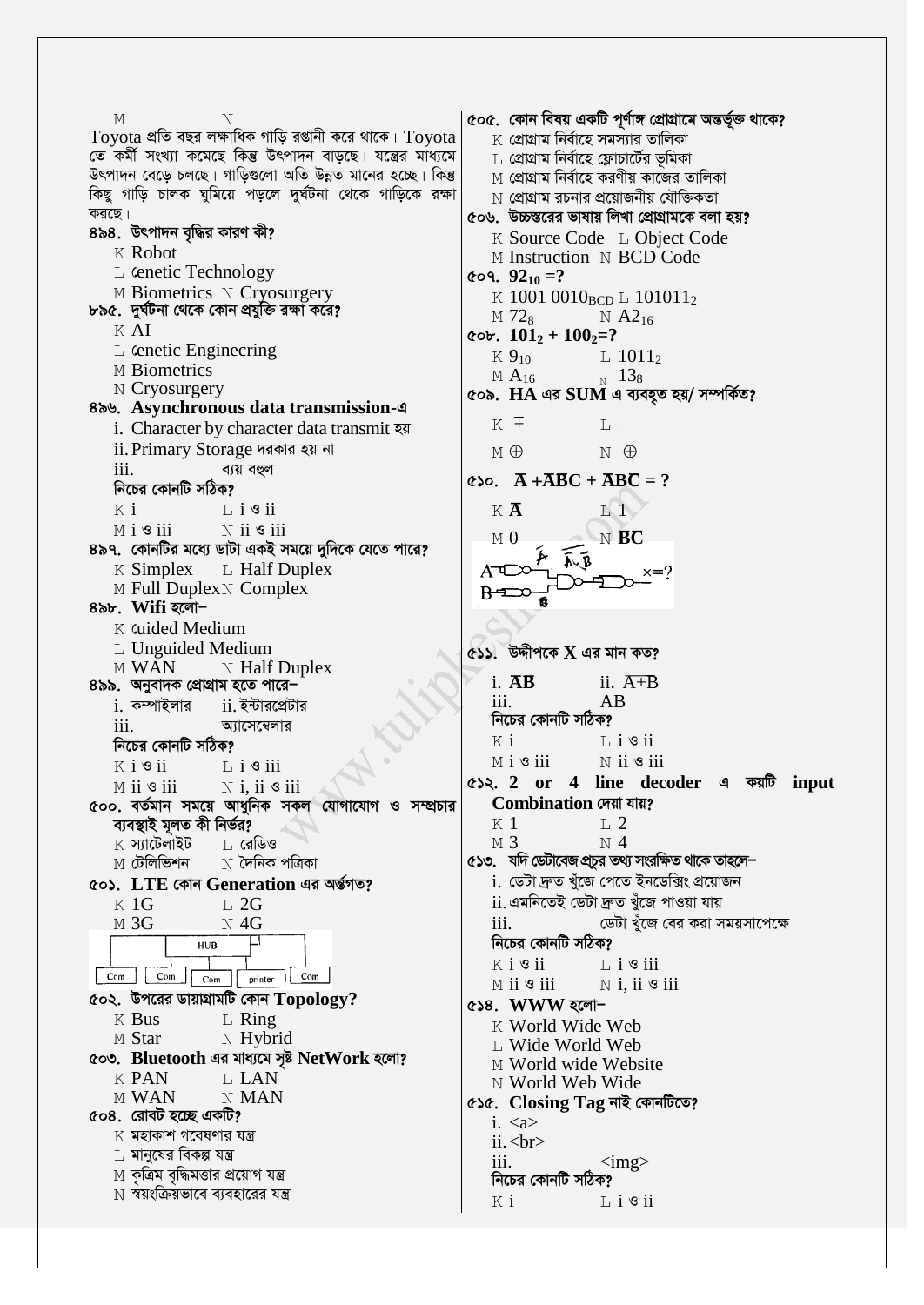$M i$  s iii  $N$  ii s iii  $M<sub>3</sub>$  $N<sub>4</sub>$ নিচের উদ্দীপকটি পড় এবং ৫২২ ও ৫২৩ নং প্রশ্নের উত্তর দাও: ৫১৬. HTML Editior কোনটি? একটি ডেটাবেজে একশত জন ছাত্রের তথ্য সংরক্ষিত আছে। K Word Pad L Note Pad প্রতিটি ছাত্রের রোল, নাম, জন্ম তারিখ ও জিপিএ সম্বলিত ৪টি M MS Word N MS Excel করে ফিল্ড আছে।  $\epsilon$ ১৭. ABC তে ক্লিক করলে কোন  $Taq$  এর মাধ্যমে ৫২২. উল্লেখিত ডেটাবেজে রেকর্ডের সংখ্যা? www.google.com খুলবে?  $K8\overline{b}$ া, ২৫টি  $K \langle a \rangle$  $L < b>$ া **Jooট**  $\overline{\rm M}$  8০০টি  $M$  <p>  $N \lt i$ ৫২৩. রোল নম্বর ফিল্ডটি হতে পারে− ৫১৮. কোন Tag টির মাধ্যমে ছোট heading প্রকাশ করা i. Text type তয়? ii. Numeric type  $K$  h<sub>2</sub>  $\bar{L}$  h<sub>3</sub> Logical iii.  $M h4$  $N h5$ নিচের কোনটি সঠিক? ৫১৯. Website Publishing হলো−  $K$  i  $\mathcal{S}$  ii  $\mathbb{L}$  ii i. Domain name registration  $M$  iii  $N$  i. ii  $\circ$  iii ii. Website Hosting  $\epsilon$ ২৪. ইনপুট দু'টি A ও B এবং আউটপুট x ধরলে অর গেটের Website Browsing  $\overline{111}$ . আউটপুট হবে? নিচের কোনটি সঠিক?  $K$  i  $\overline{1}$ ,  $\overline{1}$   $\overline{3}$   $\overline{1}$  $K X = A + B$  L  $X = \overline{AB}$ N ii 9 iii  $M i$  s iii  $M X = A + B N X = AB$ ৫২০.  $xvz$  এটি কোন  $Taz$  এর মাধ্যমে করা যাবে? ৫২৫. 'C' প্রোগ্রামিং ভাষায় আমরা প্রধানত কয় ধরনের অ্যারে  $K$  <table>  $\overline{1}$ ,  $\overline{1}$ ব্যবহার করি?  $M < u$  $N$  h<sub>1</sub>  $K$   $\zeta$ ) ⊺. ৩  $\leftrightarrow$ . <font face = 'arial' size = '12'Colour =  $M8$  $N$   $\alpha$ 'Red'> ABC <1 font> এখানে attribute কয়টি?  $K<sub>1</sub>$  $T<sub>1</sub>$  2. ৫২৭. কৃত্রিম বুদ্ধিমত্তায় প্রধানত ব্যবহৃত হয় কোনটি? K PROLOG L PYNION N COBOL M HTML ৫২৮. ১ ন্যানোমিটার সমান কত?  $K$  ১০ $^{\circ}$  মিলিমিটার  $L$  ১০ $^{\circ}$  সেনিইমটার  $M$  ১০ $^{-8}$  মিটার  $- N$  ১০ $^{-8}$  মাইক্রোমিটার ৫২৯. E-Commerce- এর সাথে সম্পর্কিত শব্দ হলোi. Debit Card ii. Credit Card iii. Identity Card নিচের কোনটি সঠিক?  $K$  i  $S$  ii  $L$  i  $\circ$  iii  $M$  ii  $\mathcal S$  ii  $N$  i, ii  $\circ$  iii ৫৩০. E-Commerce- এর সাথে সম্পর্কিত শব্দ হলোi. Debit Card ii. Credit Card iii. Identity Card নিচের কোনটি সঠিক?  $K$  i  $\mathcal S$  ii  $L$  i  $\mathcal S$  iii  $M$  ii  $\mathcal S$  iii  $N$  i, ii  $\circ$  iii ৫৩১. কৃত্রিম উপগ্রহ বা স্যাটেলাইটের মাধ্যমে গড়ে উঠেছেi. আন্তঃমহাদেশীয় যোগাযোগ ব্যবস্থা ৫২৬. Marshall McLuhan ১৯৬২ সালে যে গ্রন্থটি রচনা ii. আন্তঃমহাদেশীয় বাণিজ্যিক ব্যবস্থা করেন তার নাম হচ্ছেiii.আন্তঃজেলা যোগাযোগ ব্যবস্থা K Understanding Media নিচের কোনটি সঠিক? L Engines of Creation  $K$  i  $\mathcal{S}$  ii  $Li$   $\sim$  iii M The Gutenberg Galaxy  $M$  ii  $\mathcal S$  iii  $N$  i. ii  $\circ$  iii N The Global Village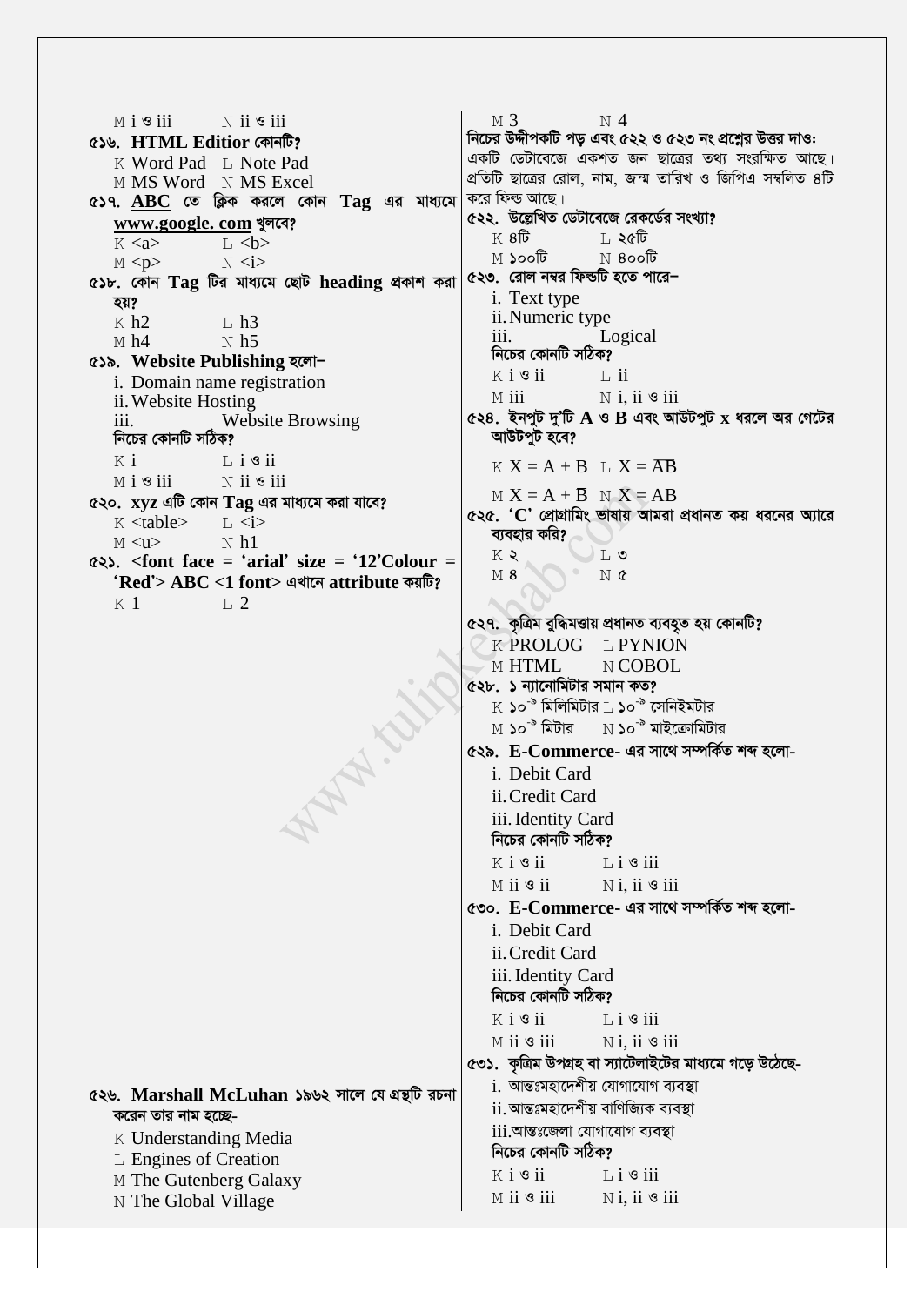৫৩২. ভয়েস ব্যান্ড এর গতি কত? K 8¢ bps L 2000 bps  $N$   $\searrow$   $8^{\circ}$  bps  $M$   $3038$  bps ৫৩৩. স্বল্প দূরত্বের একাধিক  $LAN$  কে যুক্ত করে কোনটি? K Bridge L Hub M Repeater N Switch ৫৩৪. মাইক্রোওয়েভ এর ফ্রিকুয়েন্সি রেঞ্জ কত? K 300 MHz-30GHz KHz- $T_{\perp}$ 10  $1$ GHz M 3Khz-3mHzN 300 Ghz-4000THz ৫৩৫. Wi-Fi ও WiMAX এর পার্থকা হচ্ছেi. কভারেজ এরিয়াii. স্পীডের স্ট্যান্ডার্ডের iii. নিচের কোনটি সঠিক?  $K$  i  $S$  ii  $\overline{1}$ ,  $\overline{1}$   $\overline{3}$  iii  $M$  ii  $\mathcal S$  iii  $N$  i. ii  $\circ$  iii ৫৩৬. ডেটা সংঘৰ্ষের সম্ভাবনা কমায়ii রাউটার <u>i</u> হাব  $\overline{\mathbf{i}}$ সূইচ নিচের কোনটি সঠিক?  $K$  i  $\mathcal S$  ii  $Li$   $\sigma$  iii  $M$  ii  $\mathcal S$  iii  $N$  i, ii  $\circ$  iii ৫৩৭. ৫টি ইনপুট বিশিষ্ট ডিকোডারের আউটপুট লাইন কতটি? Kb  $T, 39$  $MO^2$ N 38 ৫৩৮. (৭৭)৮ এর পরের অক্টাল মানটি কত?  $K$  sos  $L$   $>$ 00  $M$  9 $U_2$  $N_{\nu}$ 9 ৫৩৯. NAND গেইট ব্যবহার করে তৈরি করা যায়i নট গেইট  $ii.$  অর গেইট  $iii.$  এক্স-অর গেইট নিচের কোনটি সঠিক?  $K$  i  $\mathcal{S}$  ii  $L$  i  $\circ$  iii  $M$  ii  $S$  iii Ni. ii 9 iii নিচের উদ্দীপকটি পড়ো এবং ৫৪০ ও ৫৪১ নং প্রশ্নের উত্তর দাও:  $A \overline{R}$ ৫৪০. চিত্রের লজিক সাকির্ট কোন লজিক গেইট নির্দেশ করে?  $K$  এক্স-অর T, এক্স-নর  $M$  ন্যান্ড  $N$  নর  $68$ ১. সার্কিটির আউটপুট ০ (শৃণ্য) পেতে হলে A ও B এর মান হতে হবে- $K A = 0$   $S = 0$   $A = 0$   $S = 0$  $M A = 0$   $\& B = 0N A = 1$   $\& B = 1$ ৫৪২. ৩১০.৭৬ সংখ্যাটি কোন সংখ্যা পদ্ধতির?  $i.$  বাইনারি  $ii.$  অক্টাল iii. হেক্সাডেসিমাল নিচের কোনটি সঠিক?  $K$  i  $S$  ii  $Li$   $\circ$  iii  $M$  ii  $\mathcal S$  iii  $N$ i. ii  $\mathcal S$  iii

 $(80. (+)$ ১) এর ১এর পরিপরক = ?  $K$  o  $\Omega$  $\Omega$ o $\Omega$ oo  $L$  $\Omega$  $\Omega$  $\Omega$ o $\Omega$ oo  $M$  o ooo $\omega$ o $\Omega$   $N$   $\Omega$  ooo $\omega$ 688. HTML Editor কোনটি? K Notepad  $L$  Firefox **MSWord** M Internet Explorer  $\overline{N}$ ৫৪৫. কোন ট্যাগের মাধ্যমে ছোট Heading প্রকাশ করা হয়?  $K$  hl  $L<sub>h2</sub>$  $M h3$  $N<sub>h4</sub>$ ৫৪৬. নিচের কোনটি  $CSS$ - এর পূর্ণরূপ? **K Computer Sheets Style** L Computer Style Sheets M Computer Sheets Style **N** Cascading Style Sheets ৫৪৭. URL হচ্ছেi. ইন্টারনেট ডকুমেন্টের ঠিকানা  $ii$ . নিৰ্দিষ্ট ফাইল iii আইপি এ্যাডেস নিচের কোনটি সঠিক?  $Li$  s iii  $K$  i  $\mathcal{S}$  ii  $\log$  N i. ii  $\sin$  $M$  ii  $\mathcal{S}$  iii ৫৪৮. এইচটিএমএল এর রং নির্ধারণ পদ্ধতি হলো.... i. Octal ii. RGB iii. Hexadecimal নিচের কোনটি সঠিক?  $\overline{1}$ , ii  $\overline{9}$  iii  $K$  i  $N$ i. ii  $\mathcal S$  iii  $M$  ii  $\mathcal S$  iii ৫৪৯. নিচের অপনশনগুলোর মধ্যে কোনটিতে সঠিকভাবে এট্রিবিউটি ব্যবহৃত হয়েছে?  $K \leq$  table border = "1" > L  $\lt$ table border = "1" >  $M \leq$  /table border = 1 >  $N$  <table border = 1 > ৫৫০. সি ভাষায় লিখিত প্ৰোগ্ৰামকে বলা হয়— K Source L Object M Low Level N High Level ৫৫১. কখন do while লুপে condition পরীক্ষা করা হয়?  $K$  লপের শেষে ⊺, ল্পের শুরুতে  $M$  লুপের মাঝে  $N$  যেকোন সময় ৫৫২. Double কোন ধরনের ডেটা টাইপ নির্দেশ করে? i. ইন্টিজার  $ii.$  ক্যারেক্টার  $\ddot{i}$ ফ্রোটিং নিচের কোনটি সঠিক?  $K$  iii  $\overline{1}$ , ii  $\overline{9}$  iii  $N$ i. ii  $\mathcal S$  iii  $M$  i  $\mathcal S$  ii নিচের উদ্দীপকটি পড়ো এবং ৫৫৩ ও ৫৫৪ নং প্রশ্নের উত্তর দাও: # include  $\lt$  stdio.h  $>$ # include  $\langle$  conio.h  $>$  $main()$ int i, p, sum ;  $\{$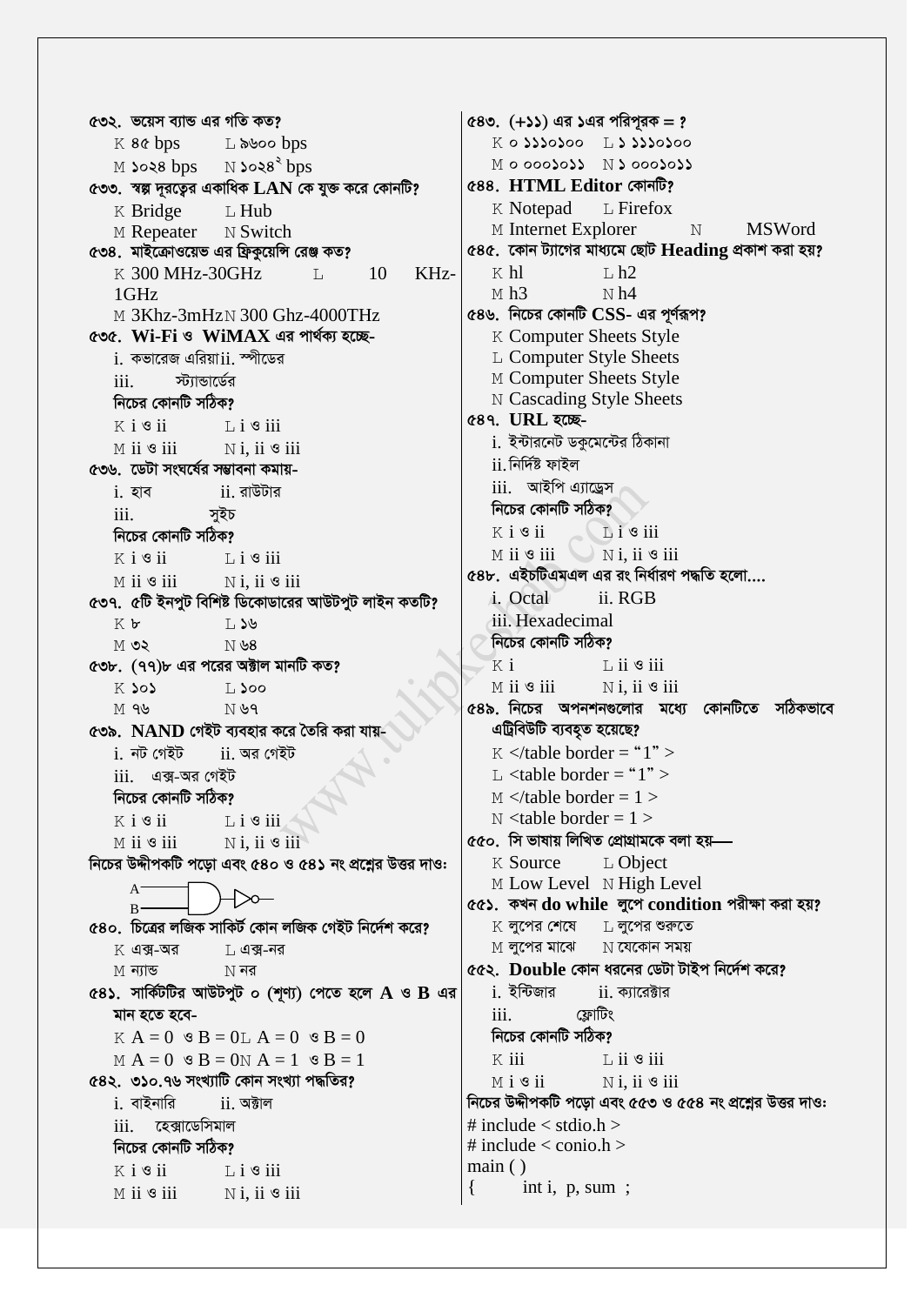$p = 2$ for  $(i = 1; \leq 5; i++)$  $\{ sum = sum + pow(i, p); \}$ printf ("\n Summation of series : ", sum) ;  $getch()$ ; } ৫৫৩. রচিত কোডিং হতে নিচের কোন ফলাফলটি পাওয়া যাবে?  $K$   $\alpha$  $T, 50$ M GO  $N$  &  $\alpha$ ৫৫৪.  $\bf{Pow}$   $(i,p)$  এর অর্থ কোনটি?  $K$  i<sup>p</sup>  $L p^i$  $M p^*i$  $\overline{N}P+i$  $ccc. < 2$  কোন ধরনের অপারেটর?  $\boldsymbol{\mathrm{K}}$  লজিক্যাল ⊡ এ্যাসাইনমেন্ট M রিলেশনাল  $\,$  N এ্যারিথমেটিক ৫৫৬. রেকর্ড কী?  $K$  ফিল্ডের সমষ্টি  $L$  ফাইলের সমষ্টি M ডেটাবেজের সমষ্টিN তথ্যের সমষ্টি ৫৫৭. রিলেশনাল ডেটাবেজের সর্বন্দি ফাইলের সংখ্যা MANIALISARIO া, ৩টি  $K \triangleleft \mathbb{G}$ 

 $M8\overline{b}$  $\mathbb N$  ৫টি ৫৫৮. এনক্রিপটেড ডেটাকে মূল অবস্থায় ফিরিয়ে আনতে কী করতে হয়?  $K$  ডিক্রিপ্টিং ⊺ কেডিং  $\le$  ডিবাগিং  $N$  মাইনিং ৫৫৯. SQL মূলত গঠিতi. Select ii. From  $iii$ Union নিচের কোনটি সঠিক?  $K$  i  $S$  ii  $\overline{1}$  i  $\overline{3}$  iii  $M$  ii  $\mathcal S$  iii  $N$  i. ii  $\mathcal S$  iii ৫৬০. DDL এর কাজের অন্তর্ভুক্তi. টেবিল তৈরি ii রেকর্ড ইনপট iii. ফিল্ড সংযোজন নিচের কোনটি সঠিক?  $K$  i  $\mathcal{S}$  ii  $\overline{1}$ ,  $\overline{1}$   $\overline{9}$  iii  $M$  ii  $\mathcal S$  iii Ni, ii 9 iii

৫৬১.  $91 - 47$  BCD কোড হলো-K 10010001 L 11111111 N 10000001  $M$  10011 ৫৬২. সার্বজনীন গেইট কোনটি? **K AND**  $LOR$ 

**M NAND** N NOT ৫৬৩. 16 লাইন এনকোডার এর ক্ষেত্রে আউটপুট লাইন কত হবে?  $K<sub>4</sub>$  $T.8$  $N<sub>32</sub>$ M 16 নিচের উদ্দীপকটি পড়ো এবং ৫৬৪ নং প্রশ্নের উত্তর দাও: